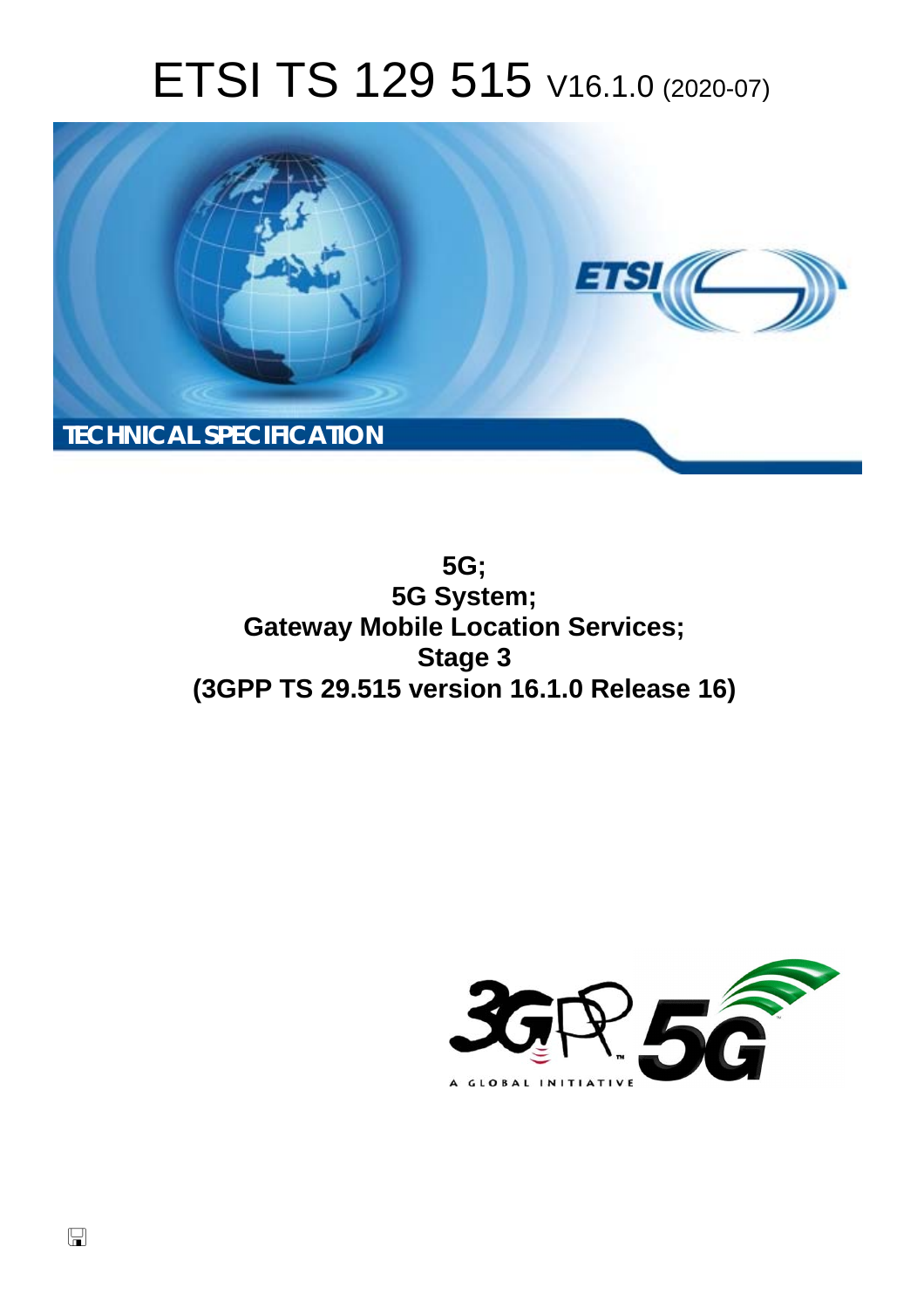Reference RTS/TSGC-0429515vg10

Keywords

5G

#### *ETSI*

#### 650 Route des Lucioles F-06921 Sophia Antipolis Cedex - FRANCE

Tel.: +33 4 92 94 42 00 Fax: +33 4 93 65 47 16

Siret N° 348 623 562 00017 - NAF 742 C Association à but non lucratif enregistrée à la Sous-Préfecture de Grasse (06) N° 7803/88

#### *Important notice*

The present document can be downloaded from: <http://www.etsi.org/standards-search>

The present document may be made available in electronic versions and/or in print. The content of any electronic and/or print versions of the present document shall not be modified without the prior written authorization of ETSI. In case of any existing or perceived difference in contents between such versions and/or in print, the prevailing version of an ETSI deliverable is the one made publicly available in PDF format at [www.etsi.org/deliver.](http://www.etsi.org/deliver)

Users of the present document should be aware that the document may be subject to revision or change of status. Information on the current status of this and other ETSI documents is available at <https://portal.etsi.org/TB/ETSIDeliverableStatus.aspx>

If you find errors in the present document, please send your comment to one of the following services: <https://portal.etsi.org/People/CommiteeSupportStaff.aspx>

#### *Copyright Notification*

No part may be reproduced or utilized in any form or by any means, electronic or mechanical, including photocopying and microfilm except as authorized by written permission of ETSI. The content of the PDF version shall not be modified without the written authorization of ETSI. The copyright and the foregoing restriction extend to reproduction in all media.

> © ETSI 2020. All rights reserved.

**DECT™**, **PLUGTESTS™**, **UMTS™** and the ETSI logo are trademarks of ETSI registered for the benefit of its Members. **3GPP™** and **LTE™** are trademarks of ETSI registered for the benefit of its Members and of the 3GPP Organizational Partners. **oneM2M™** logo is a trademark of ETSI registered for the benefit of its Members and of the oneM2M Partners. **GSM®** and the GSM logo are trademarks registered and owned by the GSM Association.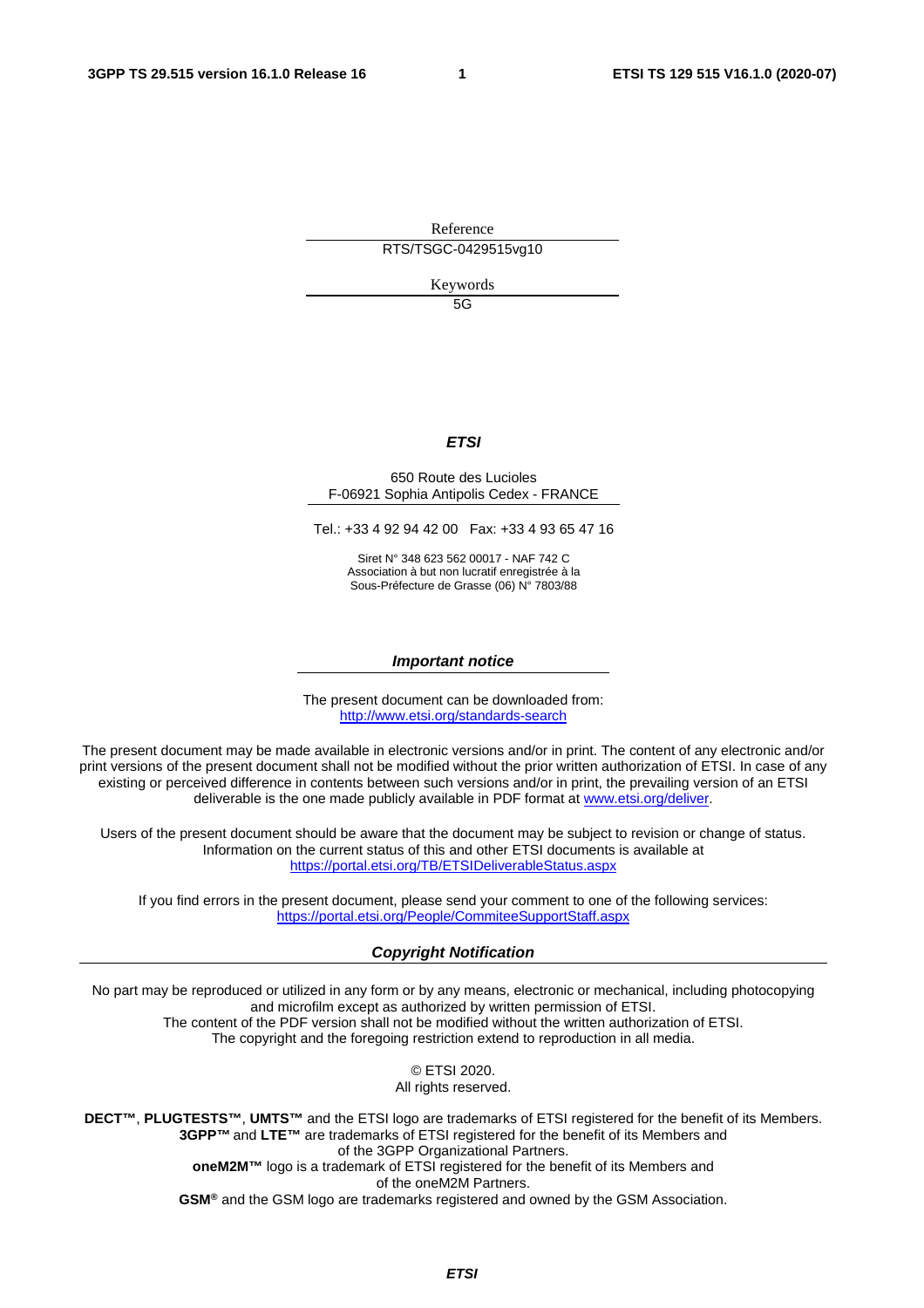# Intellectual Property Rights

#### Essential patents

IPRs essential or potentially essential to normative deliverables may have been declared to ETSI. The information pertaining to these essential IPRs, if any, is publicly available for **ETSI members and non-members**, and can be found in ETSI SR 000 314: *"Intellectual Property Rights (IPRs); Essential, or potentially Essential, IPRs notified to ETSI in respect of ETSI standards"*, which is available from the ETSI Secretariat. Latest updates are available on the ETSI Web server [\(https://ipr.etsi.org/](https://ipr.etsi.org/)).

Pursuant to the ETSI IPR Policy, no investigation, including IPR searches, has been carried out by ETSI. No guarantee can be given as to the existence of other IPRs not referenced in ETSI SR 000 314 (or the updates on the ETSI Web server) which are, or may be, or may become, essential to the present document.

#### **Trademarks**

The present document may include trademarks and/or tradenames which are asserted and/or registered by their owners. ETSI claims no ownership of these except for any which are indicated as being the property of ETSI, and conveys no right to use or reproduce any trademark and/or tradename. Mention of those trademarks in the present document does not constitute an endorsement by ETSI of products, services or organizations associated with those trademarks.

# Legal Notice

This Technical Specification (TS) has been produced by ETSI 3rd Generation Partnership Project (3GPP).

The present document may refer to technical specifications or reports using their 3GPP identities. These shall be interpreted as being references to the corresponding ETSI deliverables.

The cross reference between 3GPP and ETSI identities can be found under<http://webapp.etsi.org/key/queryform.asp>.

# Modal verbs terminology

In the present document "**shall**", "**shall not**", "**should**", "**should not**", "**may**", "**need not**", "**will**", "**will not**", "**can**" and "**cannot**" are to be interpreted as described in clause 3.2 of the [ETSI Drafting Rules](https://portal.etsi.org/Services/editHelp!/Howtostart/ETSIDraftingRules.aspx) (Verbal forms for the expression of provisions).

"**must**" and "**must not**" are **NOT** allowed in ETSI deliverables except when used in direct citation.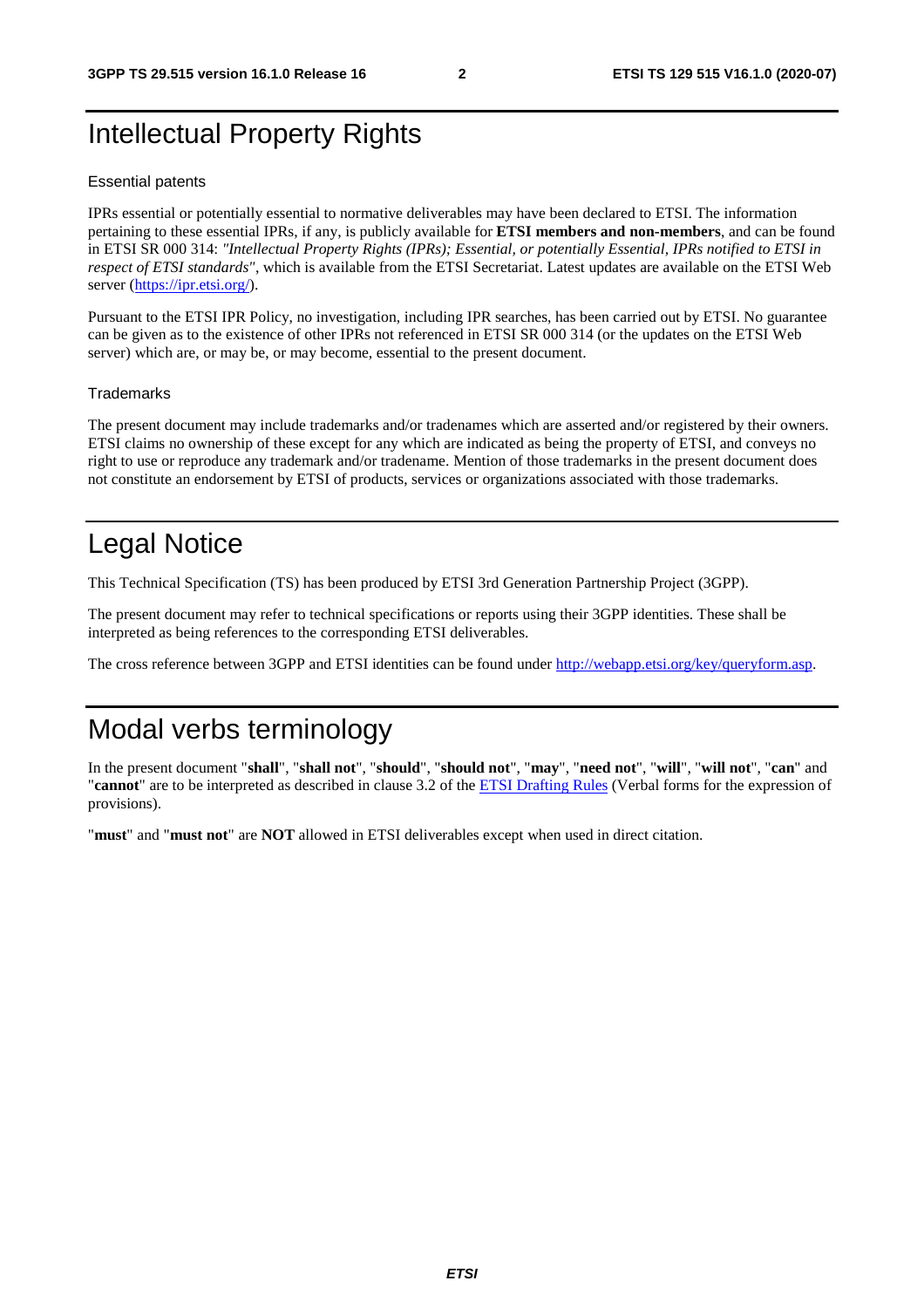$\mathbf{3}$ 

# Contents

| 1                    |  |  |  |  |  |
|----------------------|--|--|--|--|--|
| 2                    |  |  |  |  |  |
| 3                    |  |  |  |  |  |
| 3.1                  |  |  |  |  |  |
| 3.2                  |  |  |  |  |  |
| 3.3                  |  |  |  |  |  |
| $\overline{4}$       |  |  |  |  |  |
| 5                    |  |  |  |  |  |
| 5.1                  |  |  |  |  |  |
| 5.2                  |  |  |  |  |  |
| 5.2.1                |  |  |  |  |  |
| 5.2.2                |  |  |  |  |  |
| 5.2.2.1<br>5.2.2.2   |  |  |  |  |  |
| 5.2.2.2.1            |  |  |  |  |  |
| 5.2.2.3              |  |  |  |  |  |
| 5.2.2.3.1            |  |  |  |  |  |
| 5.2.2.4              |  |  |  |  |  |
| 5.2.2.4.1            |  |  |  |  |  |
| 5.2.2.5              |  |  |  |  |  |
| 5.2.2.5.1            |  |  |  |  |  |
| 5.2.2.6              |  |  |  |  |  |
| 5.2.2.6.1            |  |  |  |  |  |
| 6                    |  |  |  |  |  |
| 6.1                  |  |  |  |  |  |
| 6.1.1                |  |  |  |  |  |
| 6.1.2                |  |  |  |  |  |
| 6.1.2.1              |  |  |  |  |  |
| 6.1.2.2              |  |  |  |  |  |
| 6.1.2.2.1            |  |  |  |  |  |
| 6.1.2.2.2            |  |  |  |  |  |
| 6.1.2.3              |  |  |  |  |  |
| 6.1.2.3.1            |  |  |  |  |  |
| 6.1.3                |  |  |  |  |  |
| 6.1.3.1              |  |  |  |  |  |
| 6.1.3.2              |  |  |  |  |  |
| 6.1.3.2.1            |  |  |  |  |  |
| 6.1.3.2.2            |  |  |  |  |  |
| 6.1.3.3<br>6.1.3.3.1 |  |  |  |  |  |
| 6.1.3.3.2            |  |  |  |  |  |
| 6.1.3.4              |  |  |  |  |  |
| 6.1.3.4.1            |  |  |  |  |  |
| 6.1.3.4.2            |  |  |  |  |  |
| 6.1.4                |  |  |  |  |  |
| 6.1.4.1              |  |  |  |  |  |
| 6.1.4.2              |  |  |  |  |  |
| 6.1.4.2.1            |  |  |  |  |  |
|                      |  |  |  |  |  |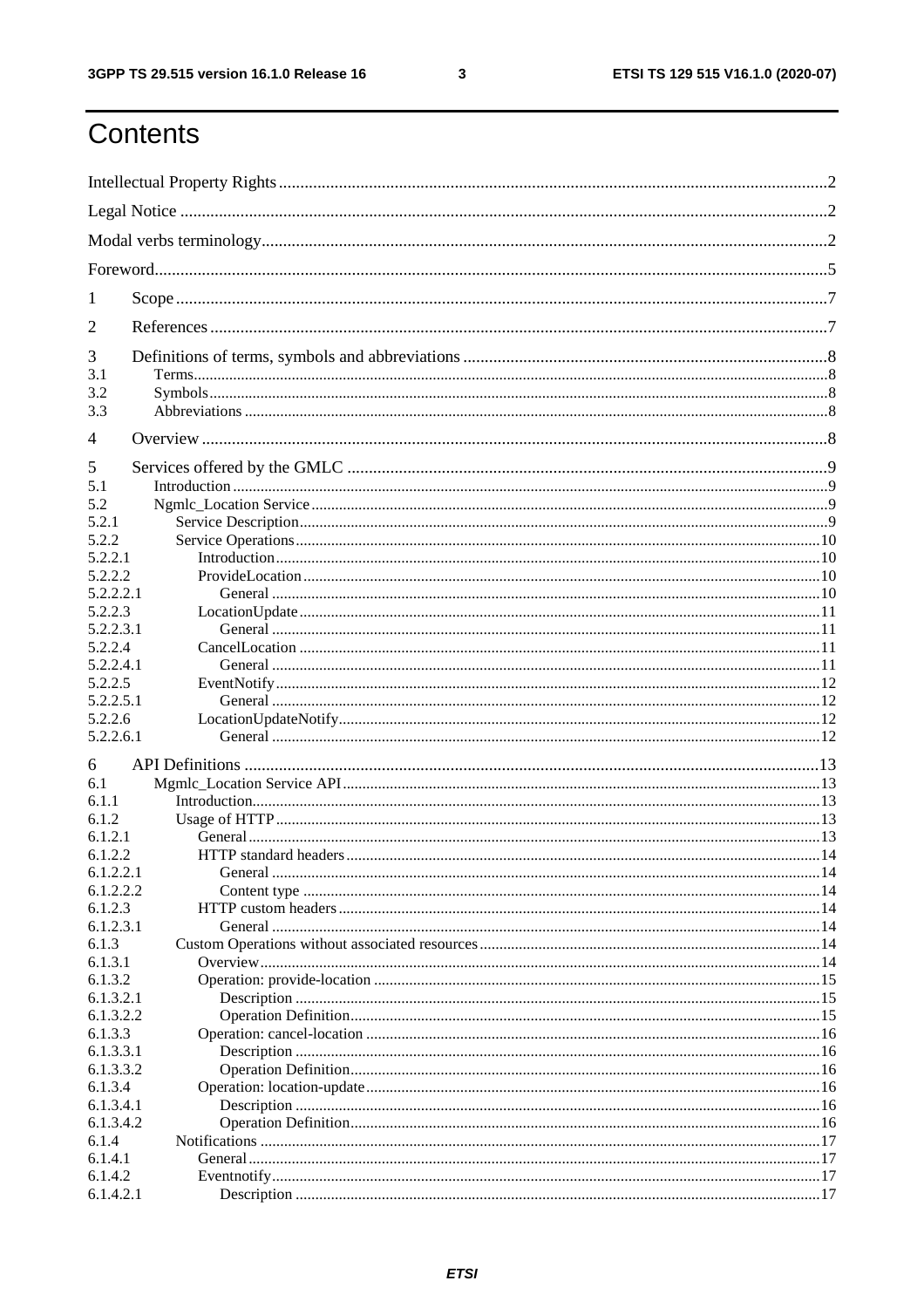$\overline{\mathbf{4}}$ 

|             | <b>Annex B</b> (informative): |  |  |
|-------------|-------------------------------|--|--|
| A.2         |                               |  |  |
| A.1         |                               |  |  |
|             | Annex A (normative):          |  |  |
| 6.1.8       |                               |  |  |
| 6.1.7       |                               |  |  |
| 6.1.6.3     |                               |  |  |
| 6.1.6.2     |                               |  |  |
| 6.1.6.1     |                               |  |  |
| 6.1.6       |                               |  |  |
| 6.1.5.3.6   |                               |  |  |
| 6.1.5.3.5   |                               |  |  |
| 6.1.5.3.4   |                               |  |  |
| 6.1.5.3.3   |                               |  |  |
| 6.1.5.3.2   |                               |  |  |
| 6.1.5.3.1   |                               |  |  |
| 6.1.5.3     |                               |  |  |
| 6.1.5.2.9   |                               |  |  |
| 6.1.5.2.8   |                               |  |  |
| 6.1.5.2.7   |                               |  |  |
| 6.1.5.2.6   |                               |  |  |
| 6.1.5.2.5   |                               |  |  |
| 6.1.5.2.4   |                               |  |  |
| 6.1.5.2.3   |                               |  |  |
| 6.1.5.2.2   |                               |  |  |
| 6.1.5.2.1   |                               |  |  |
| 6.1.5.2     |                               |  |  |
| 6.1.5.1     |                               |  |  |
| 6.1.5       |                               |  |  |
| 6.1.4.3.3.1 |                               |  |  |
| 6.1.4.3.3   |                               |  |  |
| 6.1.4.3.2   |                               |  |  |
| 6.1.4.3.1   |                               |  |  |
| 6.1.4.3     |                               |  |  |
| 6.1.4.2.3.1 |                               |  |  |
| 6.1.4.2.3   |                               |  |  |
| 6.1.4.2.2   |                               |  |  |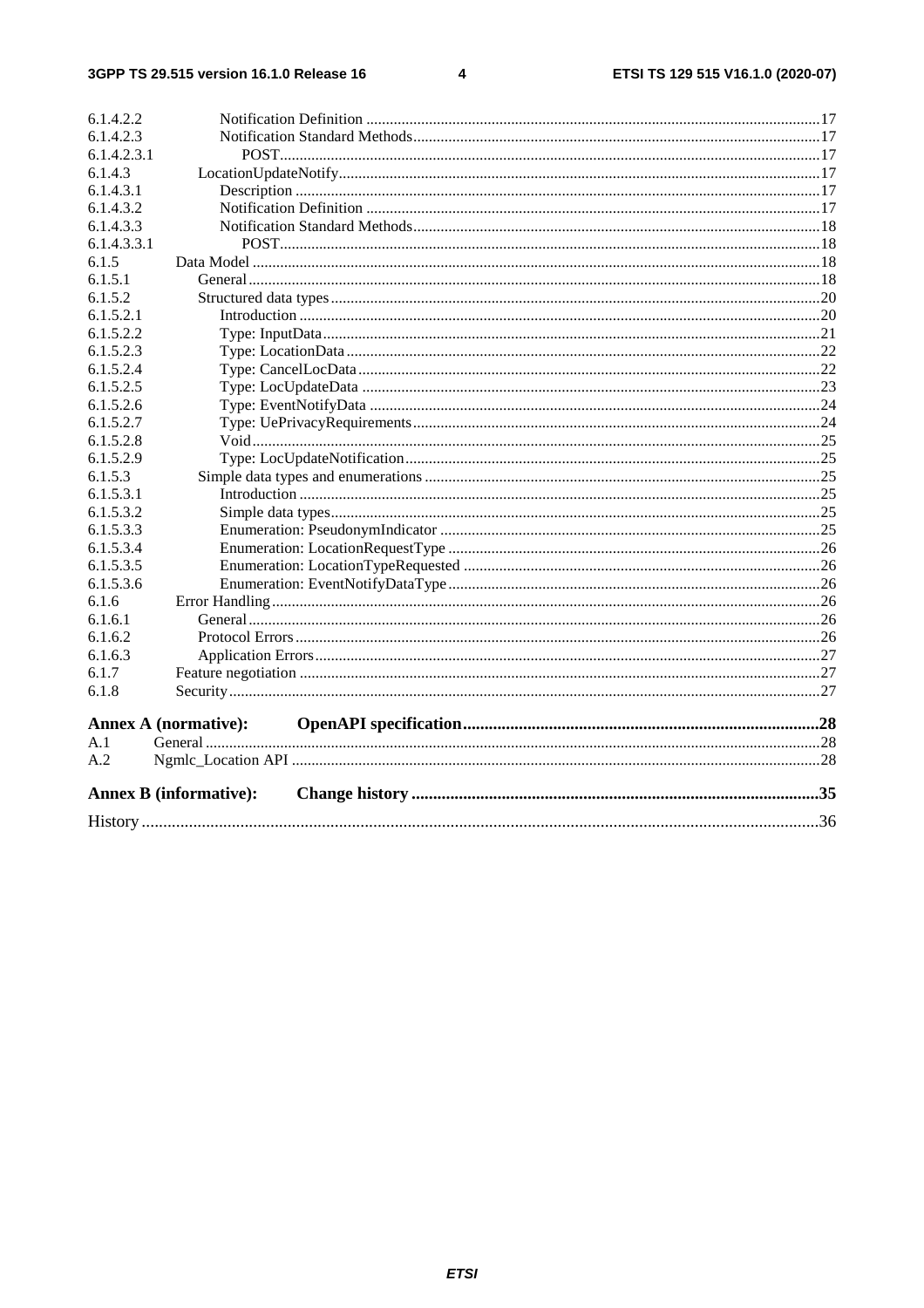# Foreword

This Technical Specification has been produced by the 3rd Generation Partnership Project (3GPP).

The contents of the present document are subject to continuing work within the TSG and may change following formal TSG approval. Should the TSG modify the contents of the present document, it will be re-released by the TSG with an identifying change of release date and an increase in version number as follows:

Version x.y.z

where:

- x the first digit:
	- 1 presented to TSG for information;
	- 2 presented to TSG for approval;
	- 3 or greater indicates TSG approved document under change control.
- y the second digit is incremented for all changes of substance, i.e. technical enhancements, corrections, updates, etc.
- z the third digit is incremented when editorial only changes have been incorporated in the document.

In the present document, modal verbs have the following meanings:

**shall** indicates a mandatory requirement to do something

**shall not** indicates an interdiction (prohibition) to do something

The constructions "shall" and "shall not" are confined to the context of normative provisions, and do not appear in Technical Reports.

The constructions "must" and "must not" are not used as substitutes for "shall" and "shall not". Their use is avoided insofar as possible, and they are not used in a normative context except in a direct citation from an external, referenced, non-3GPP document, or so as to maintain continuity of style when extending or modifying the provisions of such a referenced document.

| should     | indicates a recommendation to do something     |
|------------|------------------------------------------------|
| should not | indicates a recommendation not to do something |
| may        | indicates permission to do something           |
| need not   | indicates permission not to do something       |

The construction "may not" is ambiguous and is not used in normative elements. The unambiguous constructions "might not" or "shall not" are used instead, depending upon the meaning intended.

| can    | indicates that something is possible   |
|--------|----------------------------------------|
| cannot | indicates that something is impossible |

The constructions "can" and "cannot" are not substitutes for "may" and "need not".

| will     | indicates that something is certain or expected to happen as a result of action taken by an agency<br>the behaviour of which is outside the scope of the present document     |
|----------|-------------------------------------------------------------------------------------------------------------------------------------------------------------------------------|
| will not | indicates that something is certain or expected not to happen as a result of action taken by an<br>agency the behaviour of which is outside the scope of the present document |
| might    | indicates a likelihood that something will happen as a result of action taken by some agency the<br>behaviour of which is outside the scope of the present document           |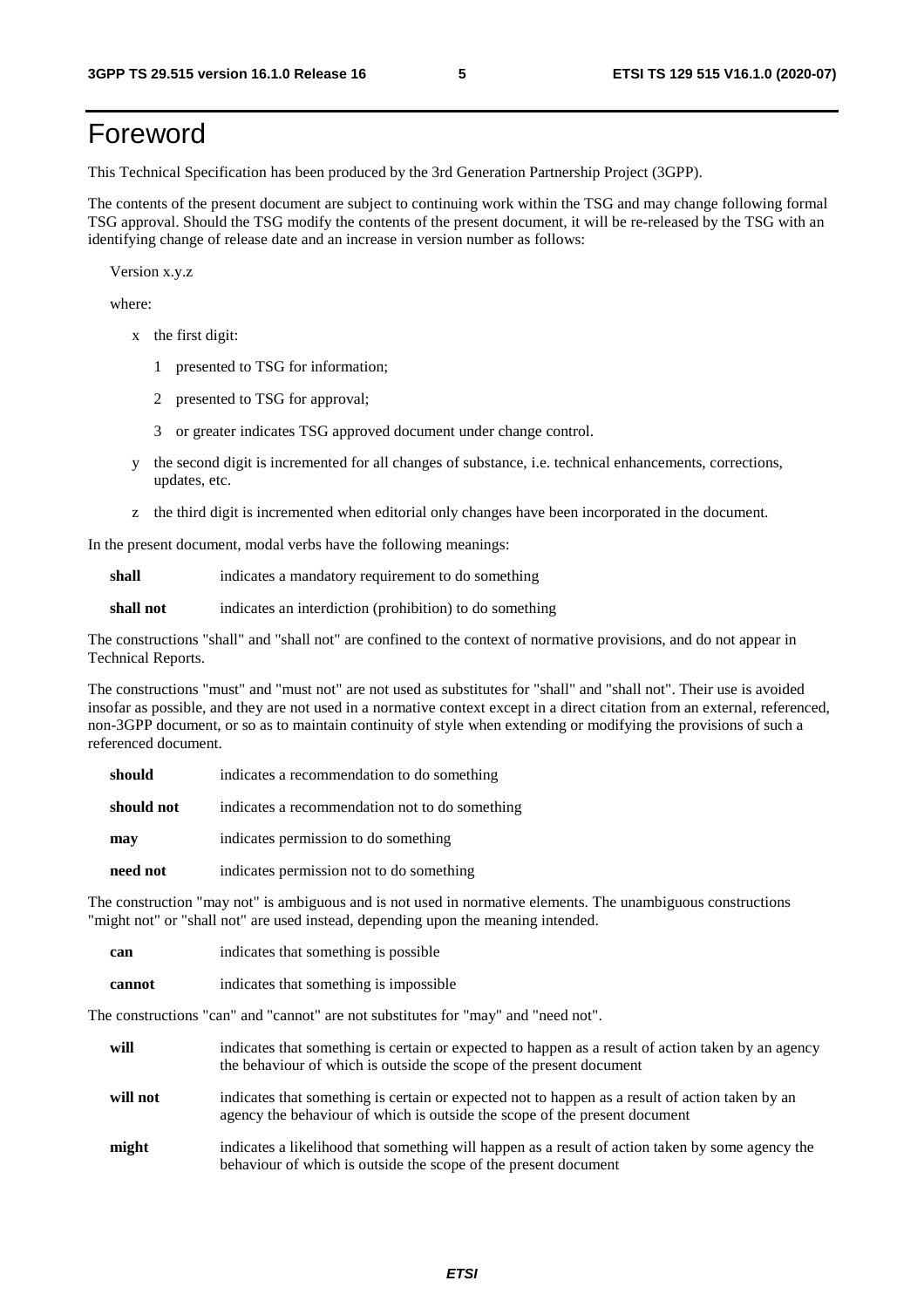| 3GPP TS 29.515 version 16.1.0 Release 16 |  |  |
|------------------------------------------|--|--|
|------------------------------------------|--|--|

**might not** indicates a likelihood that something will not happen as a result of action taken by some agency the behaviour of which is outside the scope of the present document

In addition:

- is (or any other verb in the indicative mood) indicates a statement of fact
- **is not** (or any other negative verb in the indicative mood) indicates a statement of fact

The constructions "is" and "is not" do not indicate requirements.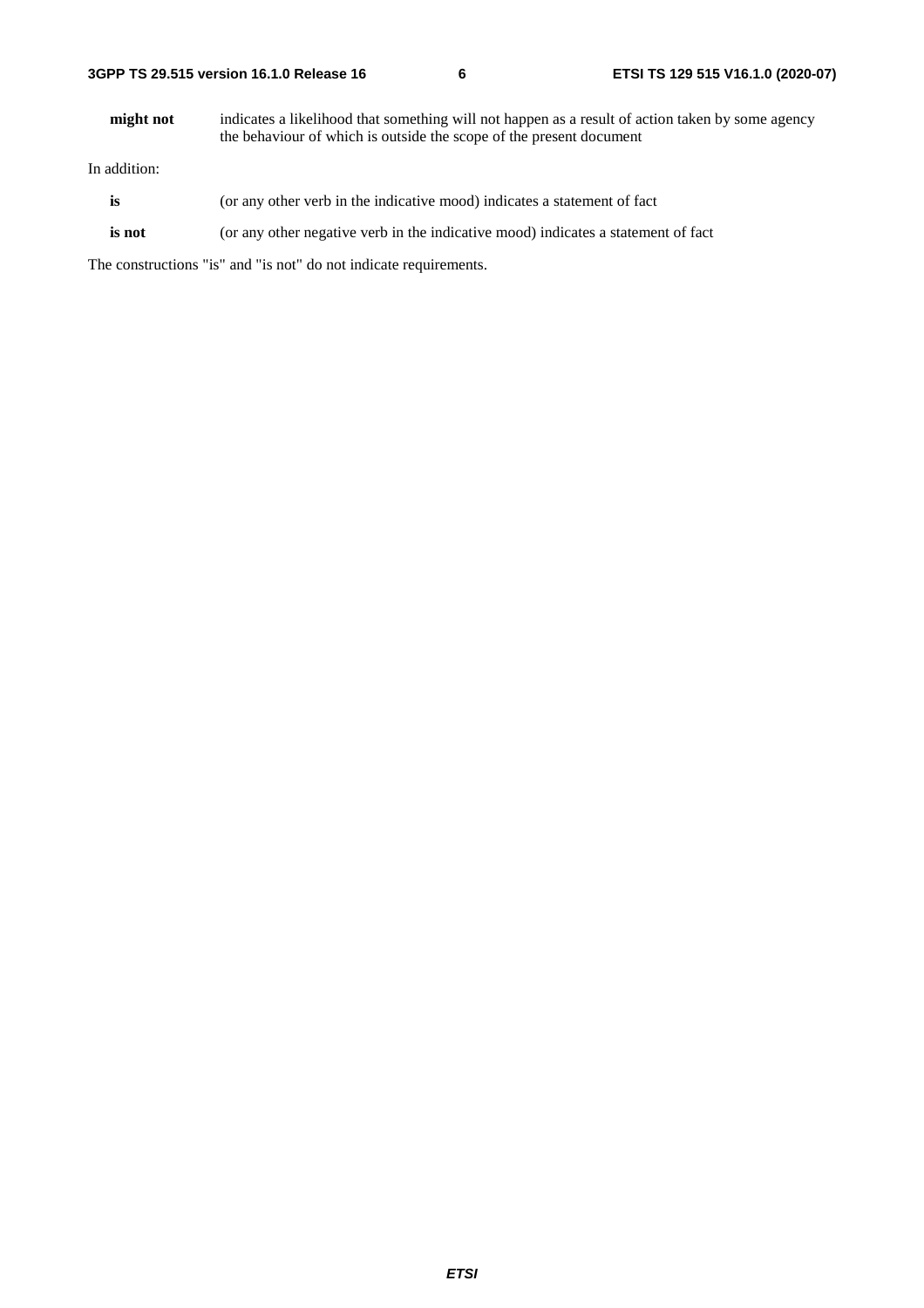# 1 Scope

The present document specifies the stage 3 protocol and data model for the Ngmlc Service Based Interface. It provides stage 3 protocol definitions and message flows, and specifies the API for each service offered by the Ngmc.

The 5G System stage 2 architecture and procedures are specified in 3GPP TS 23.501 [2] and 3GPP TS 23.502 [3].

The Technical Realization of the Service Based Architecture and the Principles and Guidelines for Services Definition are specified in 3GPP TS 29.500 [5] and 3GPP TS 29.501 [6].

# 2 References

The following documents contain provisions which, through reference in this text, constitute provisions of the present document.

- References are either specific (identified by date of publication, edition number, version number, etc.) or non-specific.
- For a specific reference, subsequent revisions do not apply.
- For a non-specific reference, the latest version applies. In the case of a reference to a 3GPP document (including a GSM document), a non-specific reference implicitly refers to the latest version of that document *in the same Release as the present document*.
- [1] 3GPP TR 21.905: "Vocabulary for 3GPP Specifications".
- [2] 3GPP TS 23.501: "System Architecture for the 5G System; Stage 2".
- [3] 3GPP TS 23.502: "Procedures for the 5G System; Stage 2".
- [4] 3GPP TS 23.273: "5G System Location Services (LCS)".
- [5] 3GPP TS 29.500: "5G System; Technical Realization of Service Based Architecture; Stage 3".
- [6] 3GPP TS 29.501: "5G System; Principles and Guidelines for Services Definition; Stage 3".
- [7] OpenAPI Initiative, "OpenAPI 3.0.0 Specification", [https://github.com/OAI/OpenAPI](https://github.com/OAI/OpenAPI-Specification/blob/master/versions/3.0.0.md)-[Specification/blob/master/versions/3.0.0.md](https://github.com/OAI/OpenAPI-Specification/blob/master/versions/3.0.0.md).
- [8] IETF RFC 7540: "Hypertext Transfer Protocol Version 2 (HTTP/2)".
- [9] IETF RFC 8259: "The JavaScript Object Notation (JSON) Data Interchange Format".
- [10] IETF RFC 7807: "Problem Details for HTTP APIs".
- [11] 3GPP TS 29.571: "5G System; Common Data Types for Service Based Interfaces; Stage 3".
- [12] 3GPP TS 29.572: "5G System; Location Management Services; Stage 3".
- [13] ITU Recommendation E.164: "The international public telecommunication numbering plan".
- [14] 3GPP TS 29.503: "5G System; Unified Data Management Services; Stage 3".
- [15] 3GPP TS 33.501: "Security architecture and procedures for 5G system".
- [16] IETF RFC 6749: "The OAuth 2.0 Authorization Framework".
- [17] 3GPP TS 29.510: "Network Function Repository Services; Stage 3".
- [18] 3GPP TS 22.071: "Location Services (LCS); Service description; Stage 1".
- [19] 3GPP TR 21.900: "Technical Specification Group working methods".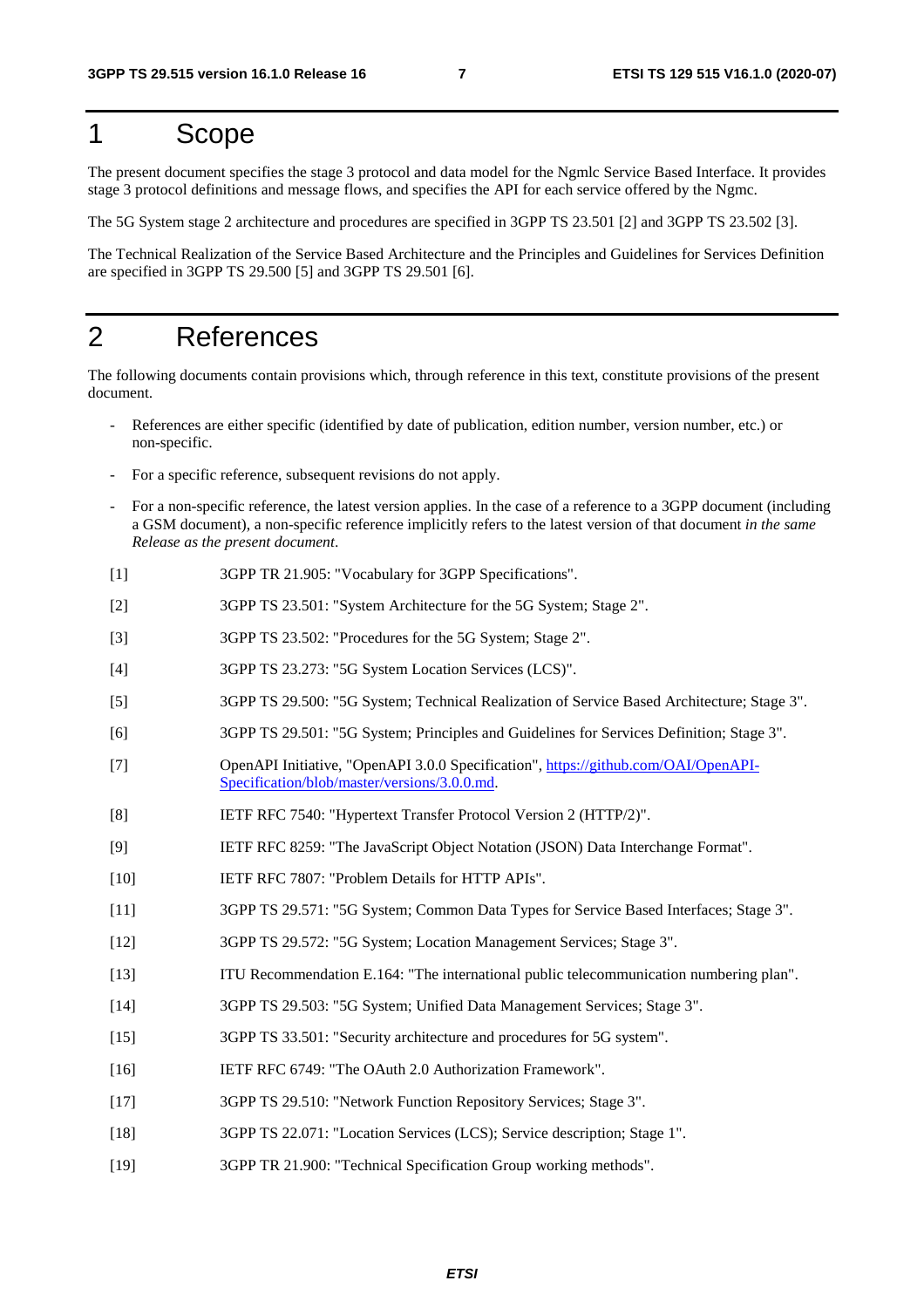# 3 Definitions of terms, symbols and abbreviations

# 3.1 Terms

For the purposes of the present document, the terms and definitions given in 3GPP TR 21.905 [1] and the following apply. A term defined in the present document takes precedence over the definition of the same term, if any, in 3GPP TR 21.905 [1].

# 3.2 Symbols

Void

# 3.3 Abbreviations

For the purposes of the present document, the abbreviations given in 3GPP TR 21.905 [1] and the following apply. An abbreviation defined in the present document takes precedence over the definition of the same abbreviation, if any, in 3GPP TR 21.905 [1].

| $5 \text{G} \text{C}$ | 5G Core Network                                |
|-----------------------|------------------------------------------------|
| AMF                   | <b>Access and Mobility Management Function</b> |
| GAD                   | Geographical Area Description                  |
| <b>GMLC</b>           | <b>Gateway Mobile Location Centre</b>          |
| <b>GPSI</b>           | Generic Public Subscription Identifier         |
| LCS                   | <b>Location Services</b>                       |
| <b>LDR</b>            | <b>Location Deferred Request</b>               |
| MO-LR                 | Mobile Originated Location Request             |
| MT-LR                 | Mobile Terminated Location Request             |
| <b>NEF</b>            | <b>Network Exposure Function</b>               |
| NI-LR                 | <b>Network Induced Location Request</b>        |
| <b>NRF</b>            | <b>Network Repository Function</b>             |
| <b>SUPI</b>           | <b>Subscription Permanent Identifier</b>       |
|                       |                                                |

# 4 Overview

The Gateway Mobile Location Centre (GMLC) is the network entity in the 5G Core Network (5GC) supporting Location Services (LCS). Within the 5GC, the GMLC offers services to the AMF, GMLC and NEF via the Ngmlc service based interface (see 3GPP TS 23.501 [2] and 3GPP TS 23.502 [3]).

Figure 4-1 provides the reference model (in service based interface representation and in reference point representation), with focus on the GMLC: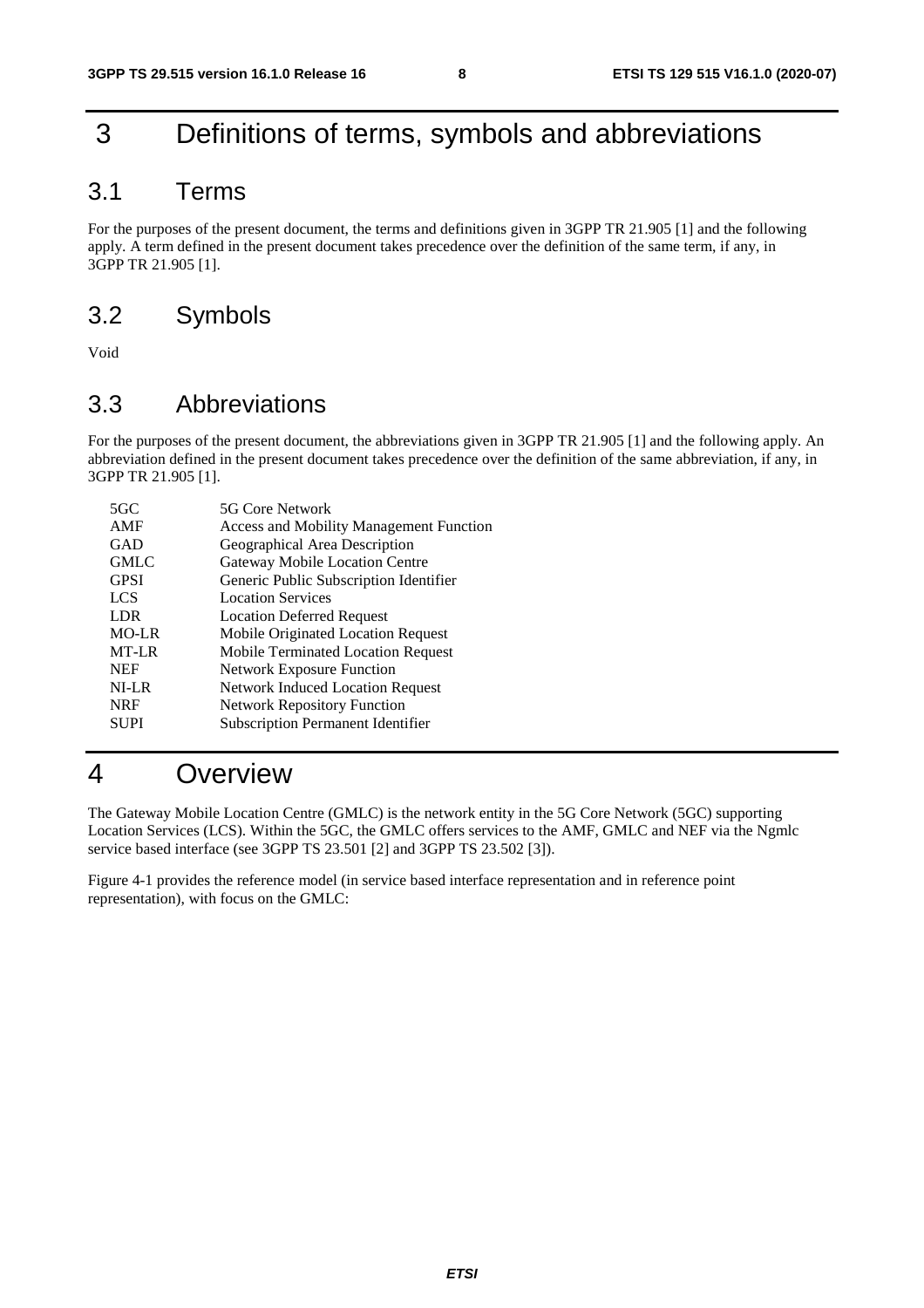

**Figure 4-1: Reference model – GMLC** 

The functionalities supported by the GMLC are listed in clause 4.3.3 of 3GPP TS 23.273 [4].

# 5 Services offered by the GMLC

# 5.1 Introduction

The table 5.1-1 shows the GMLC Services and GMLC Service Operations:

| <b>Service Name</b> | <b>Service Operations</b> | <b>Operation</b><br><b>Semantics</b> | <b>Example</b><br>Consumer(s) |
|---------------------|---------------------------|--------------------------------------|-------------------------------|
| Ngmlc_Location      | ProvideLocation           | Request/Response                     | <b>H-GMLC, NEF</b>            |
|                     | LocationUpdate            | Request/Response                     | AMF. V-GMLC                   |
|                     | LocationUpdateNotify      | Notify                               | <b>NEF</b>                    |
|                     | CancelLocation            | Request/Response                     | <b>H-GMLC, NEF</b>            |
|                     | EventNotify               | Notify                               | H-GMLC, NEF                   |

#### **Table 5.1-1: List of GMLC Services**

Table 5.1-2 summarizes the corresponding APIs defined for this specification.

**Table 5.1-2: API Descriptions** 

| <b>Service Name</b><br><b>Clause</b><br><b>Description</b> |     | <b>OpenAPI Specification File</b> | apiName                     | Annex     |     |
|------------------------------------------------------------|-----|-----------------------------------|-----------------------------|-----------|-----|
| Ngmlc Location                                             | 6.1 | Ngmlc Location<br>Service         | TS29515_Ngmlc_Location.yaml | ngmlc-loc | A.2 |

# 5.2 Ngmlc\_Location Service

# 5.2.1 Service Description

The Ngmlc\_Location service enables an NF to request location determination (current geodetic and optionally civic location) for a target UE. The following are the key functionalities of this NF service.

- Allow the consumer NF to request the current geodetic and optionally civic location of a target UE.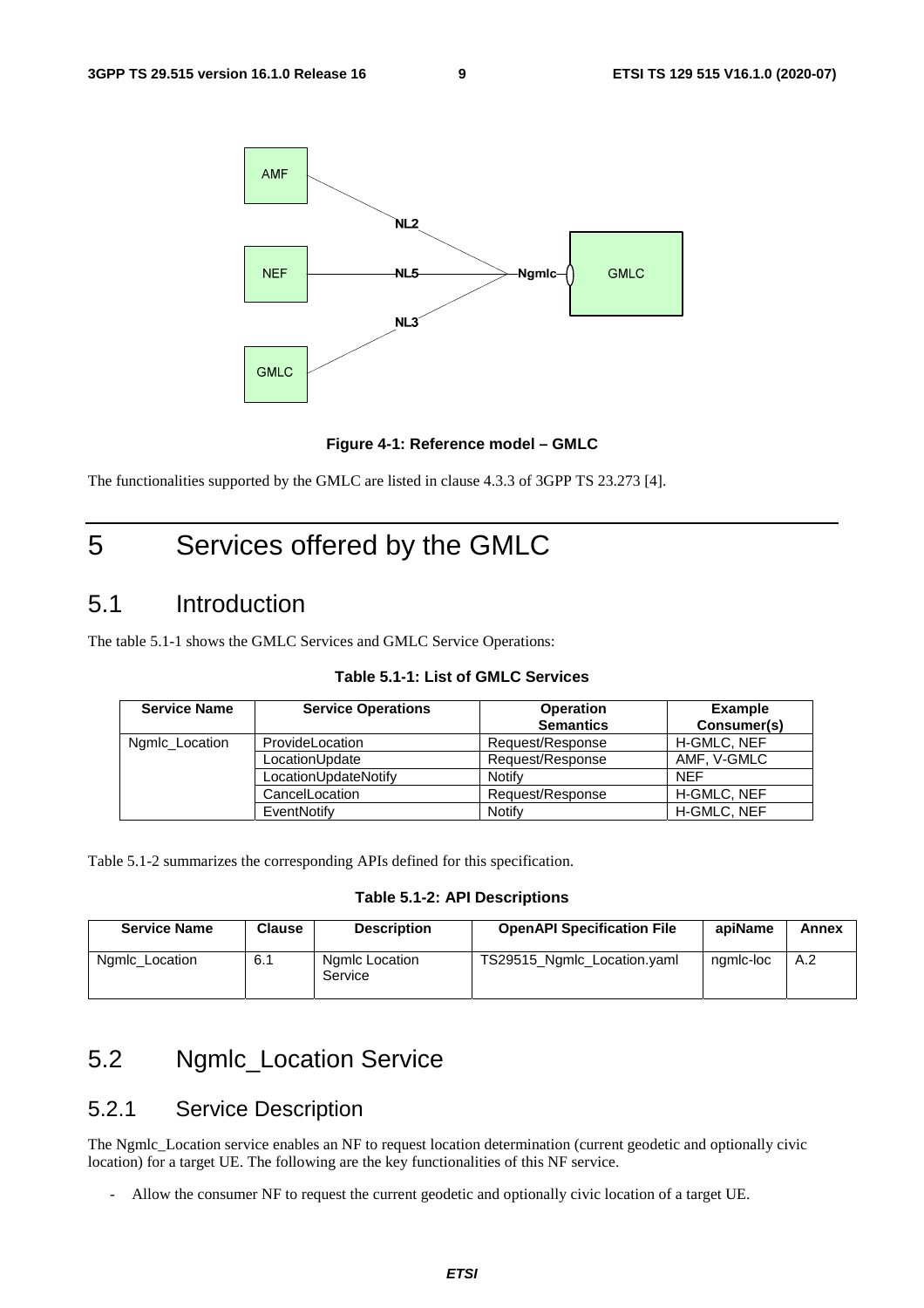- Allow the consumer NF to subscribe/unsubscribe the geodetic and optionally civic location of a target UE for some certain events.
- Allow the consumer NF to cancel an on-going periodic or triggered location request of a target UE.
- Allow the consumer NF to get notified about the geodetic and optionally civic location of a target UE when some certain events are detected.

# 5.2.2 Service Operations

#### 5.2.2.1 Introduction

The service operations defined for the Ngmlc\_Location services are as follows:

- ProvideLocation
- LocationUpdate
- LocationUpdateNotify
- **CancelLocation**
- EventNotify

#### 5.2.2.2 ProvideLocation

#### 5.2.2.2.1 General

The service operation is used during the procedures:

- 5GC-MT-LR Procedure for the commercial location service (see 3GPP TS 23.273 [4], clause 6.1.2)
- Deferred 5GC-MT-LR Procedure for Periodic, Triggered and UE Available Location Events (see 3GPP TS 23.273 [4], clause 6.3.1)

The ProvideLocation service operation is invoked by a NF Service Consumer, e.g. a NEF or GMLC, towards the GMLC to request to provide the location information (geodetic location and, optionally, civic location) for a target UE or to subscribe to periodic or triggered deferred location for a target UE. See Figure 5.2.2.2.1-1..



**Figure 5.2.2.2.1-1: ProvideLocation Request/Response** 

- 1. The NF Service Consumer shall send an HTTP POST request to the URI associated with the "provide-location" custom operation. The input parameters for the request (required QoS, supported GAD shapes, LCS client type, external Service Identity, Codeword, service coverage, LDR type, serving AMF address, LDR reference, H-GMLC Callback URI) should be included in the HTTP POST request body.
- 2a. On success, "200 OK" shall be returned. The response body shall contain the parameters related to the determined position of the UE if any (geodetic position, civic location, positioning methods…).
- 2b On failure, one of the HTTP status code listed in Table 6.1.3.2.2-2 may be returned. For a 4xx/5xx response, the message body may contain a ProblemDetails structure with the "cause" attribute set to one of the application error listed in Table 6.1.3.2.2-2.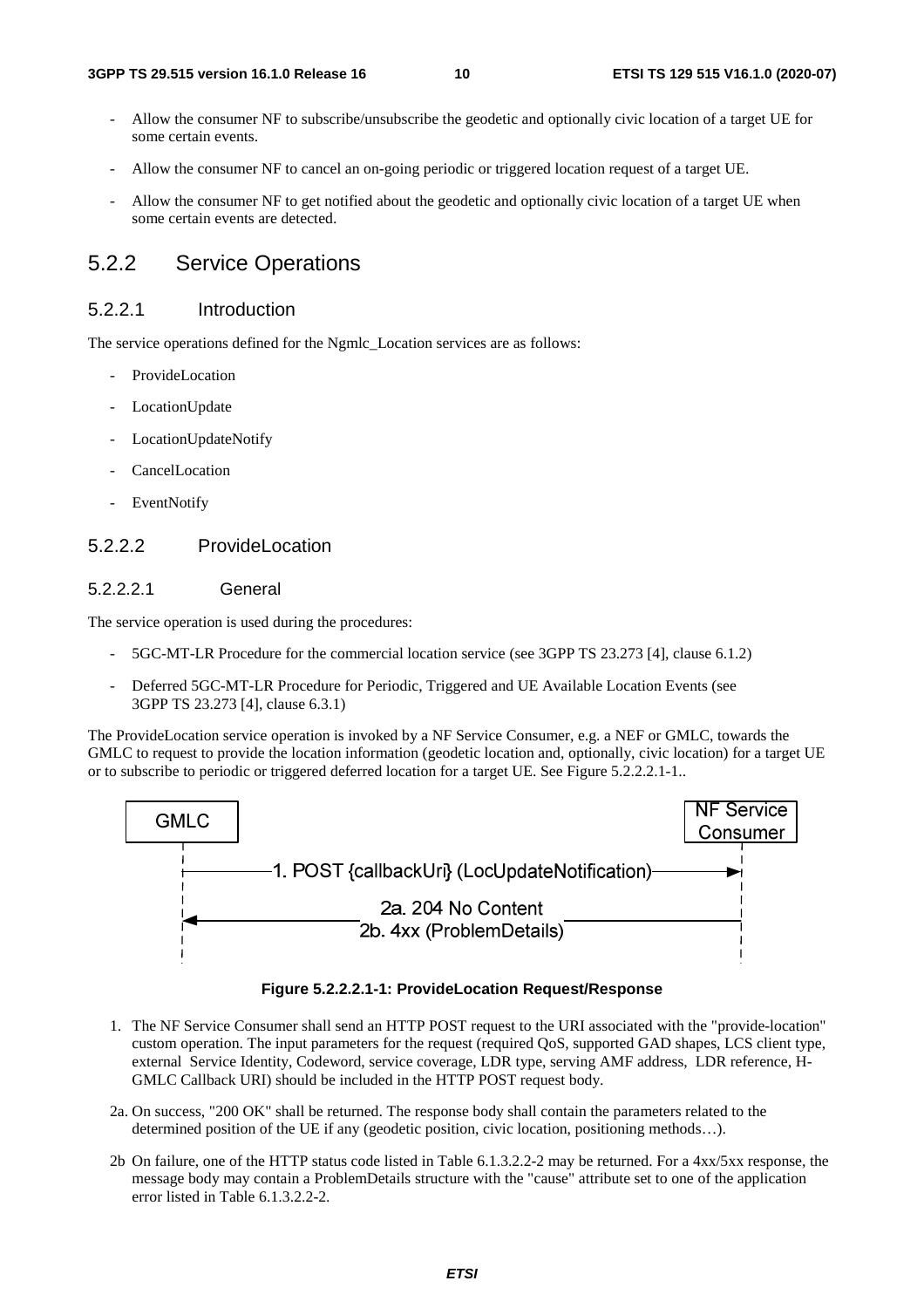#### 5.2.2.3 LocationUpdate

#### 5.2.2.3.1 General

The service operation is used during the procedure:

- 5GC-MO-LR Procedure (see 3GPP TS 23.273 [4], clause 6.2)

The LocationUpdate enables the NF consumer (e.g. AMF) to update UE location information towards the GMLC. See Figure 5.2.2.3.1-1.



**Figure 5.2.2.3.1-1: LocationUpdate Request/Response** 

- 1. The NF Service Consumer shall send an HTTP POST request to the URI associated with the "location-update" custom operation. The request body shall contain a LocUpdateData object..
- 2a. On success, "204 No content" shall be returned by the GMLC.
- 2b. On failure, one of the HTTP status code listed in Table 6.1.3.4.2-2 may be returned. For a 4xx response, the message body may contain a ProblemDetails structure with the "cause" attribute set to one of the application errors listed in Table 6.1.3.4.2-2.

#### 5.2.2.4 CancelLocation

#### 5.2.2.4.1 General

The service operation is used during the procedure:

Deferred 5GC-MT-LR Procedure for Periodic, Triggered and UE Available Location Events (see 3GPP TS 23.273 [4], clause 6.3.3)

The CancelLocation enables the consumer NF to use the service operation to cancel a deferred 5GC-MT-LR procedure for periodic or triggered location. See Figure 5.2.2.4.1-1.



**Figure 5.2.2.4.1-1: CancelLocation Request/Response** 

- 1. The NF Service Consumer shall send an HTTP POST request to the URI associated with the "cancel-location" custom operation. The input parameters for the request ((H-)GMLC contact address, LDR reference number, LMF identification, serving AMF address) should be included in the HTTP POST request body.
- 2a. On success, "204 No Content" shall be returned.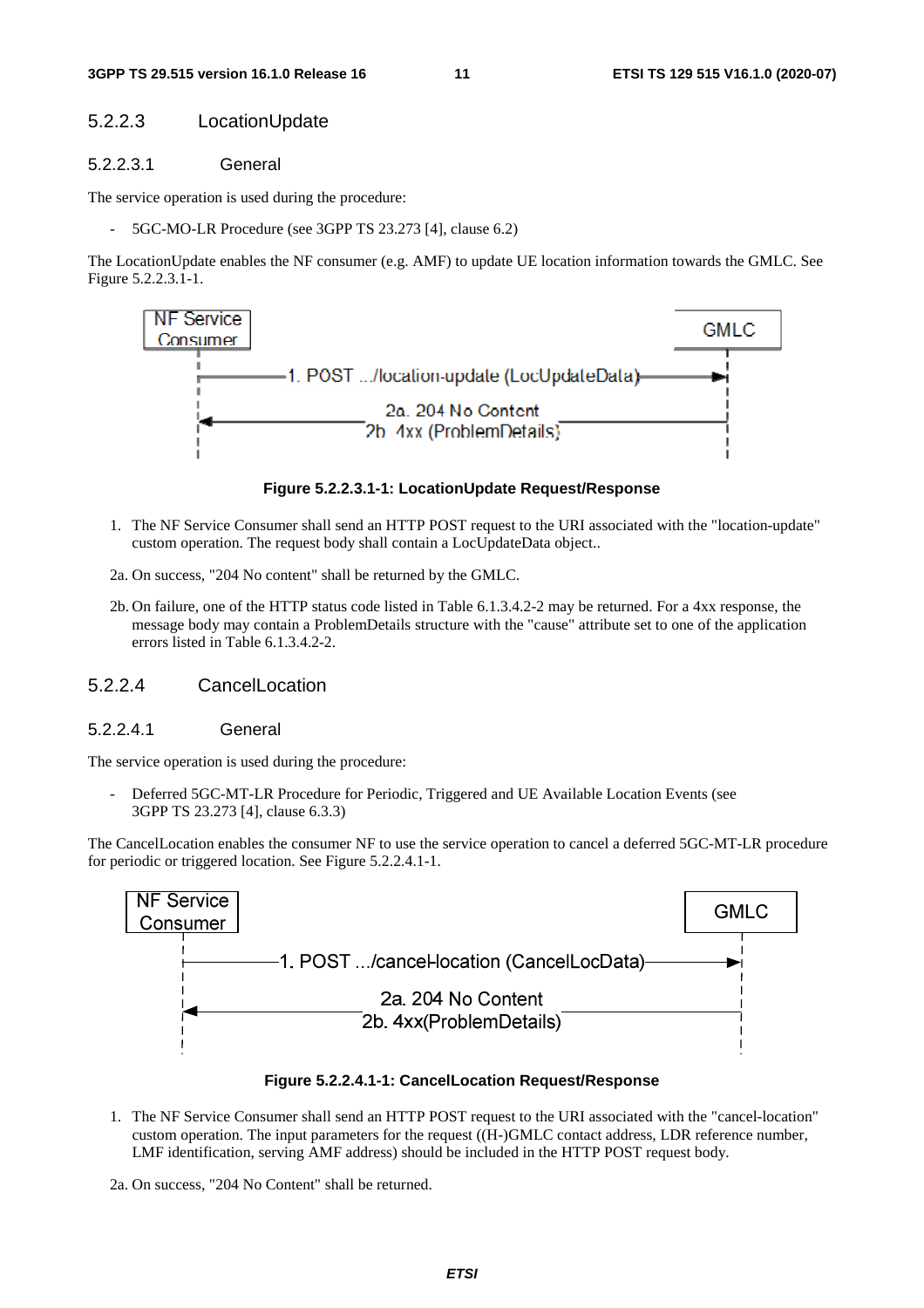- 2b. On failure, one of the HTTP status code listed in Table 6.1.3.3.2-2 may be returned. For a 4xx response, the message body may contain a ProblemDetails structure with the "cause" attribute set to one of the application errors listed in Table 6.1.3.3.2-2.
- 5.2.2.5 EventNotify

#### 5.2.2.5.1 General

The service operation is used during the procedure:

- Deferred 5GC-MT-LR Procedure for Periodic, Triggered and UE Available Location Events (see 3GPP TS 23.273 [4], clause 6.3.1 or clause 6.3.2)

The EventNotify enables the consumer NF to get notified about the geodetic and optionally civic location for a target UE when some certain events are detected. See Figure 5.2.2.5.1-1.



#### **Figure 5.2.2.5.1-1: EventNotify Notification**

- 1. The GMLC shall send an HTTP POST to the callback URI to send a notification. The input parameters for the notification (Notification Correlation ID, UE (SUPI and if available GPSI), Type of location related event (e.g. deferred location for the UE available event, activation of location for periodic or triggered location, mobility of a target UE to a new AMF or MME for a deferred location, Geodetic Location, Civic Location, Position Methods Used, serving LMF identification) should be included in the HTTP POST request body.
- 2a. If the notification is received, the NF Service Consumer shall reply with the status code 204 indicating the notification is received, in the response message.
- 2b. On failure, one of the HTTP status code listed in Table 6.1.4.2.3.1-2 may be returned. For a 4xx response, the message body may contain a ProblemDetails structure with the "cause" attribute set to one of the application errors listed in Table 6.1.4.2.3.1-2.

#### 5.2.2.6 LocationUpdateNotify

5.2.2.6.1 General

The service operation is used during the procedure:

5GC-MO-LR Procedure (see 3GPP TS 23.273 [4], clause 6.2)

The LocationUpdateNotify enables the NF consumer (e.g. NEF) to get notified about the UE location information update. See Figure 5.2.2.6.1-1.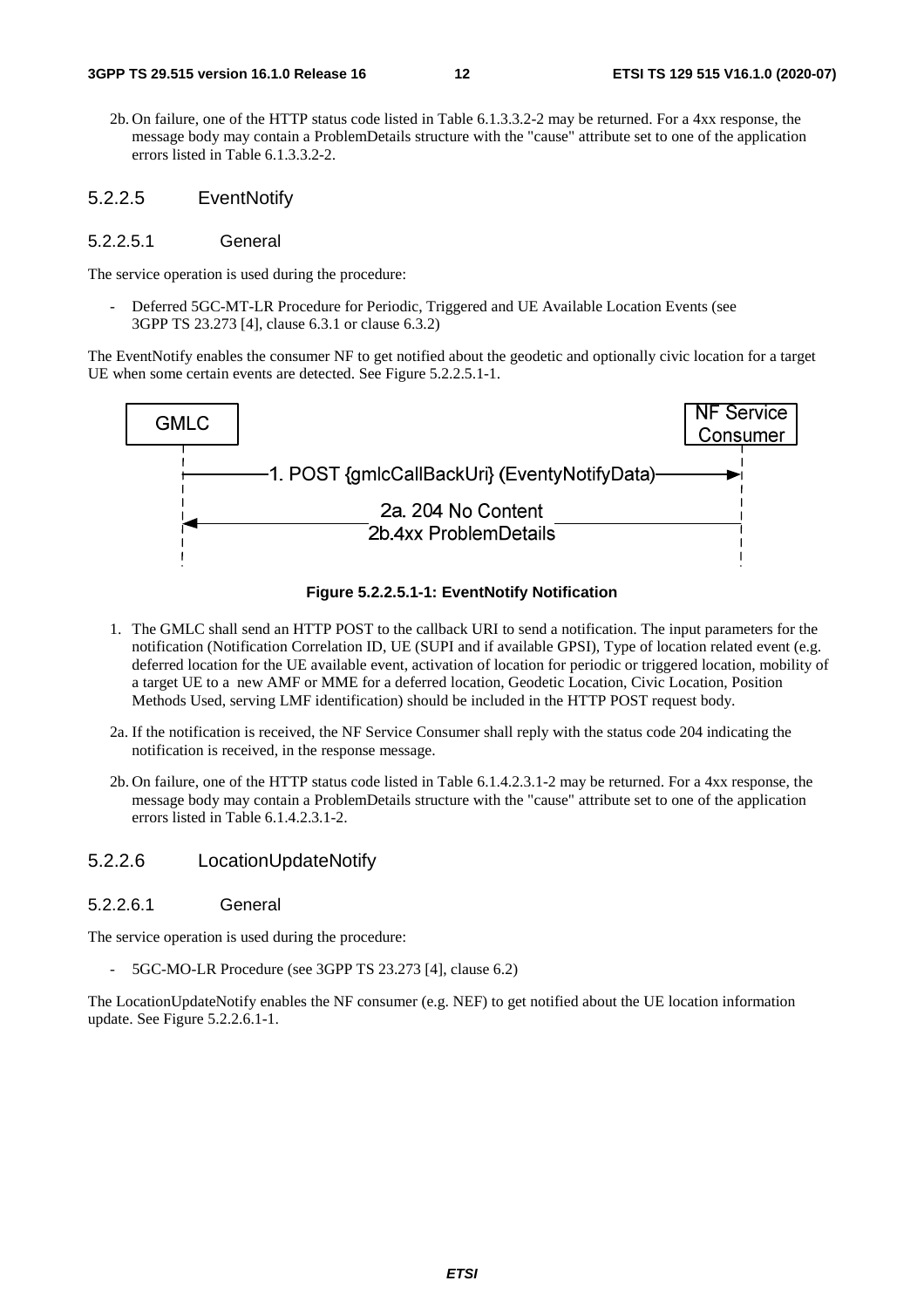

**Figure 5.2.2.6.1-1: LocationUpdateNotify Notification** 

1. The GMLC shall send an HTTP POST request to the callback URI of the NF consumer (e.g. NEF). The response body shall contain a LocUpdateNotification object.

The callback URI (e.g. NEF address for callback) is locally configured on GMLC or discovered via NRF.

- 2a. On success, "204 No content" shall be returned by the NF consumer.
- 2b. On failure, one of the HTTP status code listed in Table 6.1.4.3.3.1-2 may be returned. For a 4xx response, the message body may contain a ProblemDetails structure with the "cause" attribute set to one of the application errors listed in Table 6.1.4.3.3.1-2.

# 6 API Definitions

# 6.1 Mgmlc\_Location Service API

### 6.1.1 Introduction

The Ngmlc\_Location service shall use the Ngmlc\_Location API.

The API URI of the Ngmlc\_Location API shall be:

#### **{apiRoot}/<apiName>/<apiVersion>/**

The request URIs used in HTTP requests from the NF service consumer towards the NF service producer shall have the Resource URI structure defined in clause 4.4.1 of 3GPP TS 29.501 [6], i.e.:

#### **{apiRoot}/<apiName>/<apiVersion>/<apiSpecificResourceUriPart>**

with the following components:

- The {apiRoot} shall be set as described in 3GPP TS 29.501 [6].
- The <apiName> shall be "ngmlc-loc".
- The  $\langle$ apiVersion $>$ shall be "v1".
- The  $\langle$ apiSpecificResourceUriPart $>$ shall be set as described in clause 6.1.3.

### 6.1.2 Usage of HTTP

#### 6.1.2.1 General

HTTP/2, as defined in IETF RFC 7540 [8], shall be used as specified in clause 5 of 3GPP TS 29.500 [5].

HTTP/2 shall be transported as specified in clause 5.3 of 3GPP TS 29.500 [5].

HTTP/2, as defined in IETF RFC 7540 [8], shall be used as specified in clause 5 of 3GPP TS 29.500 [5].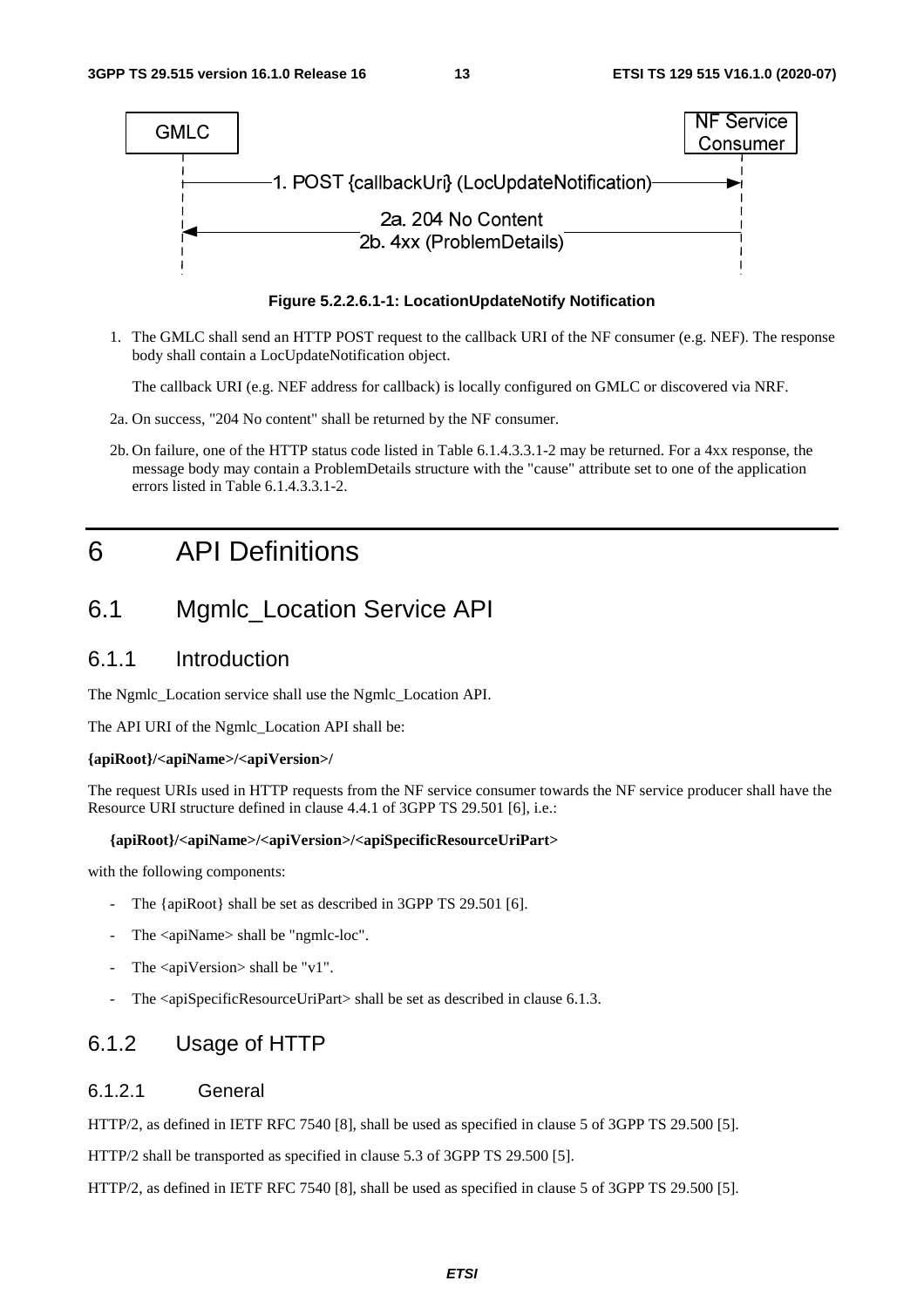HTTP/2 shall be transported as specified in clause 5.3 of 3GPP TS 29.500 [5].

HTTP messages and bodies for the Ngmlc\_Location service shall comply with the OpenAPI [7] specification contained in Annex A.

### 6.1.2.2 HTTP standard headers

- 6.1.2.2.1 General
- 6.1.2.2.2 Content type

The following content types shall be supported:

- JSON, as defined in IETF RFC 8259 [9], shall be used as content type of the HTTP bodies specified in the present specification as indicated in clause 5.4 of 3GPP TS 29.500 [5].
- The Problem Details JSON Object (IETF RFC 7807 [10]). The use of the Problem Details JSON object in a HTTP response body shall be signalled by the content type "application/problem+json".

#### 6.1.2.3 HTTP custom headers

6.1.2.3.1 General

The following HTTP custom headers shall be supported:

3gpp-Sbi-Message-Priority: See 3GPP TS 29.500 [5], clause 5.2.3.2.2.

This API does not define any new HTTP custom headers.

### 6.1.3 Custom Operations without associated resources

### 6.1.3.1 Overview

The structure of the custom operation URIs of the Ngmlc\_Location service is shown in Figure 6.1.3.1-1.



**Figure 6.1.3.1-1: Custom operation URI structure of the Ngmlc\_Location API** 

Table 6.1.3.1-1 provides an overview of the custom operations and applicable HTTP methods.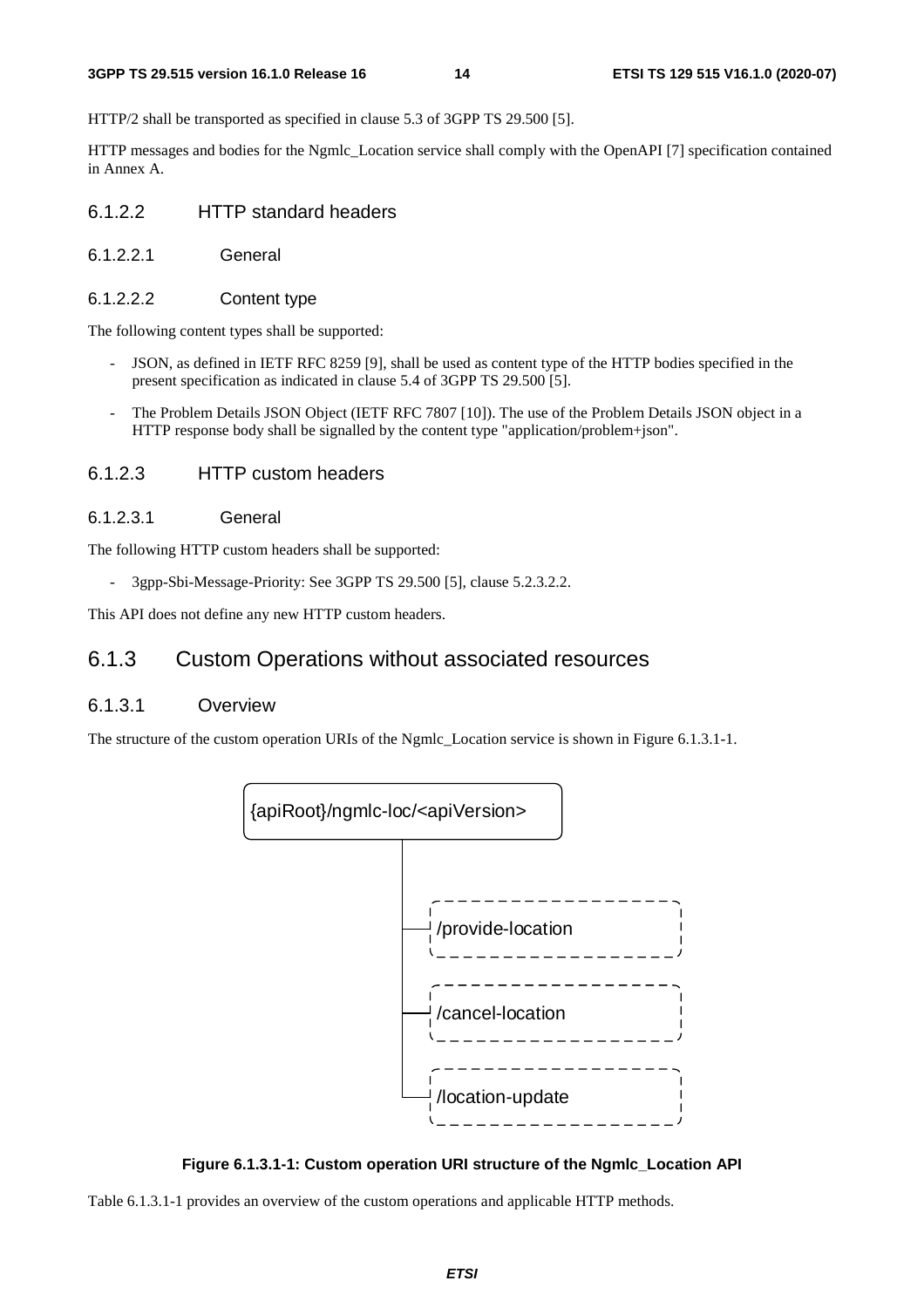| <b>Custom operation URI</b>                     | <b>Mapped HTTP</b><br>method | <b>Description</b>                       |
|-------------------------------------------------|------------------------------|------------------------------------------|
| {apiRoot}/ngmlc-                                | <b>POST</b>                  | Request or Subscribe the geodetic and    |
| loc/ <apiversion>/provide-location</apiversion> |                              | optionally civic location of a target UE |
| {apiRoot}/ngmlc-                                | <b>POST</b>                  | Cancel an on-going periodic or triggered |
| loc/ <apiversion>/cancel-location</apiversion>  |                              | location request of a target UE          |
| {apiRoot}/ngmlc-                                | <b>POST</b>                  | Enable the UE to update UE location      |
| loc/ <apiversion>/location-update</apiversion>  |                              | information towards the consumer NF      |

#### **Table 6.1.3.1-1: Custom operations**

### 6.1.3.2 Operation: provide-location

#### 6.1.3.2.1 Description

This clause will describe the custom operation and what it is used for, and the custom operations URI.

#### 6.1.3.2.2 Operation Definition

The operation shall support the response data structures and response codes specified in tables 6.1.3.2.2-1 and 6.1.3.2.2- 2.

#### **Table 6.1.3.2.2-1: Data structures supported by the POST Request Body on this resource**

| Jata<br><b>type</b> |   | والمقال والمسافا<br><b><i><u>PARAL</u></i></b> | <b>Description</b>                                                           |
|---------------------|---|------------------------------------------------|------------------------------------------------------------------------------|
| IInputData          | M |                                                | "Provide-L<br>operation<br>∟ocation"<br>Input<br><b>parameters</b><br>to the |

#### **Table 6.1.3.2.2-2: Data structures supported by the POST Response Body on this resource**

| Data type      | P | <b>Cardinality</b> | <b>Response</b><br>codes     | <b>Description</b>                                                                                                                                         |
|----------------|---|--------------------|------------------------------|------------------------------------------------------------------------------------------------------------------------------------------------------------|
| LocationData   | M |                    | 200 OK                       | This case represents the successful retrieval of the<br>location of the UE or successful subscription of<br>periodic or triggered location of the UE.      |
|                |   |                    |                              | Upon success, a response body is returned<br>containing the different parameters of the location                                                           |
|                |   |                    |                              | data if obtained, such as:<br>- Geographic Area                                                                                                            |
|                |   |                    |                              | - Civic Location                                                                                                                                           |
|                |   |                    |                              | - Age of Location                                                                                                                                          |
|                |   |                    |                              | - Accuracy of Location                                                                                                                                     |
|                |   |                    |                              | - Positioning methods                                                                                                                                      |
| ProblemDetails | O | 0.1                | 403<br>Forbidden             | The "cause" attribute may be used to indicate one of<br>the following application errors:<br>POSITIONING DENIED<br><b>UNSPECIFIED</b><br>UNSUPPORTED_BY_UE |
|                |   |                    |                              | See table 6.1.6.3-1 for the description of these errors.                                                                                                   |
| ProblemDetails | O | 0.1                | 500 Internal<br>Server Error | The "cause" attribute may be used to indicate the<br>following application error:<br>POSITIONING FAILED                                                    |
|                |   |                    |                              | See table 6.1.6.3-1 for the description of these errors.                                                                                                   |
| ProblemDetails | O | 0.1                | 504<br>Gateway<br>Timeout    | The "cause" attribute may be used to indicate the<br>following application error:<br>UNREACHABLE USER                                                      |
|                |   |                    |                              | See table 6.1.6.3-1 for the description of this error.                                                                                                     |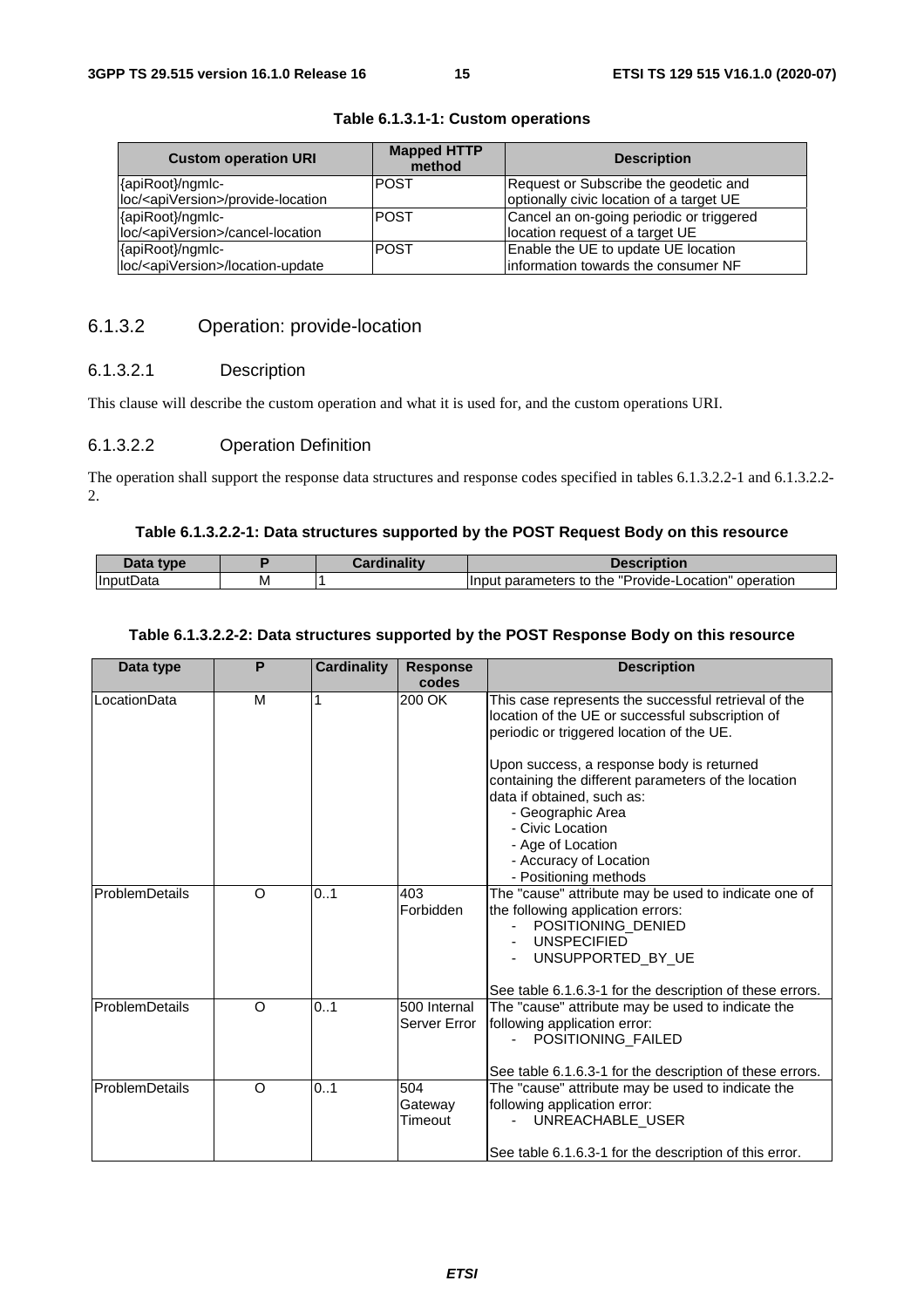### 6.1.3.3 Operation: cancel-location

#### 6.1.3.3.1 Description

This clause will describe the custom operation and what it is used for, and the custom operation's URI.

#### 6.1.3.3.2 Operation Definition

This operation shall support the request and response data structures and response codes specified in table 6.1.3.3.2-1 and table 6.1.3.3.2-2.

#### **Table 6.1.3.3.2-1: Data structures supported by the POST Request Body on this resource**

| Data type           |   | Cardinality | Description                                             |
|---------------------|---|-------------|---------------------------------------------------------|
| ∽<br>ICancelLocData | M |             | ⊧ information is used to ∈<br>cancel<br>location.<br>he |

#### **Table 6.1.3.3.2-2: Data structures supported by the POST Response Body on this resource**

| Data type       | Р | Cardinality | <b>Response</b><br>codes | <b>Description</b>                                                                                                                                                                                 |
|-----------------|---|-------------|--------------------------|----------------------------------------------------------------------------------------------------------------------------------------------------------------------------------------------------|
| n/a             |   |             | 204 No<br>Content        | This case represents successful cancellation of location.                                                                                                                                          |
| lProblemDetails | O | 101         | 403<br>Forbidden         | The "cause" attribute may be used to indicate one of the<br>following application errors:<br>- UNSPECIFIED<br>- LOCATION SESSION UNKNOWN<br>See table 6.1.6.3-1 for the description of this error. |

## 6.1.3.4 Operation: location-update

#### 6.1.3.4.1 Description

This clause will describe the custom operation and what it is used for, and the custom operation's URI.

#### 6.1.3.4.2 Operation Definition

This operation shall support the request and response data structures and response codes specified in table 6.1.3.4.2-1 and table 6.1.3.4.2-2.

#### **Table 6.1.3.4.2-1: Data structures supported by the POST Request Body on this resource**

| $-1-$<br>vne |   | - - 1940 |                                                                            |
|--------------|---|----------|----------------------------------------------------------------------------|
| ncl<br>alc.  | M |          | "location-<br>operation<br>parameters<br>⊿n-update"<br>llnpu.<br>the<br>tc |

#### **Table 6.1.3.4.2-2: Data structures supported by the POST Response Body on this resource**

| Data type             | Р | Cardinality | <b>Response</b><br>codes | <b>Description</b>                                                                                                                                                                                                                                                   |
|-----------------------|---|-------------|--------------------------|----------------------------------------------------------------------------------------------------------------------------------------------------------------------------------------------------------------------------------------------------------------------|
| n/a                   |   |             | 204 No<br>Content        | This case represents successful update of location.                                                                                                                                                                                                                  |
| <b>ProblemDetails</b> | O | 10.1        | 403<br>Forbidden         | The "cause" attribute may be used to indicate one of the<br>following application errors:<br>- UNSPECIFIED<br>- UNREQUESTED BY UE<br>- UNKOWN_EXTERNAL_CLIENT_OR_AF<br>- UNREACHABLE EXTERNAL CLIENT OR AF<br>See table 6.1.6.3-1 for the description of this error. |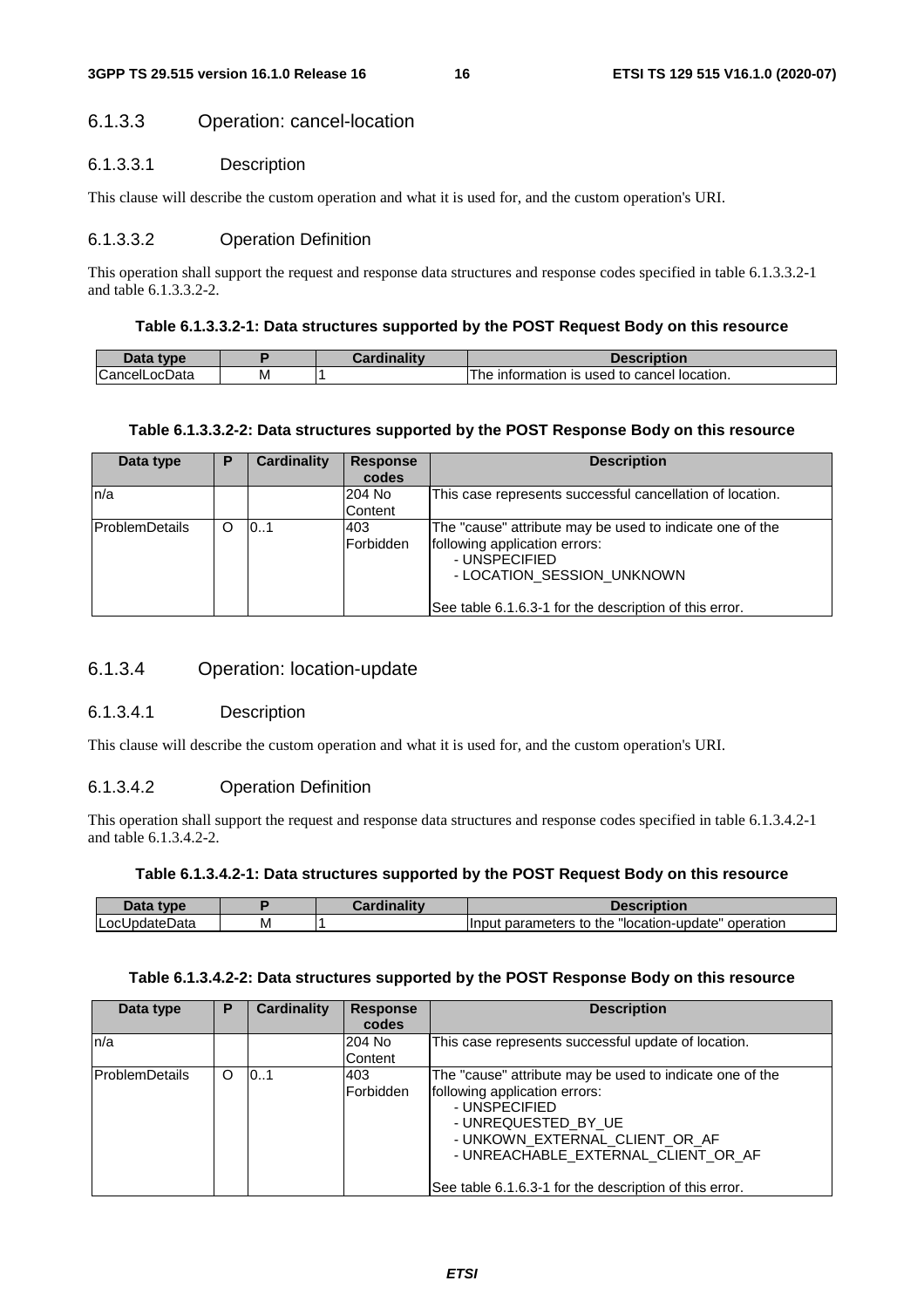### 6.1.4 Notifications

- 6.1.4.1 General
- 6.1.4.2 Eventnotify

#### 6.1.4.2.1 Description

The EventNotify operation is used to the occurrence of periodic or triggered location event for a target UE to a consumer NF (e.g. GMLC).

#### 6.1.4.2.2 Notification Definition

Call-back URI: {hgmlcCallBackUri}

Call-back URI is provided by NF Service Consumer during requesting the subscription of the periodic or triggered deferred location for a target UE. See clause 5.3.2.2 for the description of how the GMLC obtains the Call-back URI of the NF Service Consumer.

#### 6.1.4.2.3 Notification Standard Methods

#### 6.1.4.2.3.1 POST

This method sends a Location event notify to the NF Service Consumer.

This method shall support the request and response data structures and response codes specified in table 6.1.4.2.3.1-1 and table 6.1.4.2.3.1-2.

#### **Table 6.1.4.2.3.1-1: Data structures supported by the POST Request Body**

| type                |   | TIDIION                                                                       |
|---------------------|---|-------------------------------------------------------------------------------|
| <b>IEve</b><br>Jald | M | $\cdot$ $-$<br>Notify'<br>operation<br>Event<br>narameters to :<br>Inı<br>the |

#### **Table 6.1.4.2.3.1-2: Data structures supported by the POST Response Body**

| Data type       | Р | <b>Cardinality</b> | <b>Response</b><br>codes | <b>Description</b>                                                                                                                                                                                 |
|-----------------|---|--------------------|--------------------------|----------------------------------------------------------------------------------------------------------------------------------------------------------------------------------------------------|
| ln/a            |   |                    | 204 No<br>Content        | This case represents successful notification of the event.                                                                                                                                         |
| lProblemDetails | O | 101                | 403<br><b>IForbidden</b> | The "cause" attribute may be used to indicate one of the<br>following application errors:<br>- UNSPECIFIED<br>- LOCATION_SESSION_UNKNOWN<br>See table 6.1.6.3-1 for the description of this error. |

### 6.1.4.3 LocationUpdateNotify

#### 6.1.4.3.1 Description

The LocationUpdateNotify operation is used to deliver the location update for a UE to a consumer NF (e.g. NEF).

#### 6.1.4.3.2 Notification Definition

Call-back URI: {locationUpdateCallbackUri}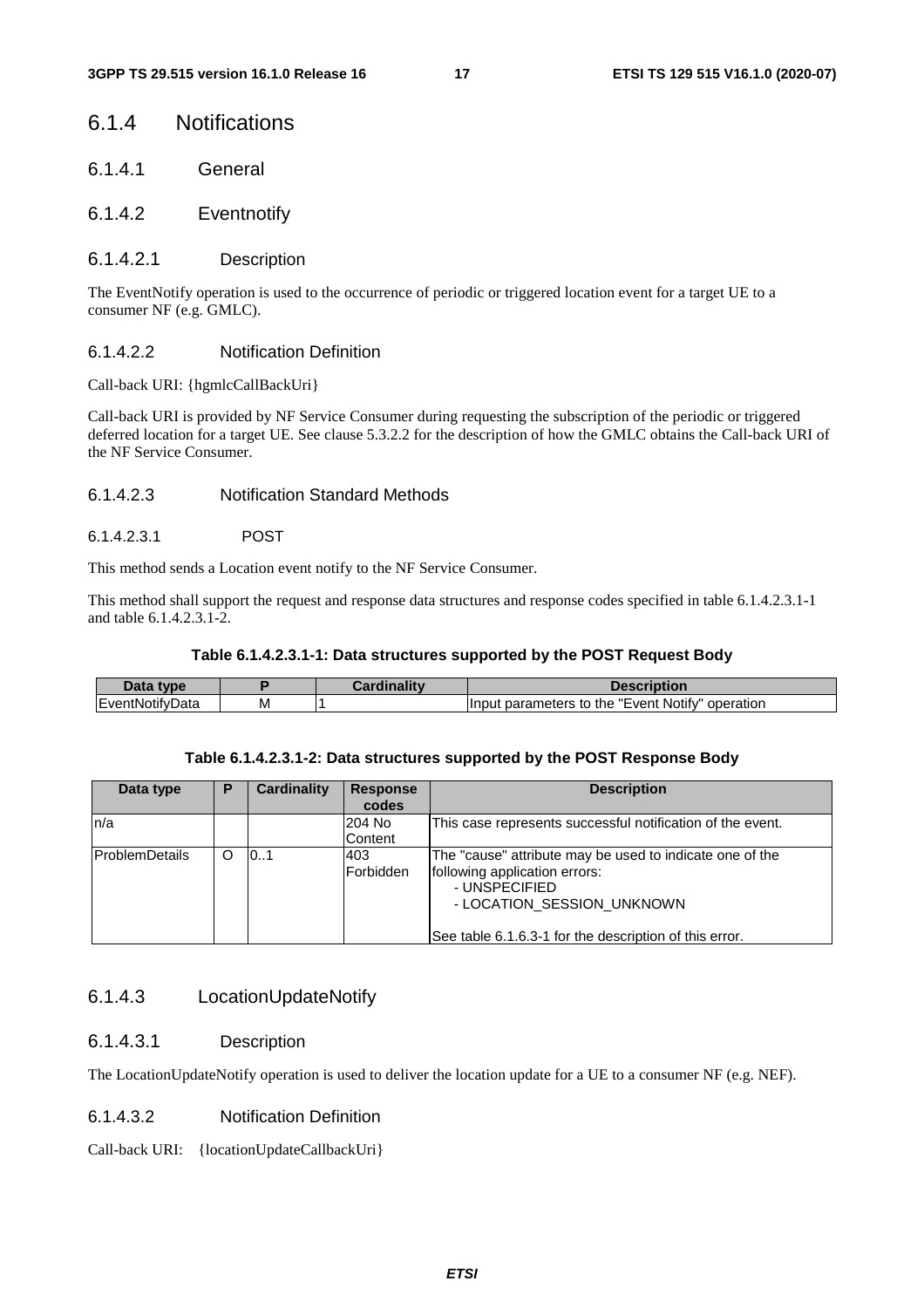### 6.1.4.3.3 Notification Standard Methods

#### 6.1.4.3.3.1 POST

This method sends a Location update notification to the NF Service Consumer.

This method shall support the request and response data structures and response codes specified in table 6.1.4.3.3.1-1 and table 6.1.4.3.3.1-2.

#### **Table 6.1.4.3.3.1-1: Data structures supported by the POST Request Body**

| Data type        |   | Cardinality | <b>Description</b>                                    |
|------------------|---|-------------|-------------------------------------------------------|
| LocUpdateNotific | м |             | llnput parameters to the "LocationUpdateNotification" |
| lation           |   |             | loperation                                            |

#### **Table 6.1.4.3.3.1-2: Data structures supported by the POST Response Body**

| Data type             | Р | Cardinality | <b>Response</b><br>codes | <b>Description</b>                                                                                                                                                                                                                            |
|-----------------------|---|-------------|--------------------------|-----------------------------------------------------------------------------------------------------------------------------------------------------------------------------------------------------------------------------------------------|
| n/a                   |   |             | 204 No<br>Content        | This case represents successful notification of the event.                                                                                                                                                                                    |
| <b>ProblemDetails</b> | O | 101         | 403<br>Forbidden         | The "cause" attribute may be used to indicate one of the<br>following application errors:<br>- UNSPECIFIED<br>- UNKOWN_EXTERNAL_CLIENT_OR_AF<br>- UNREACHABLE_EXTERNAL_CLIENT_OR_AF<br>See table 6.1.6.3-1 for the description of this error. |

# 6.1.5 Data Model

#### 6.1.5.1 General

This clause specifies the application data model supported by the API.

Table 6.1.5.1-1 specifies the data types defined for the Ngmlc\_Location service based interface protocol.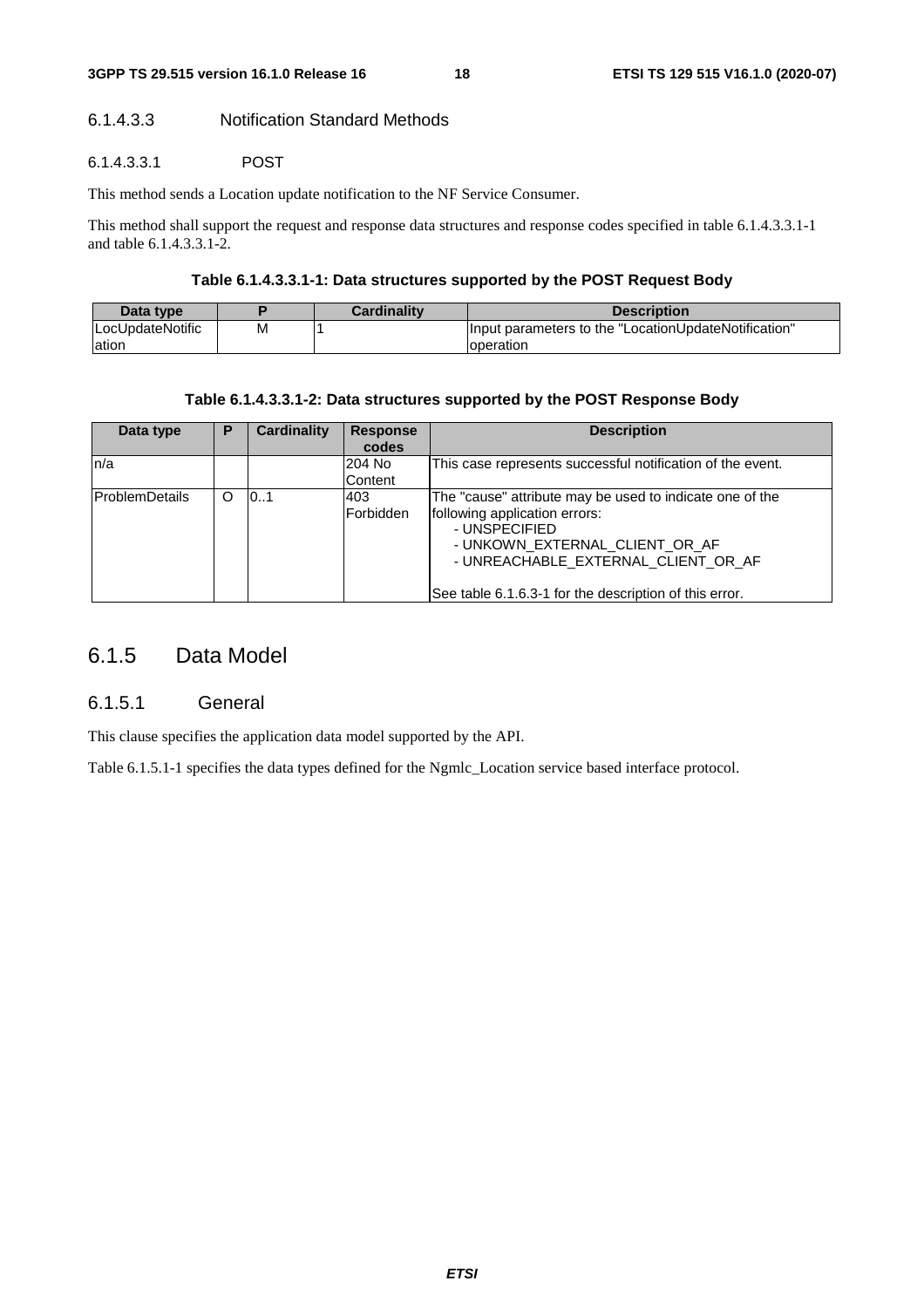| Data type                       | <b>Clause</b><br>defined | <b>Description</b>               | <b>Applicability</b> |
|---------------------------------|--------------------------|----------------------------------|----------------------|
| InputData                       | 6.1.5.2.2                | the input                        |                      |
|                                 |                          | parameters in                    |                      |
|                                 |                          | ProvideLocation                  |                      |
|                                 |                          | service                          |                      |
|                                 |                          | operation                        |                      |
| LocationData                    |                          | $6.1.5.2.3$ the response         |                      |
|                                 |                          | parameters in<br>ProvideLocation |                      |
|                                 |                          | service                          |                      |
|                                 |                          | operation                        |                      |
| CancelLocData                   | $6.1.5.2.4$ the input    |                                  |                      |
|                                 |                          | parameters in                    |                      |
|                                 |                          | CancelLocation                   |                      |
|                                 |                          | service                          |                      |
|                                 |                          | operation                        |                      |
| LocUpdateData                   | 6.1.5.2.5                | the input                        |                      |
|                                 |                          | parameters in                    |                      |
|                                 |                          | LocationUpdate<br>service        |                      |
|                                 |                          | operation                        |                      |
| EventNotifyData                 | 6.1.5.2.6 the input      |                                  |                      |
|                                 |                          | parameters in                    |                      |
|                                 |                          | EventNotify                      |                      |
|                                 |                          | Notification                     |                      |
|                                 |                          | service                          |                      |
|                                 |                          | operation                        |                      |
| <b>UePrivacyRequirements</b>    | 6.1.5.2.7                | UE privacy                       |                      |
|                                 |                          | requirements                     |                      |
|                                 |                          | from (H)GMLC<br>to the serving   |                      |
|                                 |                          | AMF or                           |                      |
|                                 |                          | VGMLC(in the                     |                      |
|                                 |                          | roaming case)                    |                      |
|                                 |                          | for the target                   |                      |
|                                 |                          | UE                               |                      |
| LocUpdateNotification           | 6.1.5.2.9                | Location                         |                      |
|                                 |                          | Update                           |                      |
|                                 |                          | Notification                     |                      |
| ServiceIdentity                 |                          | 6.1.5.3.2 service identity       |                      |
| CodeWord                        |                          | 6.1.5.3.2 codeword               |                      |
| ExternalClientIdentification    |                          | 6.1.5.3.2 external client        |                      |
| E164CountryCodeOfGeographicArea | 6.1.5.3.2                | identification<br>E.164 country  |                      |
|                                 |                          | codes for                        |                      |
|                                 |                          | geographic                       |                      |
|                                 |                          | areas                            |                      |
| PseudonymIndicator              | $6.\overline{1.5.3.3}$   | It defines if a                  |                      |
|                                 |                          | pseudonym is                     |                      |
|                                 |                          | requested                        |                      |
| LocationRequestType             |                          | 6.1.5.3.4 NI-LR, MT-LR           |                      |
|                                 |                          | or MO-LR                         |                      |
| LocationTypeRequested           | 6.1.5.3.5                | the location                     |                      |
|                                 |                          | type requested                   |                      |
|                                 |                          | by the LCS<br>client             |                      |
| EventNotifyDataType             | 6.1.5.3.6                | the type of                      |                      |
|                                 |                          | event that                       |                      |
|                                 |                          | triggers event                   |                      |
|                                 |                          | notification                     |                      |

**Table 6.1.5.1-1: Ngmlc\_Location specific Data Types**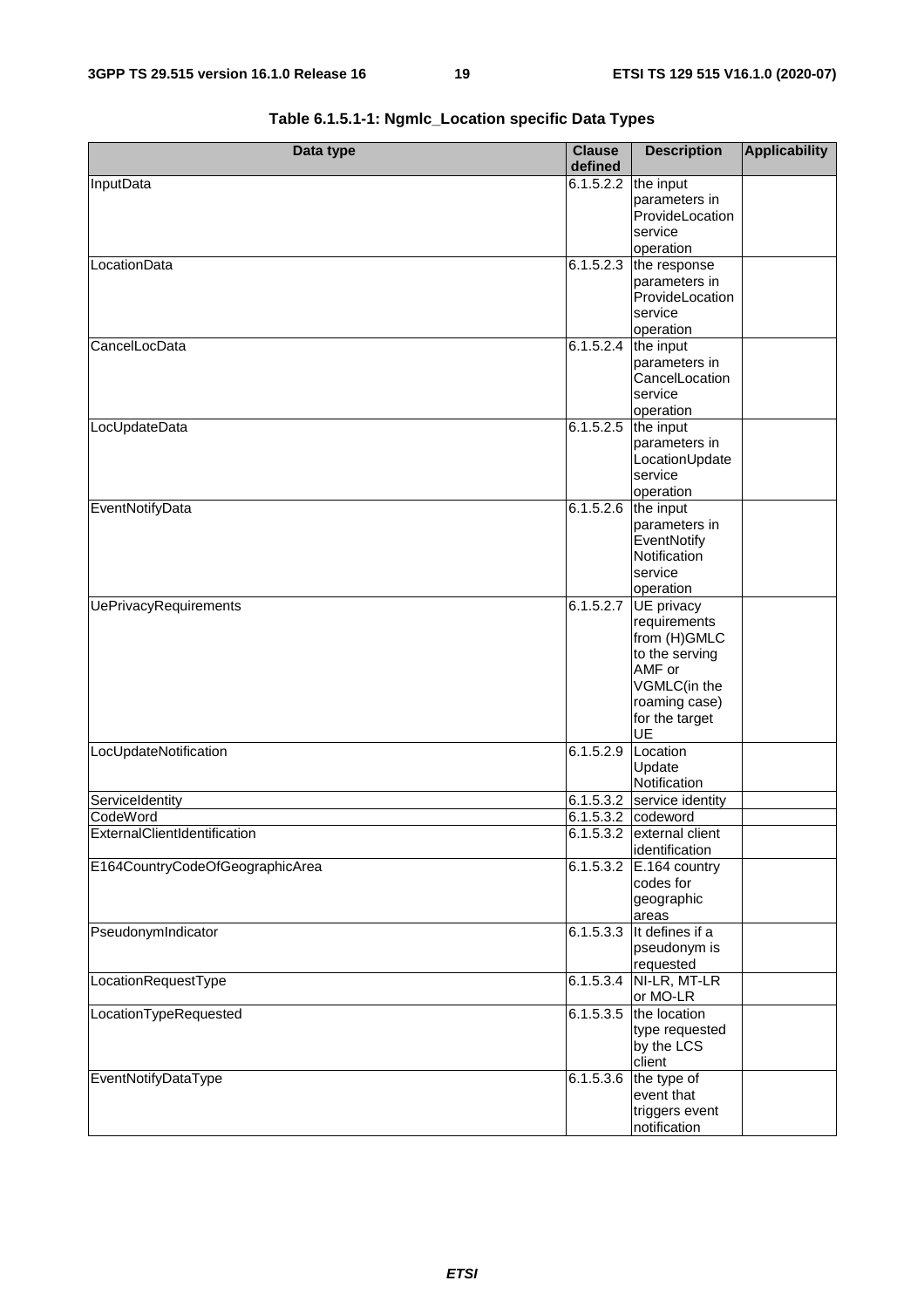Table 6.1.5.1-2 specifies data types re-used by the Ngmlc\_Location service based interface protocol from other specifications, including a reference to their respective specifications and when needed, a short description of their use within the Ngmlc\_Location service based interface.

| Data type                     | <b>Reference</b>    | <b>Comments</b> | <b>Applicability</b> |
|-------------------------------|---------------------|-----------------|----------------------|
| Gpsi                          | 3GPP TS 29.571 [11] |                 |                      |
| Supi                          | 3GPP TS 29.571 [11] |                 |                      |
| Uri                           | 3GPP TS 29.571 [11] |                 |                      |
| Amfld                         | 3GPP TS 29.571 [11] |                 |                      |
| Nflnstanceld                  | 3GPP TS 29.571 [11] |                 |                      |
| ExternalClientType            | 3GPP TS 29.572 [12] |                 |                      |
| LocationQoS                   | 3GPP TS 29.572 [12] |                 |                      |
| LcsQosClass                   | 3GPP TS 29.572 [12] |                 |                      |
| SupportedGADShapes            | 3GPP TS 29.572 [12] |                 |                      |
| PeriodicEventInfo             | 3GPP TS 29.572 [12] |                 |                      |
| AreaEventInfo                 | 3GPP TS 29.572 [12] |                 |                      |
| MotionEventInfo               | 3GPP TS 29.572 [12] |                 |                      |
| LdrType                       | 3GPP TS 29.572 [12] |                 |                      |
| LdrReference                  | 3GPP TS 29.572 [12] |                 |                      |
| AgeOfLocationEstimate         | 3GPP TS 29.572 [12] |                 |                      |
| PositioningMethod             | 3GPP TS 29.572 [12] |                 |                      |
| AccuracyFulfilmentIndicator   | 3GPP TS 29.572 [12] |                 |                      |
| Lmfldentification             | 3GPP TS 29.572 [12] |                 |                      |
| LcsServiceType                | 3GPP TS 29.572 [12] |                 |                      |
| VelocityRequested             | 3GPP TS 29.572 [12] |                 |                      |
| LcsPriority                   | 3GPP TS 29.572 [12] |                 |                      |
| VelocityEstimate              | 3GPP TS 29.572 [12] |                 |                      |
| TerminationCause              | 3GPP TS 29.572 [12] |                 |                      |
| PositioningMethodAndUsage     | 3GPP TS 29.572 [12] |                 |                      |
| GnssPositioningMethodAndUsage | 3GPP TS 29.572 [12] |                 |                      |
| LcsServiceAuth                | 3GPP TS 29.571 [11] |                 |                      |

#### **Table 6.1.5.1-2: Ngmlc\_Location re-used Data Types**

### 6.1.5.2 Structured data types

#### 6.1.5.2.1 Introduction

This clause defines the structures to be used in resource representations.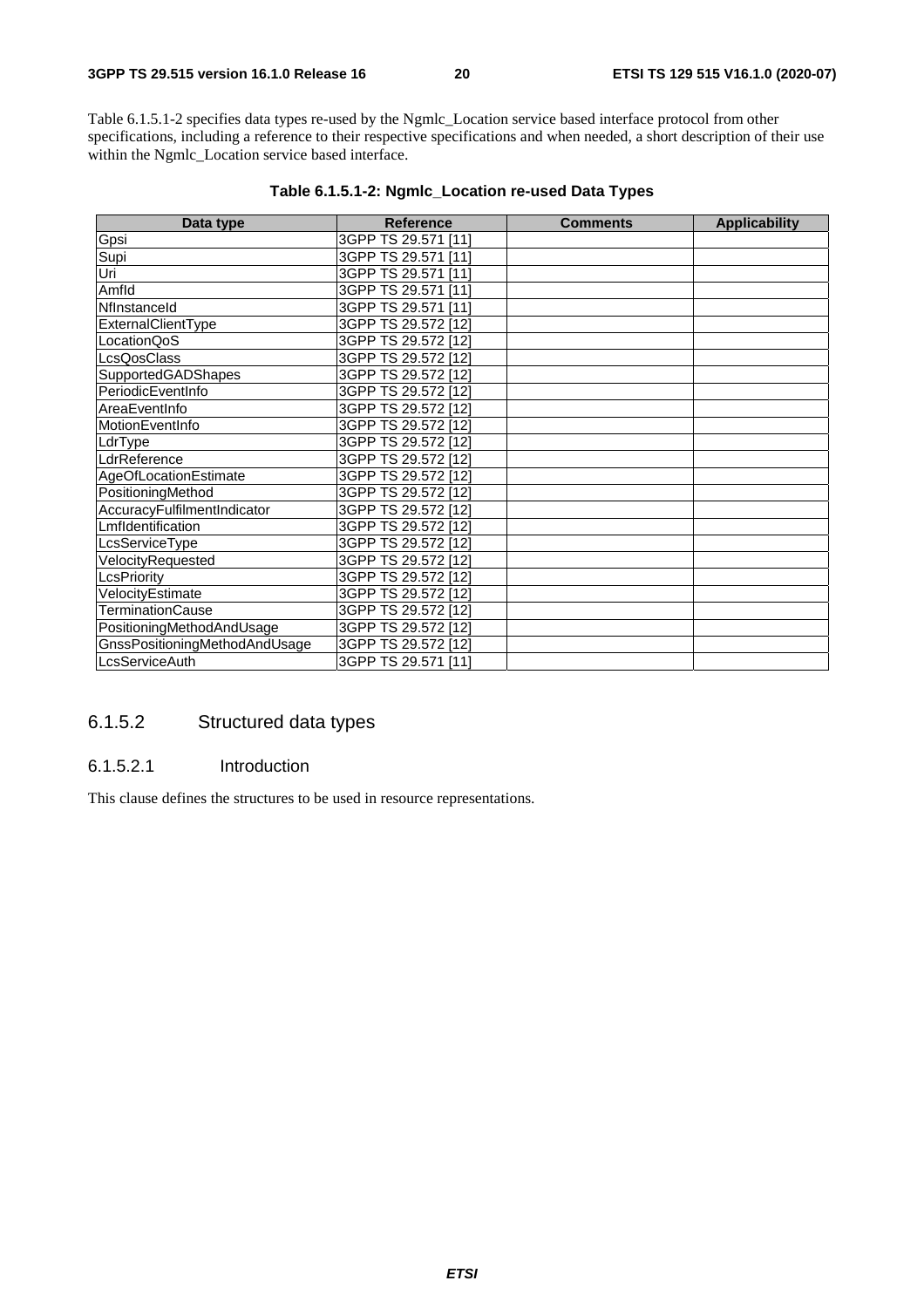# 6.1.5.2.2 Type: InputData

| <b>Attribute name</b>            | Data type                                      | P              | <b>Cardinality</b> | <b>Description</b>                                                                                                                                                                                                     | <b>Applicability</b> |
|----------------------------------|------------------------------------------------|----------------|--------------------|------------------------------------------------------------------------------------------------------------------------------------------------------------------------------------------------------------------------|----------------------|
| gpsi                             | Gpsi                                           | O              | 0.1                | Generic Public Subscription<br>Identifier                                                                                                                                                                              |                      |
| supi                             | Supi                                           | O              | 01                 | Subscription Permanent Identifier                                                                                                                                                                                      |                      |
| externalClientType               | ExternalClientT<br>ype                         | M              | 1                  | External client type                                                                                                                                                                                                   |                      |
| locationQoS                      | LocationQoS                                    | O              | 01                 | Requested location QoS                                                                                                                                                                                                 |                      |
| supportedGADSha                  | array(Supported                                | $\circ$        | 1.N                | Supported Geographical Area                                                                                                                                                                                            |                      |
| pes                              | GADShapes)                                     |                |                    | Description shapes                                                                                                                                                                                                     |                      |
| serviceIdentity                  | ServiceIdentity                                | O              | 01                 | Service identity                                                                                                                                                                                                       |                      |
| serviceCoverage                  | array(E164Cou<br>ntryCodeOfGeo<br>graphicArea) | $\circ$        | 1.N                | A list of E.164 country codes for<br>geographic areas (see ITU<br>Recommendation E.164 [13])<br>where the LCS client is permitted<br>to request and receive UE<br>location information.                                |                      |
| <b>IdrType</b>                   | LdrType                                        | C              | 0.1                | Location deferred request event                                                                                                                                                                                        |                      |
|                                  |                                                |                |                    | type                                                                                                                                                                                                                   |                      |
| periodicEventInfo                | PeriodicEventIn<br>fo                          | $\overline{C}$ | 0.1                | Periodic event information of the<br>location request for a target UE                                                                                                                                                  |                      |
| areaEventInfo                    | AreaEventInfo                                  | C              | 0.1                | Area event information of the                                                                                                                                                                                          |                      |
|                                  |                                                |                |                    | location request for a target UE                                                                                                                                                                                       |                      |
| motionEventInfo                  | MotionEventInfo                                | C              | 0.1                | Motion event information of the                                                                                                                                                                                        |                      |
| <b>IdrReference</b>              | LdrReference                                   | C              | 0.1                | location request for a target UE<br>Notification correlation                                                                                                                                                           |                      |
|                                  |                                                |                |                    | ID<br>It shall be present in the request<br>from NEF if it is allocated by NEF<br>for the Deferred 5GC-MT-LR<br>procedure.<br>It shall be present in the request<br>to VGMLC for the Deferred 5GC-<br>MT-LR procedure. |                      |
| hgmlcCallBackUri                 | Uri                                            | O              | 0.1                | Notification target address                                                                                                                                                                                            |                      |
| externalClientIdenti<br>fication | ExternalClientId<br>entification               | $\circ$        | 0.1                | <b>External LCS client identification</b>                                                                                                                                                                              |                      |
| afld                             | string                                         | O              | 0.1                | The identification of AF that<br>initiated location request                                                                                                                                                            |                      |
| uePrivacyRequire<br>ments        | <b>UePrivacyReqir</b><br>ements                | O              | 0.1                | UE privacy requirement                                                                                                                                                                                                 |                      |
| <b>IcsServiceType</b>            | LcsServiceType                                 | O              | 01                 | LCS service type                                                                                                                                                                                                       |                      |
| velocityRequested                | VelocityRequest<br>ed                          | $\overline{O}$ | 0.1                | Velocity of the target UE is<br>requested                                                                                                                                                                              |                      |
| priority                         | LcsPriority                                    | O              | 01                 | Priority of the location request                                                                                                                                                                                       |                      |
| locationTypeReque<br>sted        | LocationTypeR<br>equested                      | O              | 0.1                | Requested type of location,<br>applicable to location immediate<br>request                                                                                                                                             |                      |
| maximumAgeOfLo<br>cationEstimate | AgeOfLocation<br>Estimate                      | O              | 0.1                | Requested maximum age of the<br>location estimate                                                                                                                                                                      |                      |
| amfld                            | Amfld                                          | O              | 01                 | The identification of serving AMF                                                                                                                                                                                      |                      |
| codeWord                         | CodeWord                                       | $\circ$        | 0.1                | Code word                                                                                                                                                                                                              |                      |

# **Table 6.1.5.2.2-1: Definition of type InputData**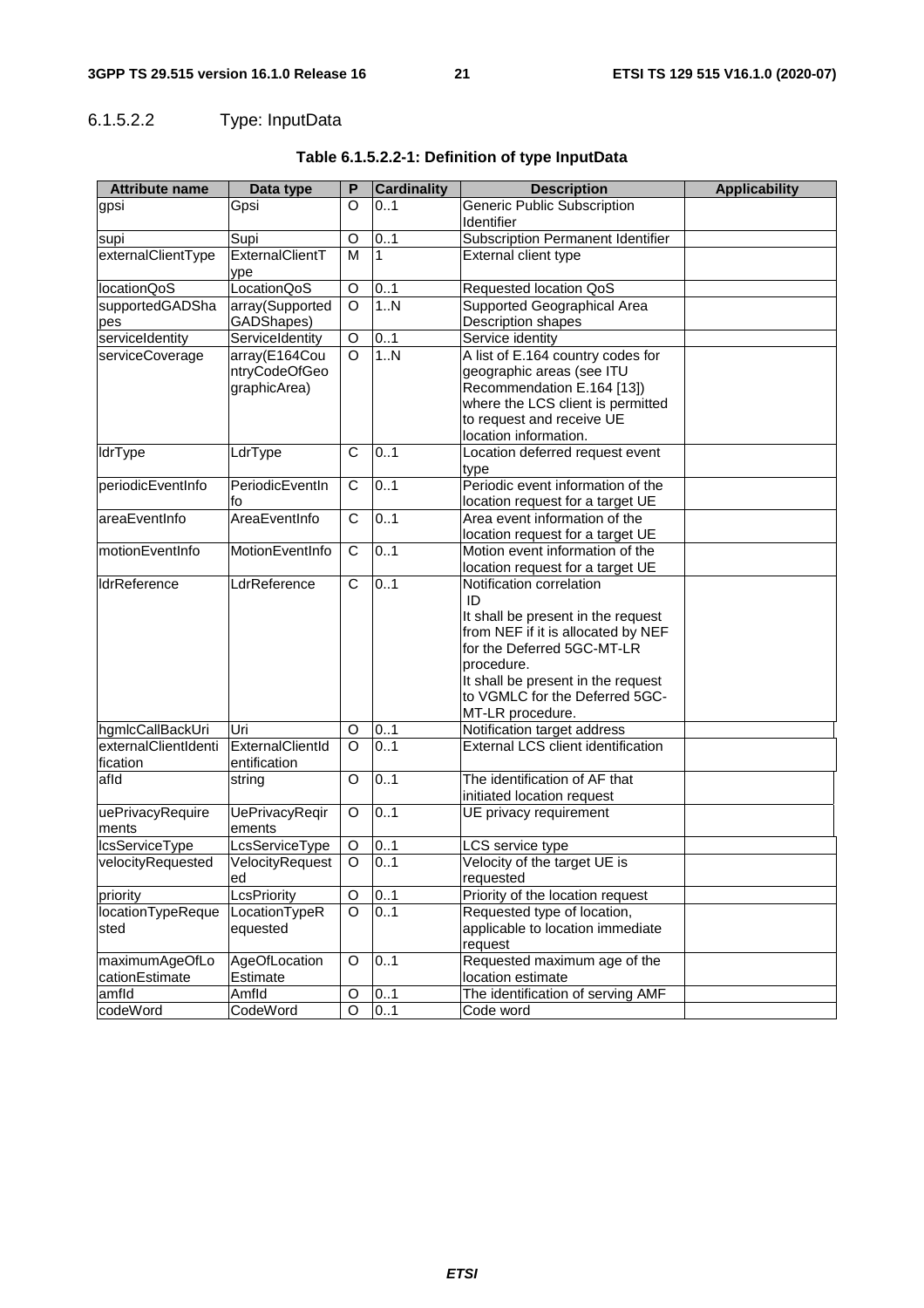## 6.1.5.2.3 Type: LocationData

| <b>Attribute name</b>           | Data type                                    | P        | <b>Cardinality</b> | <b>Description</b>                                                                                                                                                                                | <b>Applicability</b> |
|---------------------------------|----------------------------------------------|----------|--------------------|---------------------------------------------------------------------------------------------------------------------------------------------------------------------------------------------------|----------------------|
| gpsi                            | Gpsi                                         | O        | 0.1                | <b>Generic Public Subscription</b><br>Identitfier                                                                                                                                                 |                      |
| supi                            | Supi                                         | O        | 0.1                | <b>Subscription Permanent</b><br>Identifier                                                                                                                                                       |                      |
| <b>locationEstimate</b>         | GeographicAre<br>а                           | O        | 0.1                | Geographic area of the<br>target UE                                                                                                                                                               |                      |
| civicAddress                    | <b>CivicAddress</b>                          | O        | 0.1                | Civic address of the target<br>UE                                                                                                                                                                 |                      |
| ageOfLocationEsti<br>mate       | AgeOfLocation<br>Estimate                    | O        | 0.1                | Age of location estimate                                                                                                                                                                          |                      |
| positioningDataList             | array(Positionin<br>gMethodAndUs<br>age)     | O        | 1N                 | If present, this IE shall<br>indicate the usage of each<br>non-GANSS positioning<br>method that was attempted<br>to determine the location<br>estimate, either successfully<br>or unsuccessfully. |                      |
| gnssPositioningDat<br>aList     | array(GnssPosit<br>ioningMethodAn<br>dUsage) | O        | 1N                 | If present, this IE shall<br>indicate the usage of each<br>GANSS positioning method<br>that was attempted to<br>determine the location<br>estimate, either successfully<br>or unsuccessfully.     |                      |
| accuracyFulfilmentl<br>ndicator | AccuracyFulfilm<br>entIndicator              | $\Omega$ | 0.1                | The indication whether the<br>obtained location estimate<br>satisfies the requested<br>accuracy or not                                                                                            |                      |
| ueVelocity                      | VelocityEstimat<br>е                         | O        | 0.1                | Responded UE velocity, if<br>requested and available                                                                                                                                              |                      |
| <b>IdrReference</b>             | LdrReference                                 | C        | 0.1                | Notification correlation ID<br>It shall be present in the<br>response to NEF if it is<br>allocated by HGMLC for the<br>the Deferred 5GC-MT-LR<br>procedure.                                       |                      |

## **Table 6.1.5.2.3-1: Definition of type LocationData**

# 6.1.5.2.4 Type: CancelLocData

## **Table 6.1.5.2.4-1: Definition of type CancelLocData**

| <b>Attribute name</b> | Data type        | Р | <b>Cardinality</b> | <b>Description</b>            | <b>Applicability</b> |
|-----------------------|------------------|---|--------------------|-------------------------------|----------------------|
| supi                  | Supi             | O | 0.1                | <b>Subscription Permanent</b> |                      |
|                       |                  |   |                    | <b>I</b> dentifier            |                      |
| gpsi                  | Gpsi             | O | 0.1                | Generic Public Subscription   |                      |
|                       |                  |   |                    | lidentifier                   |                      |
| hgmlcCallBackUri      | Uri              | M |                    | Notification target address   |                      |
| <b>IdrReference</b>   | LdrReference     | M |                    | LDR Reference                 |                      |
| Ilmfldentification    | Lmfldentificatio | O | 0.1                | The latest LMF identification |                      |
|                       |                  |   |                    | received                      |                      |
| lamfld                | Amfld            | O | 101                | The identification of the     |                      |
|                       |                  |   |                    | serving AMF                   |                      |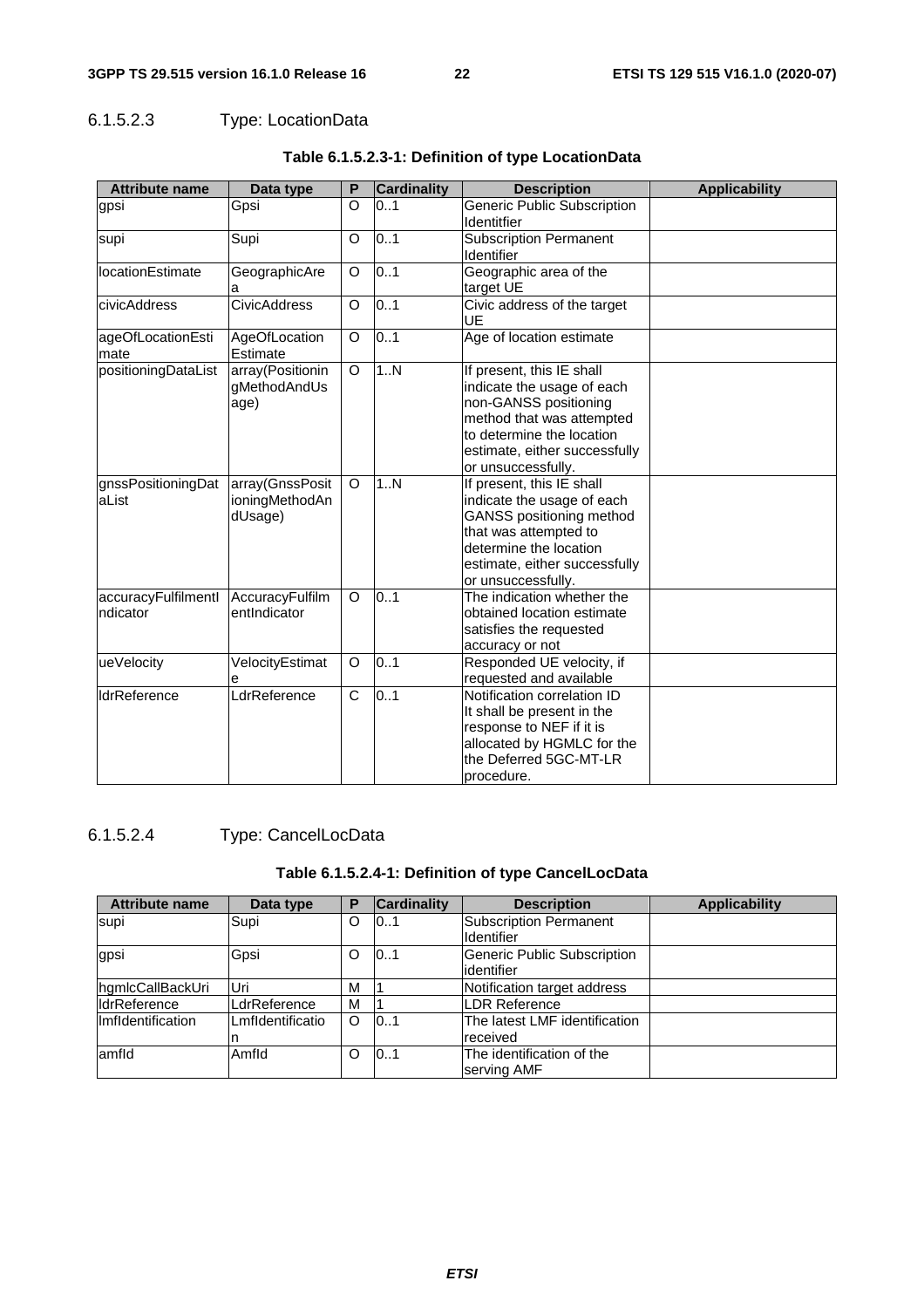# 6.1.5.2.5 Type: LocUpdateData

| <b>Attribute name</b>            | Data type                        | P       | <b>Cardinality</b> | <b>Description</b>                                                                                     | <b>Applicability</b> |
|----------------------------------|----------------------------------|---------|--------------------|--------------------------------------------------------------------------------------------------------|----------------------|
| supi                             | Supi                             | O       | 0.1                | <b>Subscription Permanent</b><br>Identifier                                                            |                      |
| gpsi                             | Gpsi                             | O       | 0.1                | Generic Public Subscription<br>identitfier                                                             |                      |
| pseudonymIndicato                | PseudonymIndi<br>cator           | O       | 0.1                | Pseudonym indicator                                                                                    |                      |
| locationRequestTy<br>pe          | LocationReques<br>tType          | M       |                    | Event causing the location<br>estimate (5GC-MO-LR)                                                     |                      |
| <b>locationEstimate</b>          | GeographicAre<br>a               | M       |                    | Geographic area of the<br>target UE                                                                    |                      |
| ageOfLocationEsti<br>mate        | AgeOfLocation<br>Estimate        | м       |                    | Age of location estimate                                                                               |                      |
| accuracyFulfilmentl<br>ndicator  | AccuracyFulfilm<br>entIndicator  | M       | 1                  | The indication whether the<br>obtained location estimate<br>satisfies the requested<br>accuracy or not |                      |
| civicAddress                     | <b>CivicAddress</b>              | O       | 0.1                | Civic address of the target<br>UE                                                                      |                      |
| <b>IcsQosClass</b>               | LcsQosClass                      | м       |                    | The LCS QoS Class<br>requested by the target UE                                                        |                      |
| externalClientIdenti<br>fication | ExternalClientId<br>entification | O       | 0.1                | Identity of the LCS client                                                                             |                      |
| afld                             | string                           | O       | 0.1                | Identity of the AF                                                                                     |                      |
| hamicAddress                     | Uri                              | O       | 0.1                | The address of H-GMLC                                                                                  |                      |
| serviceIdentity                  | ServiceIdentity                  | $\circ$ | 01                 | Service Identity specified by<br>the UE                                                                |                      |

# **Table 6.1.5.2.5-1: Definition of type LocUpdateData**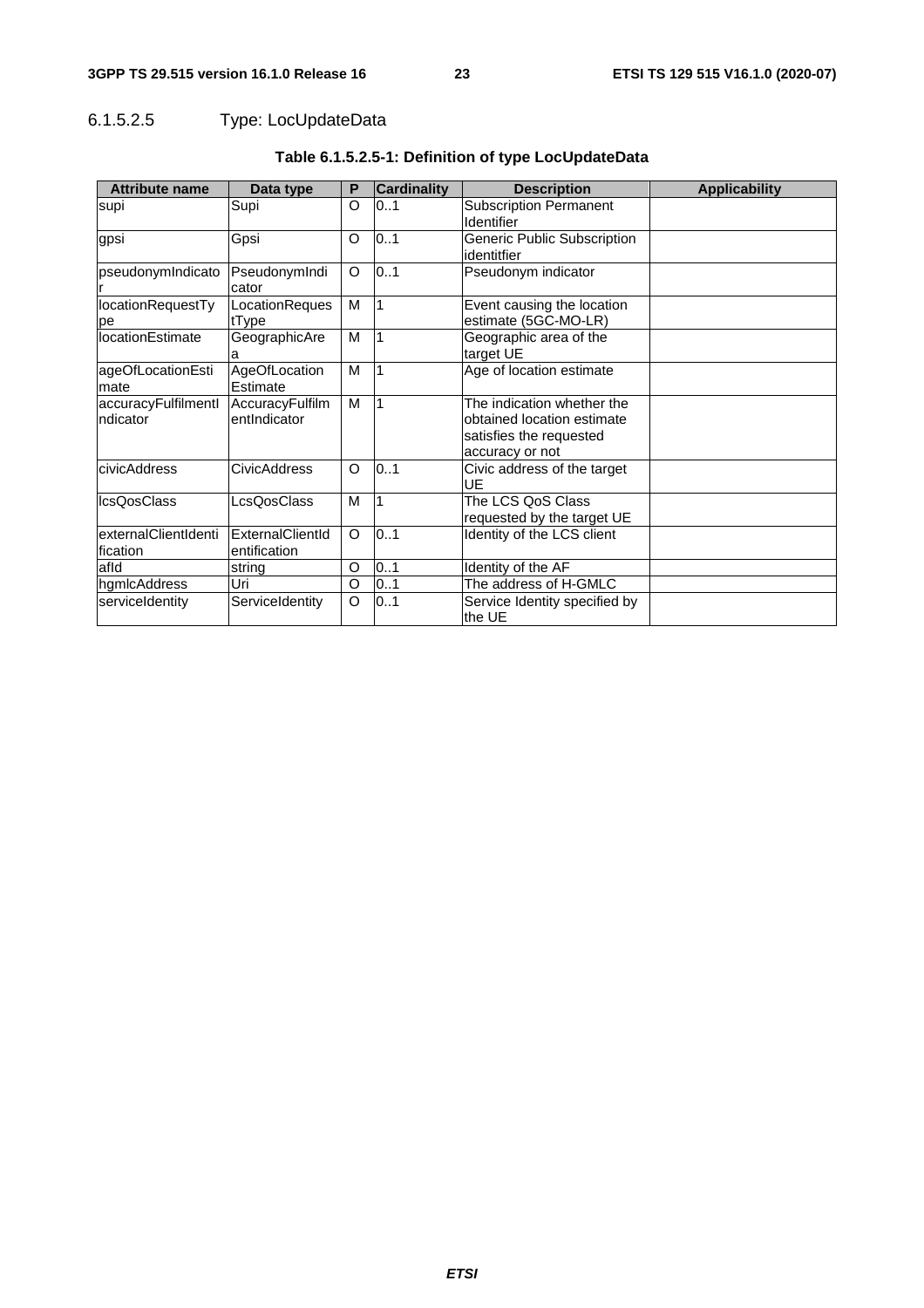# 6.1.5.2.6 Type: EventNotifyData

| <b>Attribute name</b>       | Data type                                    | P       | <b>Cardinality</b> | <b>Description</b>                                                                                                                                                                                | <b>Applicability</b> |
|-----------------------------|----------------------------------------------|---------|--------------------|---------------------------------------------------------------------------------------------------------------------------------------------------------------------------------------------------|----------------------|
| Supi                        | Supi                                         | O       | 0.1                | <b>Subscription Permanent</b><br>Identifier                                                                                                                                                       |                      |
| Gpsi                        | Gpsi                                         | O       | 0.1                | <b>Generic Public Subscription</b><br><b>Identitfier</b>                                                                                                                                          |                      |
| <b>IdrReference</b>         | LdrReference                                 | M       | 1                  | <b>LDR Reference</b>                                                                                                                                                                              |                      |
| eventNotifyDataTy<br>pe     | EventNotifyData<br>Type                      | M       | 1                  | The type of event that<br>triggers event notification                                                                                                                                             |                      |
| <b>locationEstimate</b>     | GeographicAre<br>а                           | $\circ$ | 0.1                | Geographic area of the<br>target UE                                                                                                                                                               |                      |
| civicAddress                | civicAddress                                 | O       | 0.1                | Civic address of the target<br><b>UE</b>                                                                                                                                                          |                      |
| ageOfLocationEsti<br>mate   | AgeOfLocation<br>Estimate                    | $\circ$ | 0.1                | Age of location estimate                                                                                                                                                                          |                      |
| positioningDataList         | array(Positionin<br>gMethodAndUs<br>age)     | $\circ$ | 1N                 | If present, this IE shall<br>indicate the usage of each<br>non-GANSS positioning<br>method that was attempted<br>to determine the location<br>estimate, either successfully<br>or unsuccessfully. |                      |
| gnssPositioningDat<br>aList | array(GnssPosit<br>ioningMethodAn<br>dUsage) | O       | 1N                 | If present, this IE shall<br>indicate the usage of each<br>GANSS positioning method<br>that was attempted to<br>determine the location<br>estimate, either successfully<br>or unsuccessfully.     |                      |
| Imfldentification           | Lmfldentificatio<br>n                        | $\circ$ | 0.1                | <b>LMF</b> identification that<br>stores the location context<br>of the target UE                                                                                                                 |                      |
| amfld                       | Amfld                                        | O       | 0.1                | The identification of AMF<br>that is serving the target UE                                                                                                                                        |                      |
| terminationCause            | <b>TerminationCau</b><br>se                  | C       | 0.1                | The IE shall be included if<br>event reporting has been<br>terminated                                                                                                                             |                      |

## **Table 6.1.5.2.6-1: Definition of type EventNotifyData**

## 6.1.5.2.7 Type: UePrivacyRequirements

### **Table 6.1.5.2.7-1: Definition of type UePrivacyRequirements**

| <b>Attribute name</b> | Data type              | Ρ        | <b>Cardinality</b> | <b>Description</b>                                                                                         | <b>Applicability</b> |
|-----------------------|------------------------|----------|--------------------|------------------------------------------------------------------------------------------------------------|----------------------|
| llcsServiceAuthInfo   | LcsServiceAuthl<br>nfo | O        | 0.1                | When present, this IE shall<br>Icontain an indication of                                                   |                      |
|                       |                        |          |                    | privacy related notification<br>or verification for the target<br>IUE.                                     |                      |
|                       |                        |          |                    | The default value of this<br>parameter if not presents is<br>"LOCATION ALLOWED W<br>IITHOUT NOTIFICATION". |                      |
| codeWordCheck         | <b>CodeWordChec</b>    | $\Omega$ | 101                | When present, it shall<br>lindicate that codeword shall<br>lbe checked in UE.                              |                      |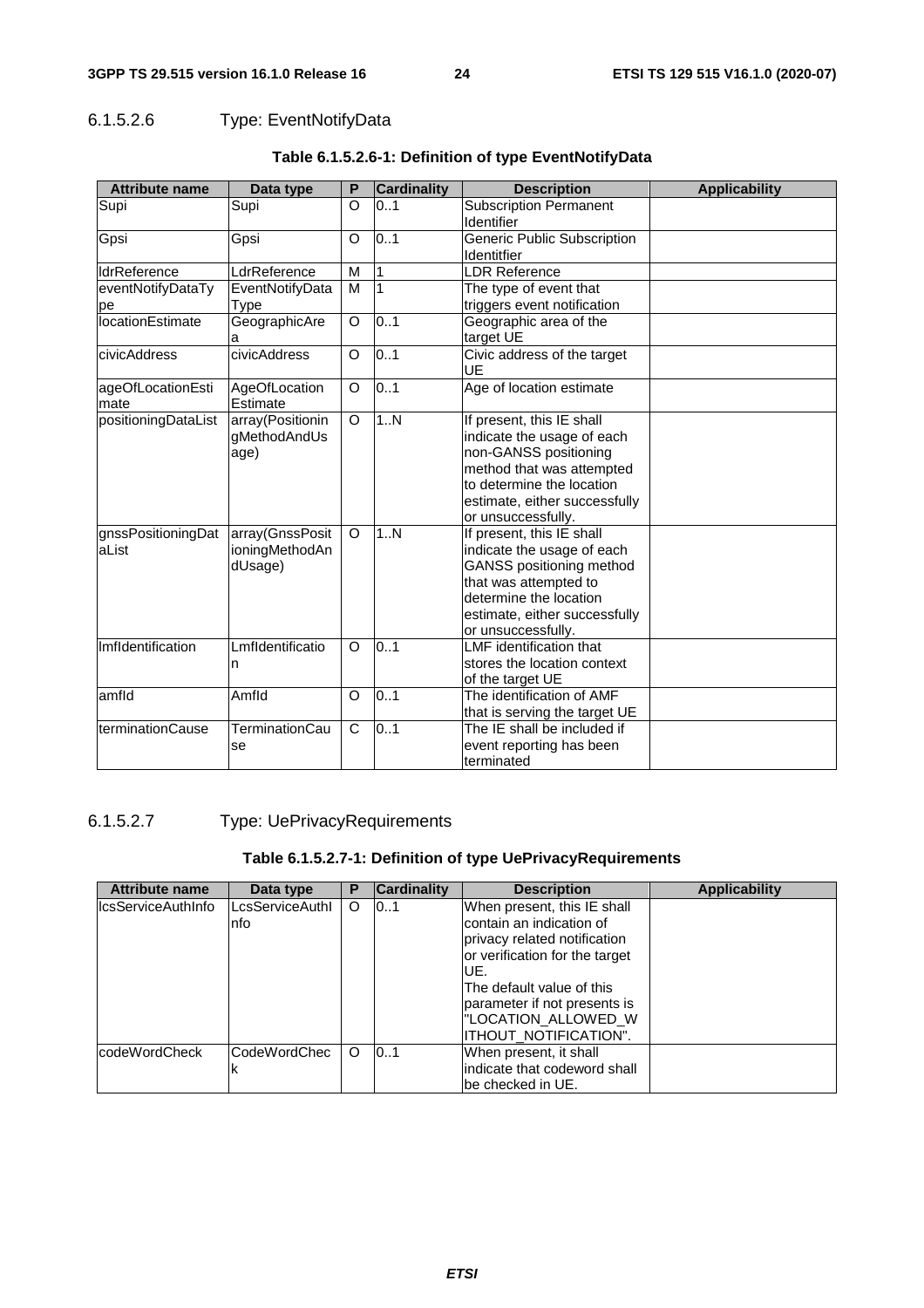#### 6.1.5.2.8 Void

#### 6.1.5.2.9 Type: LocUpdateNotification

#### **Table 6.1.5.2.9-1: Definition of type LocUpdateNotification**

| <b>Attribute name</b>           | Data type                       | P | <b>Cardinality</b> | <b>Description</b>                                                                                     | <b>Applicability</b> |
|---------------------------------|---------------------------------|---|--------------------|--------------------------------------------------------------------------------------------------------|----------------------|
| supi                            | Supi                            | O | 101                | <b>Subscription Permanent</b><br><b>Identifier</b>                                                     |                      |
| gpsi                            | Gpsi                            | O | 01                 | Generic Public Subscription<br>identitfier                                                             |                      |
| locationRequestType             | LocationRequestTy<br>рe         | м |                    | Event causing the location<br>estimate (5GC-MO-LR)                                                     |                      |
| locationEstimate                | GeographicArea                  | м |                    | geographic area of the target UE                                                                       |                      |
| ageOfLocationEstimat<br>e       | AgeOfLocationEsti<br>mate       | M |                    | Age of location estimate                                                                               |                      |
| accuracyFulfilmentIndi<br>cator | AccuracyFulfilmentl<br>ndicator | M |                    | The indication whether the<br>obtained location estimate<br>satisfies the requested accuracy<br>or not |                      |
| civicAddress                    | <b>CivicAddress</b>             | O | 101                | Civic address of the target UE                                                                         |                      |
| <b>IcsQosClass</b>              | _csQosClass                     | м |                    | The LCS QoS Class requested<br>by the target UE                                                        |                      |
| afld                            | string                          | O | 101                | Identity of the AF                                                                                     |                      |
| serviceIdentity                 | ServiceIdentity                 | O | 101                | Service Identity specified by the<br>UE                                                                |                      |

#### 6.1.5.3 Simple data types and enumerations

#### 6.1.5.3.1 Introduction

This clause defines simple data types and enumerations that can be referenced from data structures defined in the previous clauses.

#### 6.1.5.3.2 Simple data types

The simple data types defined in table 6.1.5.3.2-1 shall be supported.

| <b>Type Name</b>                | Type<br><b>Definition</b> | <b>Description</b>                                                                                                                                            | <b>Applicability</b> |
|---------------------------------|---------------------------|---------------------------------------------------------------------------------------------------------------------------------------------------------------|----------------------|
| ServiceIdentity                 | string                    | Service identity                                                                                                                                              |                      |
| ExternalClientIdentification    | string                    | <b>External LCS client identification</b>                                                                                                                     |                      |
| CodeWord                        | string                    | codeword                                                                                                                                                      |                      |
| E164CountryCodeOfGeographicArea | string                    | The combination of one, two or three<br>digits identifying a specific country,<br>countries in an integrated numbering plan,<br>or a specific geographic area |                      |

#### 6.1.5.3.3 Enumeration: PseudonymIndicator

The enumeration PseudonymIndicator represents whether pseudonym should be used as the identity of the target UE. It shall comply with the provisions defined in table 6.1.5.3.3-1.

#### **Table 6.1.5.3.3-1: Enumeration PseudonymIndicator**

| <b>Enumeration value</b>  | <b>Description</b>           | <b>Applicability</b> |
|---------------------------|------------------------------|----------------------|
| "PSEUDONYM REQUESTED"     | A pseudonym is requested     |                      |
| "PSEUDONYM NOT REQUESTED" | A pseudonym is not requested |                      |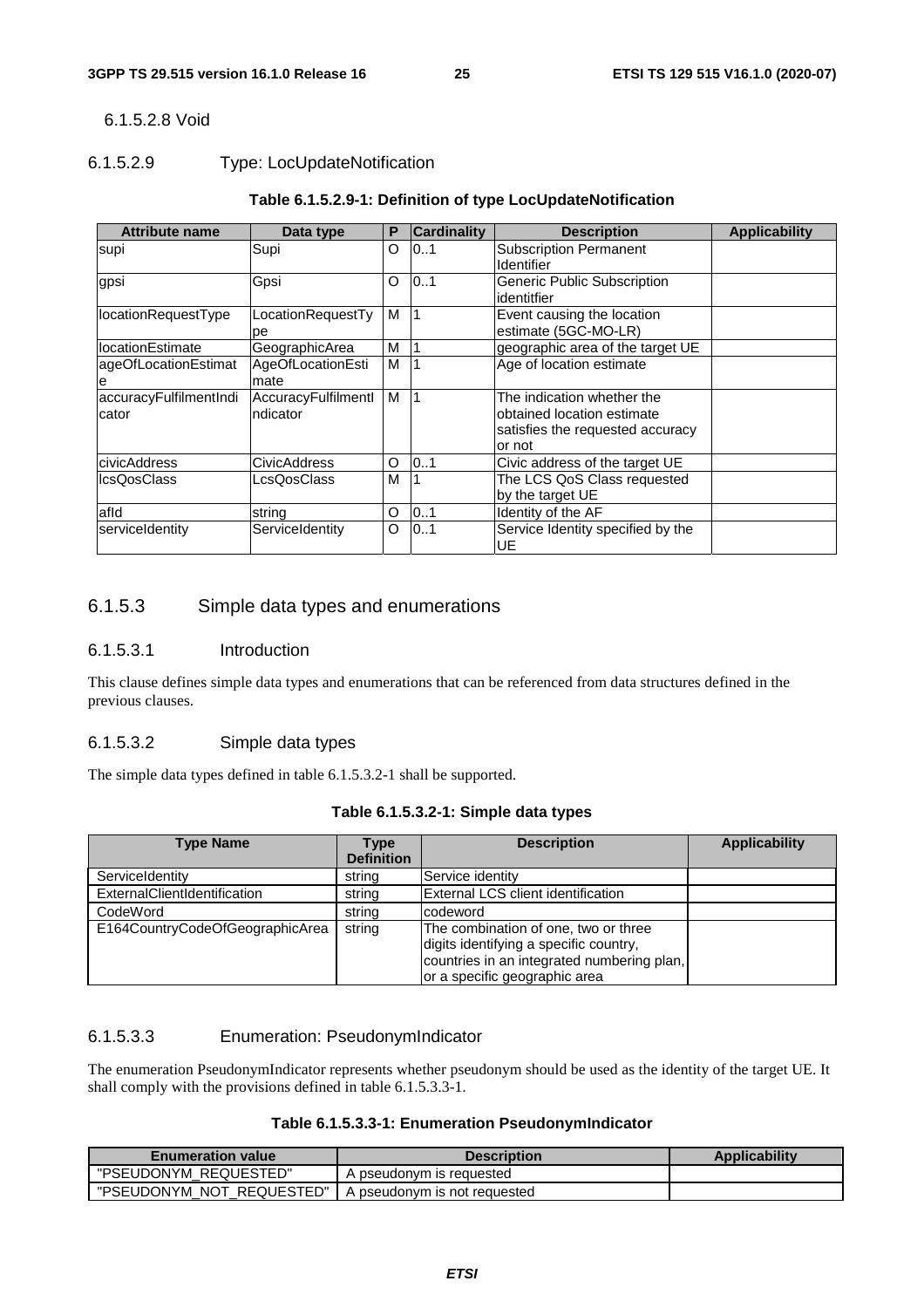#### 6.1.5.3.4 Enumeration: LocationRequestType

The enumeration LocationRequestType represents how the location request is triggered. It shall comply with the provisions defined in table 6.1.5.3.4-1.

#### **Table 6.1.5.3.4-1: Enumeration LocationRequestType**

| <b>Enumeration value</b> | <b>Description</b>                 | Applicability |
|--------------------------|------------------------------------|---------------|
| "NI-LR"                  | Network induced location request   |               |
| "MT-LR"                  | Mobile terminated location request |               |
| "MO-LR"                  | Mobile originated location request |               |

#### 6.1.5.3.5 Enumeration: LocationTypeRequested

The enumeration LocationTypeRequested represents the requested type of location which is only applicable to location immediate request. It shall comply with the provisions defined in table 6.1.5.3.5-1.

#### **Table 6.1.5.3.5-1: Enumeration LocationTypeRequested**

| <b>Enumeration value</b>         | <b>Description</b>                                                | <b>Applicability</b> |
|----------------------------------|-------------------------------------------------------------------|----------------------|
| "CURRENT_LOCATION"               | Requesting the current location of the target<br>UE               |                      |
| "CURRENT OR LAST KNOWN LOCATION" | Requesting the current or last known location<br>of the target UE |                      |
| "INITIAL_LOCATION"               | Requesting the initial location of the target UE                  |                      |
| "NOTIFICATION_VERIFICATION_ONLY" | Requesting notification verification only                         |                      |

#### 6.1.5.3.6 Enumeration: EventNotifyDataType

The enumeration EventNotifyDataType represents the type of event notification. It shall comply with the provisions defined in table 6.1.5.3.6-1.

| Table 6.1.5.3.6-1: Enumeration EventNotifyDataType |  |
|----------------------------------------------------|--|
|----------------------------------------------------|--|

| <b>Enumeration value</b>            | <b>Description</b>                         | <b>Applicability</b> |
|-------------------------------------|--------------------------------------------|----------------------|
| "UE AVAILABLE"                      | UE available event                         |                      |
| "PERIODIC"                          | Periodic event                             |                      |
| "ENTERING_INTO_AREA"                | Entering area event                        |                      |
| "LEAVING_FROM_AREA"                 | Leaving area event                         |                      |
| "BEING_INSIDE_AREA"                 | Being inside area event                    |                      |
| "MOTION"                            | Motion event                               |                      |
| "MAXIMUM_INTERVAL_EXPIRATION_EVENT" | Expiration of maximum reporting interval   |                      |
|                                     | event                                      |                      |
| "LOCATION_CANCELLATION_EVENT"       | Cancellation of location reporting event   |                      |
| "ACTIVATION_OF_DEFERRED_LOCATION"   | A confirmation that periodic or triggered  |                      |
|                                     | location was successfully activated in the |                      |
|                                     | target UE                                  |                      |

# 6.1.6 Error Handling

#### 6.1.6.1 General

HTTP error handling shall be supported as specified in clause 5.2.4 of 3GPP TS 29.500 [5].

# 6.1.6.2 Protocol Errors

Protocol errors handling shall be supported as specified in clause 5.2.7 of 3GPP TS 29.500 [5].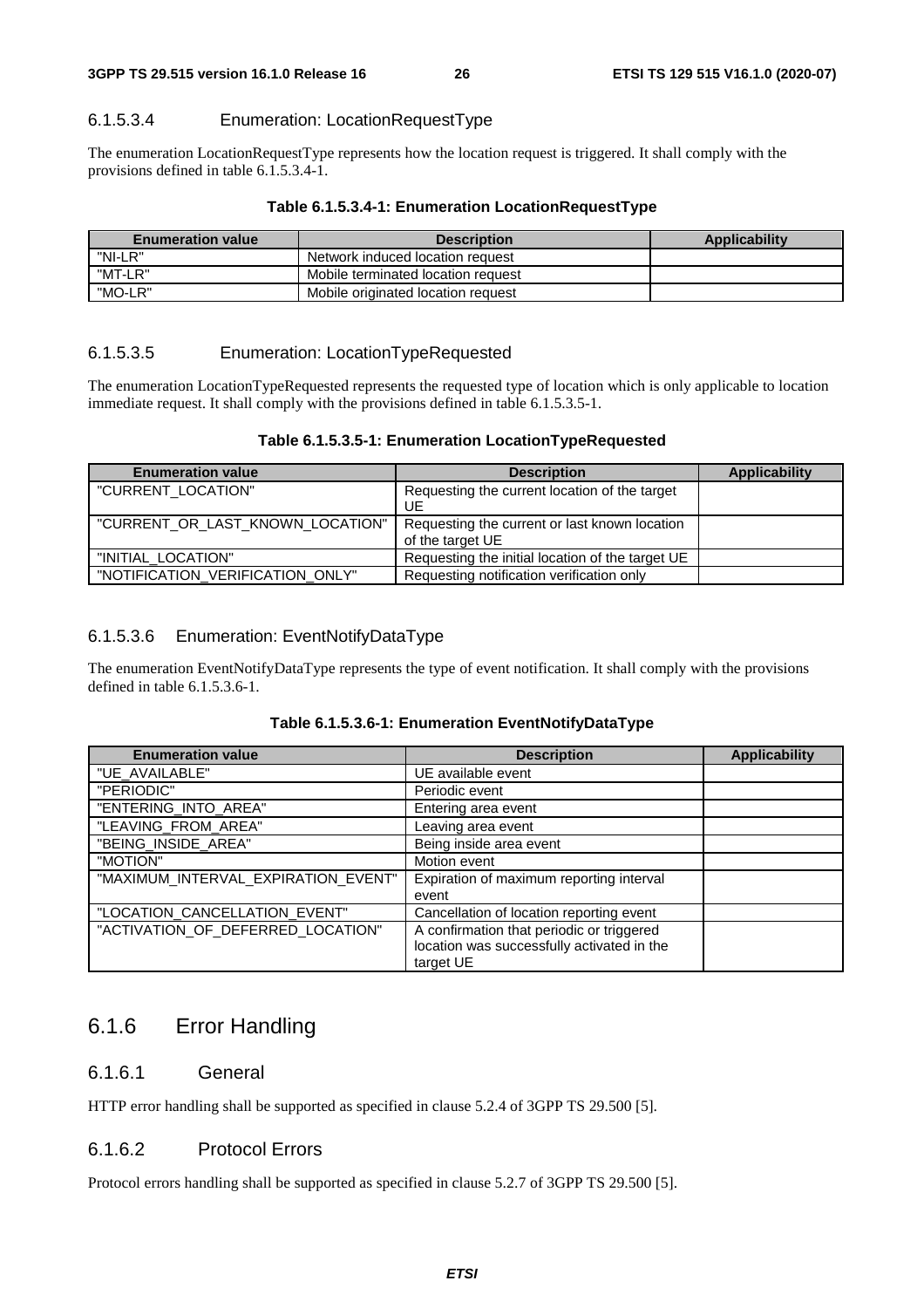### 6.1.6.3 Application Errors

The application errors defined for the Ngmlc\_Location service are listed in Table 6.1.6.3-1.

| <b>Application Error</b>          | <b>HTTP status</b><br>code | <b>Description</b>                                 |
|-----------------------------------|----------------------------|----------------------------------------------------|
|                                   |                            |                                                    |
| POSITIONING DENIED                | 403 Forbidden              | the positioning procedure was denied.              |
| <b>UNSPECIFIED</b>                | 403 Forbidden              | the request is rejected due to unspecified         |
|                                   |                            | reasons.                                           |
| UNSUPPORTED BY UE                 | I403 Forbidden             | the position request for periodic or triggered     |
|                                   |                            | location is not supported by the target UE         |
| LOCATION SESSION UNKNOWN          | 403 Forbidden              | the location context was not found                 |
| UNREQUESTED_BY_UE                 | 403 Forbidden              | the UE did not request transfer of its location to |
|                                   |                            | an LCS Client or AF                                |
| UNKOWN_EXTERNAL_CLIENT_OR_AF      | 403 Forbidden              | the external LCS client or AF is unknown           |
| UNREACHABLE_EXTERNAL_CLIENT_OR_AF | 403 Forbidden              | lthe external LCS client or AF is unreachable      |
| POSITIONING_FAILED                | 500 Internal               | the positioning procedure failed                   |
|                                   | Server Error               |                                                    |
| UNREACHABLE USER                  | 504 Gateway                | the user could not be reached in order to perform  |
|                                   | Timeout                    | positioning procedure                              |

#### **Table 6.1.6.3-1: Application errors**

# 6.1.7 Feature negotiation

The optional features in table 6.1.7-1 are defined for the Ngmlc\_Location API.

#### **Table 6.1.7-1: Supported Features**

| <b>Feature number</b> | <b>⊦Feature Name</b> | <b>Description</b> |
|-----------------------|----------------------|--------------------|
|                       |                      |                    |

### 6.1.8 Security

As indicated in 3GPP TS 33.501 [15], the access to the Ngmlc\_Location API may be authorized by means of the OAuth2 protocol (see IETF RFC 6749 [16]), using the "Client Credentials" authorization grant, where the NRF (see 3GPP TS 29.510 [17]) plays the role of the authorization server.

If Oauth2 authorization is used, an NF Service Consumer, prior to consuming services offered by the Ngmlc\_Location API, shall obtain a "token" from the authorization server, by invoking the Access Token Request service, as described in 3GPP TS 29.510 [17], clause 5.4.2.2.

NOTE: When multiple NRFs are deployed in a network, the NRF used as authorization server is the same NRF that the NF Service Consumer used for discovering the Ngmlc\_Location service.

The Ngmlc\_Location API defines scopes for OAuth2 authorization as specified in 3GPP TS 33.501 [15]; it defines a single scope consisting on the name of the service (i.e., "ngmlc-loc"), and it does not define any additional scopes at resource or operation level.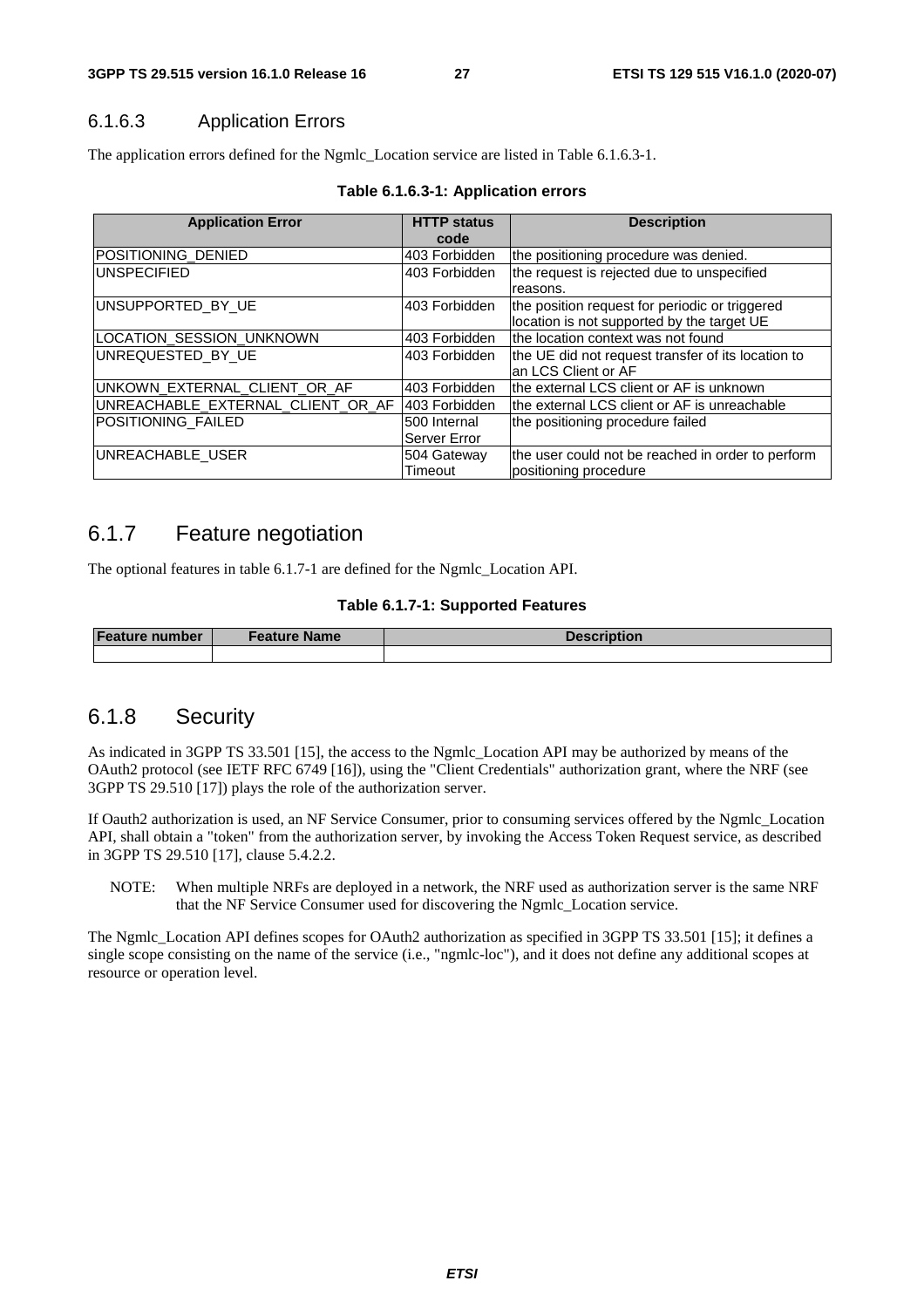# Annex A (normative): OpenAPI specification

# A.1 General

This Annex specifies the formal definition of the Ngmlc\_Location service. It consists of OpenAPI 3.0.0 specifications, in YAML format.

This Annex takes precedence when being discrepant to other parts of the specification with respect to the encoding of information elements and methods within the API(s).

NOTE: The semantics and procedures, as well as conditions, e.g. for the applicability and allowed combinations of attributes or values, not expressed in the OpenAPI definitions but defined in other parts of the specification also apply.

Informative copies of the OpenAPI specification files contained in this 3GPP Technical Specification are available on a Git-based repository hosted in ETSI Forge, that uses the GitLab software version control system (see 3GPP TS 29.501 [6] clause 5.3.1 and 3GPP TR 21.900 [19] clause 5B).

# A.2 Ngmlc\_Location API

```
openapi: 3.0.0 
info: 
   version: '1.0.0' 
   title: Ngmlc_Location 
   description: | 
    Ngmlc Location Service.
     © 2020, 3GPP Organizational Partners (ARIB, ATIS, CCSA, ETSI, TSDSI, TTA, TTC). 
     All rights reserved. 
externalDocs: 
   description: 3GPP TS 29.515 V16.1.0; 5G System; Gateway Mobile Location Services; Stage 3 
   url: 'http://www.3gpp.org/ftp/Specs/archive/29_series/29.515/' 
servers: 
   - url: '{apiRoot}/ngmlc-loc/v1' 
     variables: 
       apiRoot: 
         default: https://example.com 
         description: apiRoot as defined in clause 4.4 of 3GPP TS 29.501 
security: 
   - {} 
   - oAuth2ClientCredentials: 
      - ngmlc-loc
paths: 
   /provide-location: 
     post: 
       summary: Request Location of an UE 
       operationId: RequestLocation 
       tags: 
          - Request Location 
       requestBody: 
         content: 
           application/json: 
              schema: 
                $ref: '#/components/schemas/InputData' 
         required: true 
       responses: 
          '200': 
           description: Expected response to a valid request 
            content: 
              application/json: 
                schema: 
                  $ref: '#/components/schemas/LocationData' 
          '400': 
            $ref: 'TS29571_CommonData.yaml#/components/responses/400' 
          '401':
```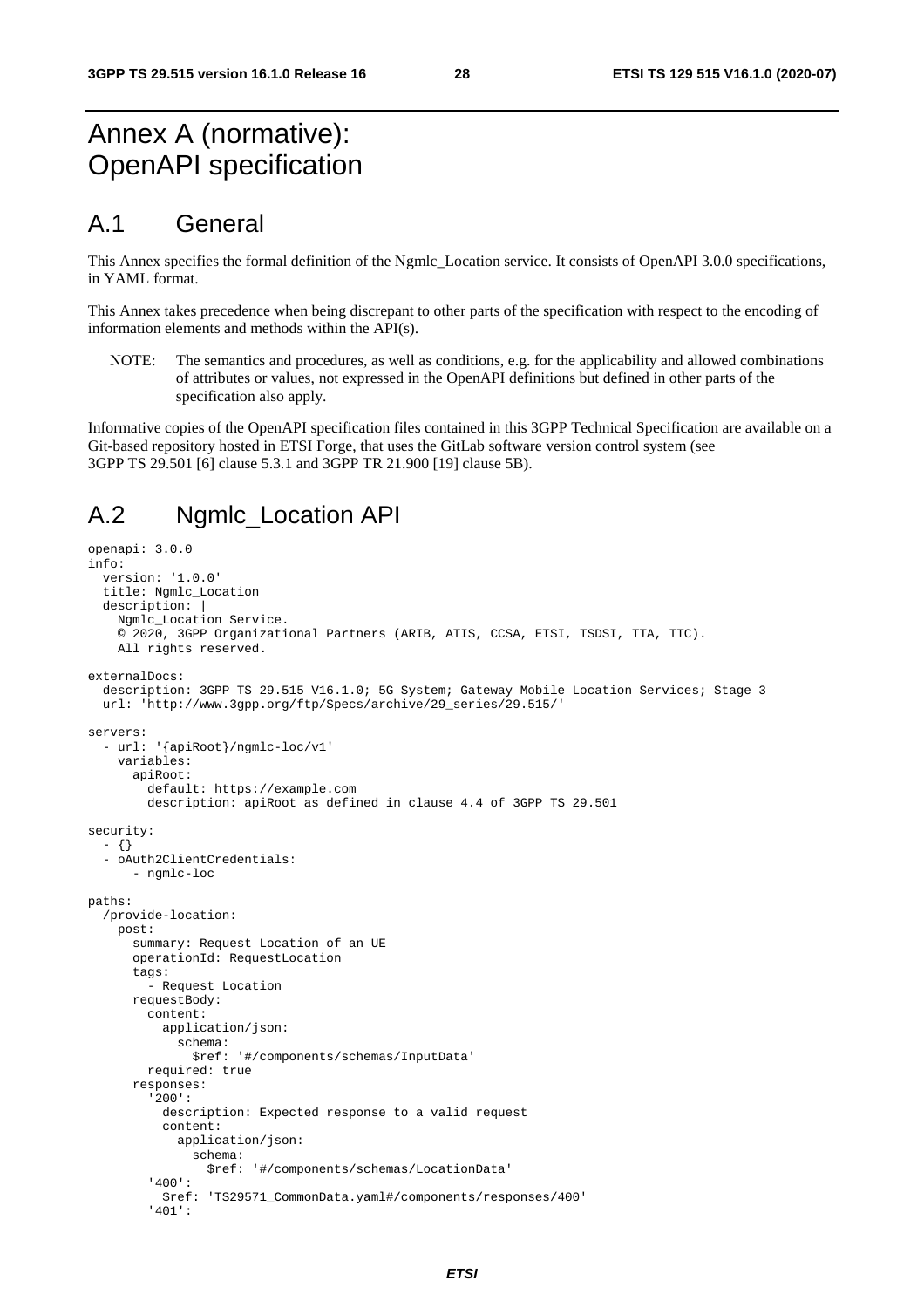**3GPP TS 29.515 version 16.1.0 Release 16 29 ETSI TS 129 515 V16.1.0 (2020-07)**

 \$ref: 'TS29571\_CommonData.yaml#/components/responses/401' '403': \$ref: 'TS29571\_CommonData.yaml#/components/responses/403' '404': \$ref: 'TS29571\_CommonData.yaml#/components/responses/404' '411': \$ref: 'TS29571\_CommonData.yaml#/components/responses/411' '413': \$ref: 'TS29571\_CommonData.yaml#/components/responses/413' '415': \$ref: 'TS29571\_CommonData.yaml#/components/responses/415' '429': \$ref: 'TS29571\_CommonData.yaml#/components/responses/429' '500': \$ref: 'TS29571\_CommonData.yaml#/components/responses/500' '503': \$ref: 'TS29571\_CommonData.yaml#/components/responses/503' '504': \$ref: 'TS29571\_CommonData.yaml#/components/responses/504' default: \$ref: 'TS29571\_CommonData.yaml#/components/responses/default' callbacks: EventNotify: '{\$request.body#/hgmlcCallBackUri}': post: requestBody: description: UE Event Notification content: application/json: schema: \$ref: '#/components/schemas/EventNotifyData' responses: '204': description: Expected response to a valid notification '400': \$ref: 'TS29571\_CommonData.yaml#/components/responses/400' '401': \$ref: 'TS29571\_CommonData.yaml#/components/responses/401' '403': \$ref: 'TS29571\_CommonData.yaml#/components/responses/403' '404': \$ref: 'TS29571\_CommonData.yaml#/components/responses/404' '411': \$ref: 'TS29571\_CommonData.yaml#/components/responses/411' '413': \$ref: 'TS29571\_CommonData.yaml#/components/responses/413' '415': \$ref: 'TS29571\_CommonData.yaml#/components/responses/415' '429': \$ref: 'TS29571\_CommonData.yaml#/components/responses/429' '500': \$ref: 'TS29571\_CommonData.yaml#/components/responses/500' '503': \$ref: 'TS29571\_CommonData.yaml#/components/responses/503' '504': \$ref: 'TS29571\_CommonData.yaml#/components/responses/504' default: \$ref: 'TS29571\_CommonData.yaml#/components/responses/default' /cancel-location: post: summary: request cancellation of periodic or triggered location operationId: CancelLocation tags: - Cancel Location requestBody: content: application/json: schema: \$ref: '#/components/schemas/CancelLocData' required: true responses: '204': description: Expected response to a successful cancellation '400': \$ref: 'TS29571\_CommonData.yaml#/components/responses/400' '401': \$ref: 'TS29571\_CommonData.yaml#/components/responses/401' '403':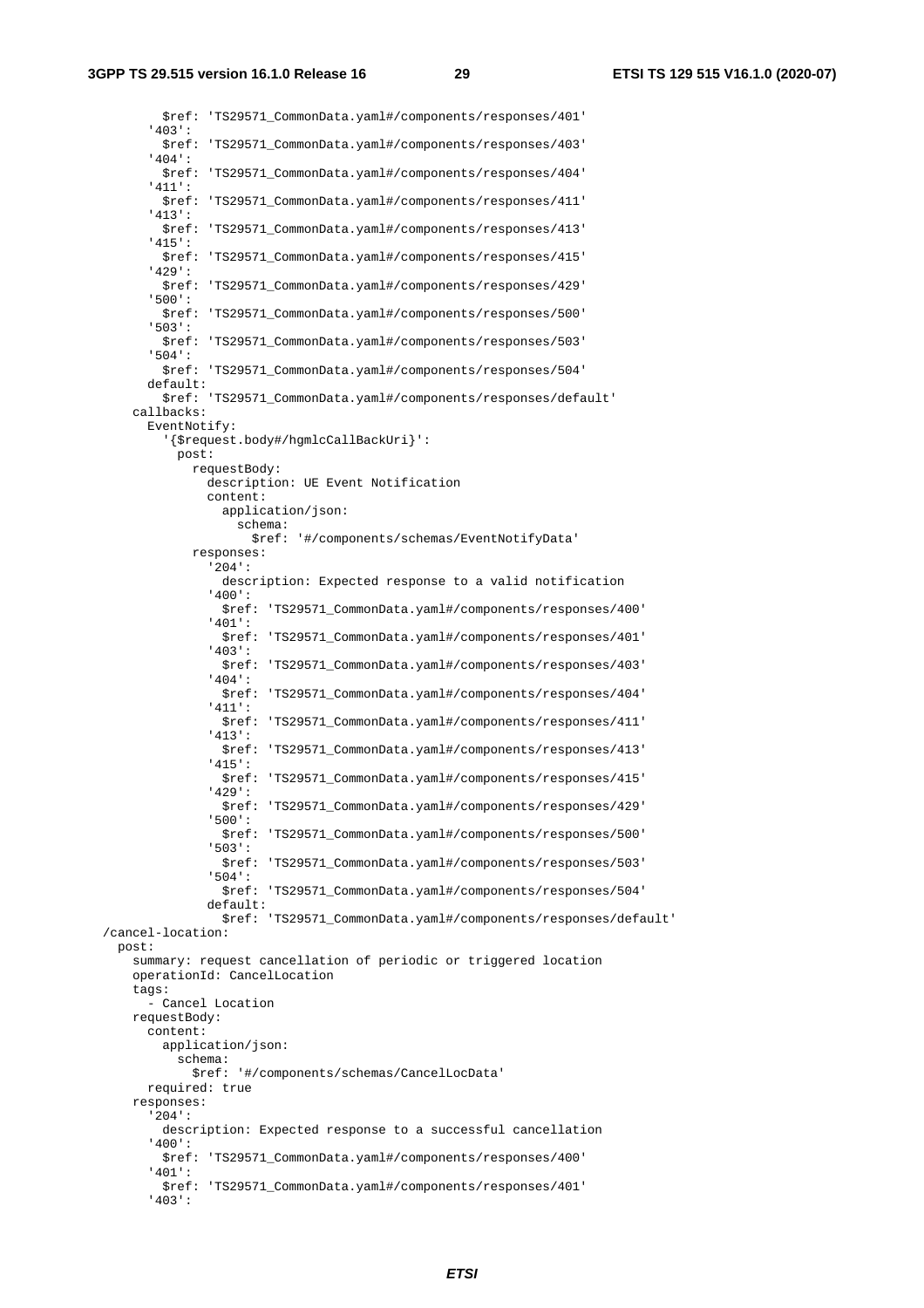\$ref: 'TS29571\_CommonData.yaml#/components/responses/403' '404': \$ref: 'TS29571\_CommonData.yaml#/components/responses/404' '411': \$ref: 'TS29571\_CommonData.yaml#/components/responses/411' '413': \$ref: 'TS29571\_CommonData.yaml#/components/responses/413' '415': \$ref: 'TS29571\_CommonData.yaml#/components/responses/415' '429': \$ref: 'TS29571\_CommonData.yaml#/components/responses/429' '500': \$ref: 'TS29571\_CommonData.yaml#/components/responses/500' '503': \$ref: 'TS29571\_CommonData.yaml#/components/responses/503' '504': \$ref: 'TS29571\_CommonData.yaml#/components/responses/504' default: \$ref: 'TS29571\_CommonData.yaml#/components/responses/default' /location-update: post: summary: update UE location information operationId: UpdateLocation tags: - Update Location requestBody: content: application/json: schema: \$ref: '#/components/schemas/LocUpdateData' required: true responses: '204': description: Expected response to successful location context transfer '400': \$ref: 'TS29571\_CommonData.yaml#/components/responses/400' '401': \$ref: 'TS29571\_CommonData.yaml#/components/responses/401' '403': \$ref: 'TS29571\_CommonData.yaml#/components/responses/403' '404': \$ref: 'TS29571\_CommonData.yaml#/components/responses/404' '411': \$ref: 'TS29571\_CommonData.yaml#/components/responses/411' '413': \$ref: 'TS29571\_CommonData.yaml#/components/responses/413' '415': \$ref: 'TS29571\_CommonData.yaml#/components/responses/415' '429': \$ref: 'TS29571\_CommonData.yaml#/components/responses/429' '500': \$ref: 'TS29571\_CommonData.yaml#/components/responses/500' '503': \$ref: 'TS29571\_CommonData.yaml#/components/responses/503' '504': \$ref: 'TS29571\_CommonData.yaml#/components/responses/504' default: \$ref: 'TS29571\_CommonData.yaml#/components/responses/default' components: securitySchemes: oAuth2ClientCredentials: type: oauth2 flows: clientCredentials: tokenUrl: '{nrfApiRoot}/oauth2/token' scopes: ngmlc-loc: Access to the Ngmlc\_Location API callbacks: LocationUpdateNotify: '{locationUpdateCallbackUri}': # The {locationUpdateCallbackUri} is configured in GMLC or discovered via NRF post: requestBody: description: Location Update Notification content: application/json: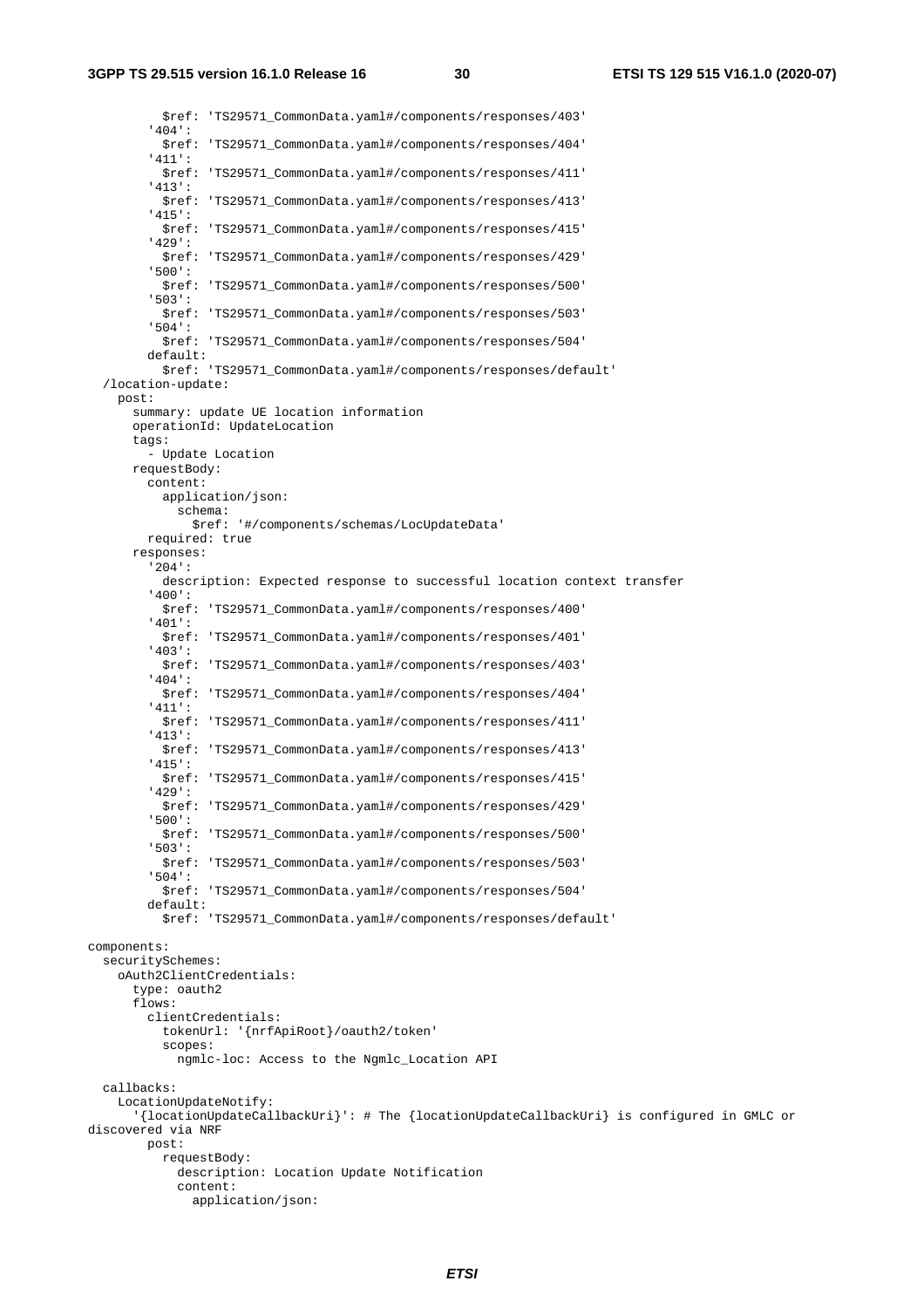$\frac{4}{4}$ 

#

 schema: \$ref: '#/components/schemas/LocUpdateNotification' responses: '204': description: Expected response to a valid notification '400': \$ref: 'TS29571\_CommonData.yaml#/components/responses/400' '401': \$ref: 'TS29571\_CommonData.yaml#/components/responses/401' '403': \$ref: 'TS29571\_CommonData.yaml#/components/responses/403' '404': \$ref: 'TS29571\_CommonData.yaml#/components/responses/404' '411': \$ref: 'TS29571\_CommonData.yaml#/components/responses/411' '413': \$ref: 'TS29571\_CommonData.yaml#/components/responses/413' '415': \$ref: 'TS29571\_CommonData.yaml#/components/responses/415' '429': \$ref: 'TS29571\_CommonData.yaml#/components/responses/429' '500': \$ref: 'TS29571\_CommonData.yaml#/components/responses/500' '503': \$ref: 'TS29571\_CommonData.yaml#/components/responses/503' '504': \$ref: 'TS29571\_CommonData.yaml#/components/responses/504' default: \$ref: 'TS29571\_CommonData.yaml#/components/responses/default' schemas: COMPLEX TYPES InputData: type: object required: - externalClientType properties: gpsi: \$ref: 'TS29571\_CommonData.yaml#/components/schemas/Gpsi' supi: \$ref: 'TS29571\_CommonData.yaml#/components/schemas/Supi' externalClientType: \$ref: 'TS29572\_Nlmf\_Location.yaml#/components/schemas/ExternalClientType' locationQoS: \$ref: 'TS29572\_Nlmf\_Location.yaml#/components/schemas/LocationQoS' supportedGADShapes: type: array items: \$ref: 'TS29572\_Nlmf\_Location.yaml#/components/schemas/SupportedGADShapes' minItems: 1 serviceIdentity: \$ref: '#/components/schemas/ServiceIdentity' serviceCoverage: type: array items: \$ref: '#/components/schemas/E164CountryCodeOfGeographicArea' minItems: 1 ldrType: \$ref: 'TS29572\_Nlmf\_Location.yaml#/components/schemas/LdrType' periodicEventInfo: \$ref: 'TS29572\_Nlmf\_Location.yaml#/components/schemas/PeriodicEventInfo' areaEventInfo: \$ref: 'TS29572\_Nlmf\_Location.yaml#/components/schemas/AreaEventInfo' motionEventInfo: \$ref: 'TS29572\_Nlmf\_Location.yaml#/components/schemas/MotionEventInfo' ldrReference: \$ref: 'TS29572\_Nlmf\_Location.yaml#/components/schemas/LdrReference' hgmlcCallBackUri: \$ref: 'TS29571\_CommonData.yaml#/components/schemas/Uri' externalClientIdentification: \$ref: '#/components/schemas/ExternalClientIdentification' afId: type: string uePrivacyRequirements: \$ref: '#/components/schemas/UePrivacyRequirements' lcsServiceType: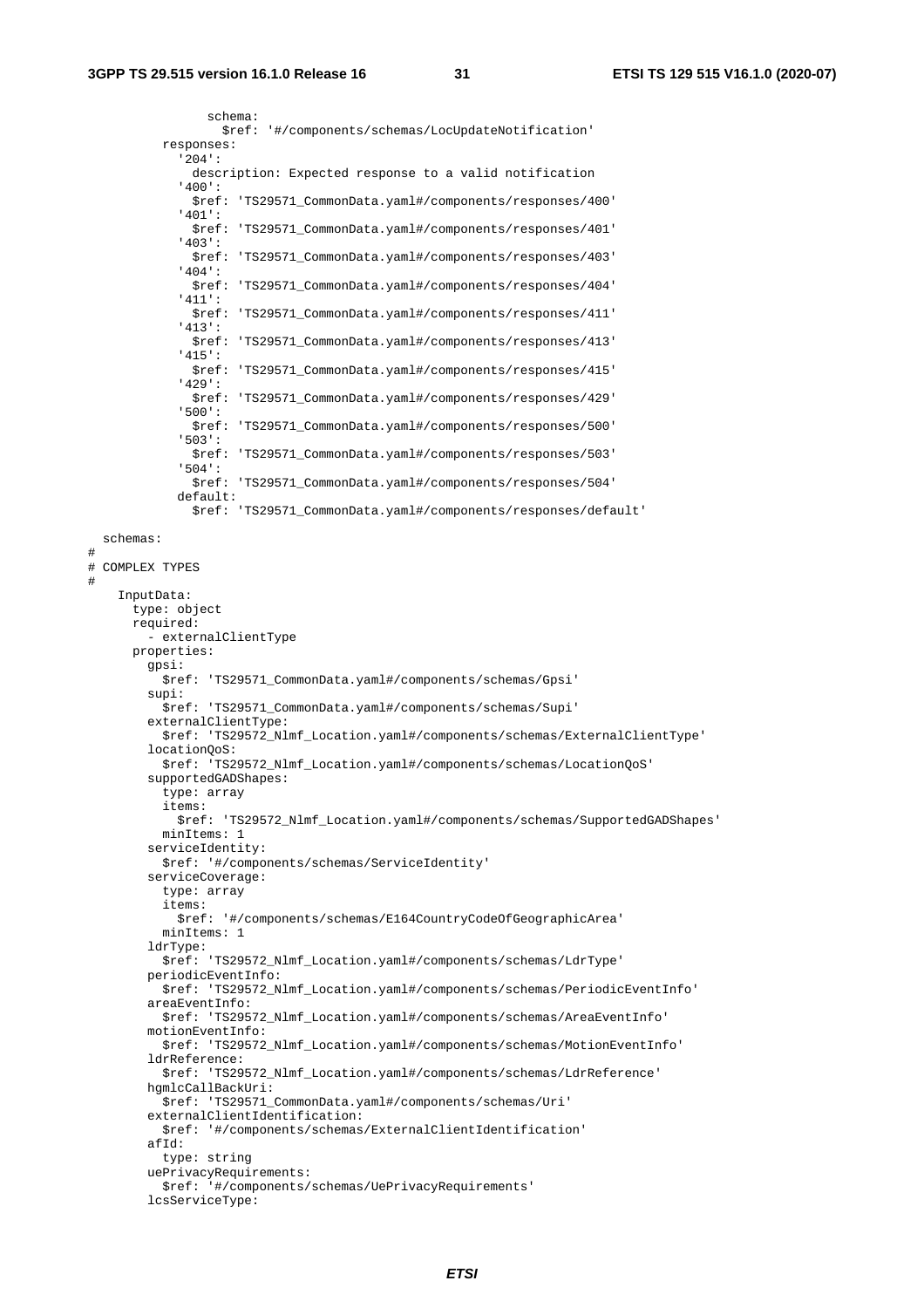\$ref: 'TS29572\_Nlmf\_Location.yaml#/components/schemas/LcsServiceType' velocityRequested: \$ref: 'TS29572\_Nlmf\_Location.yaml#/components/schemas/VelocityRequested' priority: \$ref: 'TS29572\_Nlmf\_Location.yaml#/components/schemas/LcsPriority' locationTypeRequested: \$ref: '#/components/schemas/LocationTypeRequested' maximumAgeOfLocationEstimate: \$ref: 'TS29572\_Nlmf\_Location.yaml#/components/schemas/AgeOfLocationEstimate' amfId: \$ref: 'TS29571\_CommonData.yaml#/components/schemas/AmfId' codeWord: \$ref: '#/components/schemas/CodeWord' LocationData: type: object properties: gpsi: \$ref: 'TS29571\_CommonData.yaml#/components/schemas/Gpsi' supi: \$ref: 'TS29571\_CommonData.yaml#/components/schemas/Supi' locationEstimate: \$ref: 'TS29572\_Nlmf\_Location.yaml#/components/schemas/GeographicArea' civicAddress: \$ref: 'TS29572\_Nlmf\_Location.yaml#/components/schemas/CivicAddress' ageOfLocationEstimate: \$ref: 'TS29572\_Nlmf\_Location.yaml#/components/schemas/AgeOfLocationEstimate' positioningDataList: type: array items: \$ref: 'TS29572\_Nlmf\_Location.yaml#/components/schemas/PositioningMethodAndUsage' minItems: 1 gnssPositioningDataList: type: array items: \$ref: 'TS29572\_Nlmf\_Location.yaml#/components/schemas/GnssPositioningMethodAndUsage' minItems: 1 accuracyFulfilmentIndicator: \$ref: 'TS29572\_Nlmf\_Location.yaml#/components/schemas/AccuracyFulfilmentIndicator' ueVelocity: \$ref: 'TS29572\_Nlmf\_Location.yaml#/components/schemas/VelocityEstimate' ldrReference: \$ref: 'TS29572\_Nlmf\_Location.yaml#/components/schemas/LdrReference' CancelLocData: type: object required: - hgmlcCallBackUri - ldrReference properties: gpsi: \$ref: 'TS29571\_CommonData.yaml#/components/schemas/Gpsi' supi: \$ref: 'TS29571\_CommonData.yaml#/components/schemas/Supi' hgmlcCallBackUri: \$ref: 'TS29571\_CommonData.yaml#/components/schemas/Uri' ldrReference: \$ref: 'TS29572\_Nlmf\_Location.yaml#/components/schemas/LdrReference' lmfIdentification: \$ref: 'TS29572\_Nlmf\_Location.yaml#/components/schemas/LMFIdentification' amfId: \$ref: 'TS29571\_CommonData.yaml#/components/schemas/AmfId' LocUpdateData: type: object required: - locationRequestType - locationEstimate - ageOfLocationEstimate - accuracyFulfilmentIndicator - lcsQosClass properties: gpsi: \$ref: 'TS29571\_CommonData.yaml#/components/schemas/Gpsi' supi: \$ref: 'TS29571\_CommonData.yaml#/components/schemas/Supi' locationRequestType: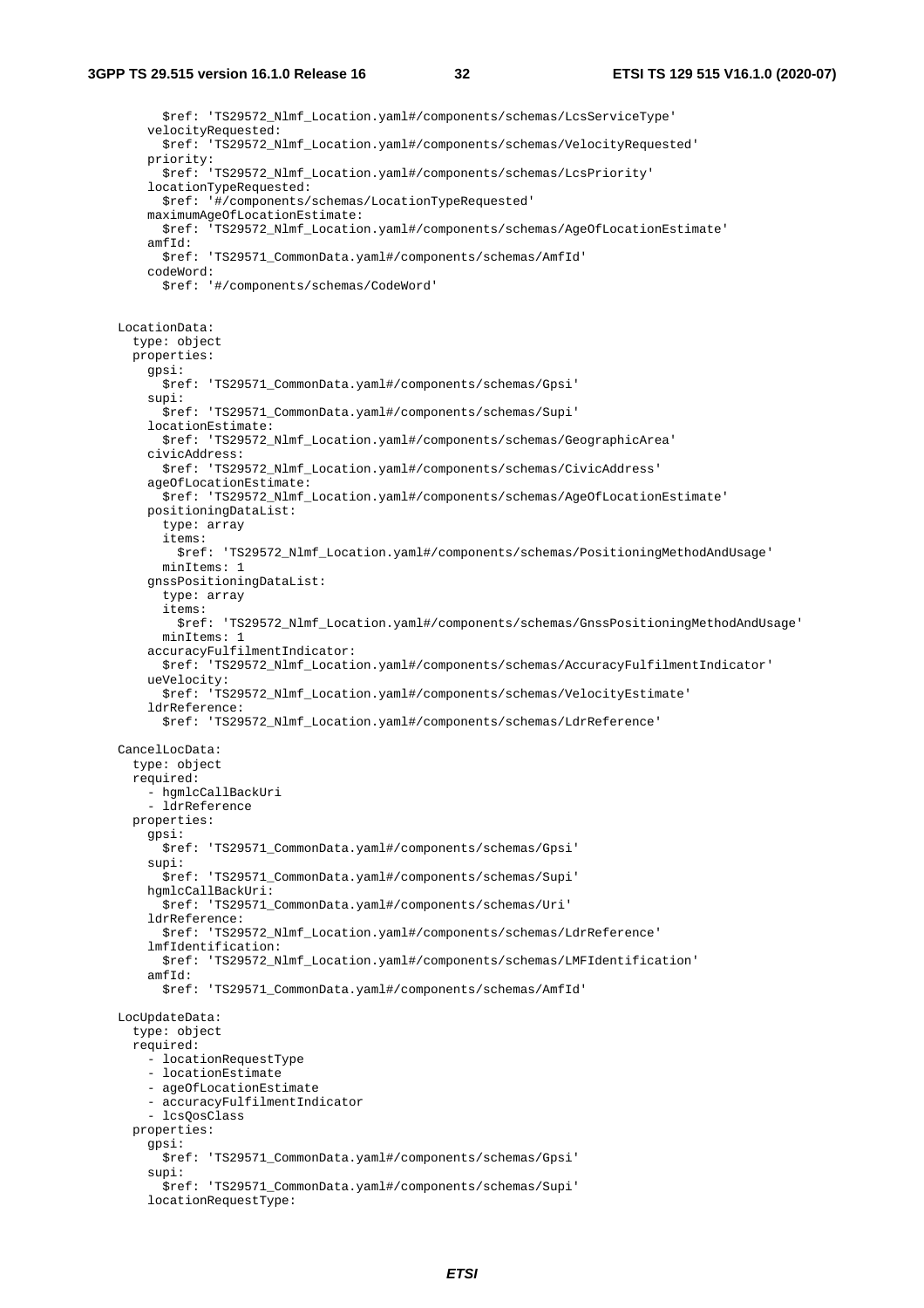\$ref: '#/components/schemas/LocationRequestType' locationEstimate: \$ref: 'TS29572\_Nlmf\_Location.yaml#/components/schemas/GeographicArea' ageOfLocationEstimate: \$ref: 'TS29572\_Nlmf\_Location.yaml#/components/schemas/AgeOfLocationEstimate' accuracyFulfilmentIndicator: \$ref: 'TS29572\_Nlmf\_Location.yaml#/components/schemas/AccuracyFulfilmentIndicator' civicAddress: \$ref: 'TS29572\_Nlmf\_Location.yaml#/components/schemas/CivicAddress' lcsQosClass: \$ref: 'TS29572\_Nlmf\_Location.yaml#/components/schemas/LcsQosClass' externalClientIdentification: \$ref: '#/components/schemas/ExternalClientIdentification' afId: type: string hgmlcAddress: \$ref: 'TS29571\_CommonData.yaml#/components/schemas/Uri' serviceIdentity: \$ref: '#/components/schemas/ServiceIdentity' EventNotifyData: type: object required: - eventNotifyDataType - ldrReference properties: gpsi: \$ref: 'TS29571\_CommonData.yaml#/components/schemas/Gpsi' supi: \$ref: 'TS29571\_CommonData.yaml#/components/schemas/Supi' ldrReference: \$ref: 'TS29572\_Nlmf\_Location.yaml#/components/schemas/LdrReference' eventNotifyDataType: \$ref: '#/components/schemas/EventNotifyDataType' locationEstimate: \$ref: 'TS29572\_Nlmf\_Location.yaml#/components/schemas/GeographicArea' civicAddress: \$ref: 'TS29572\_Nlmf\_Location.yaml#/components/schemas/CivicAddress' ageOfLocationEstimate: \$ref: 'TS29572\_Nlmf\_Location.yaml#/components/schemas/AgeOfLocationEstimate' positioningDataList: type: array items: \$ref: 'TS29572\_Nlmf\_Location.yaml#/components/schemas/PositioningMethodAndUsage' minItems: 1 gnssPositioningDataList: type: array items: \$ref: 'TS29572\_Nlmf\_Location.yaml#/components/schemas/GnssPositioningMethodAndUsage' minItems: 1 lmfIdentification: \$ref: 'TS29572\_Nlmf\_Location.yaml#/components/schemas/LMFIdentification' amfId: \$ref: 'TS29571\_CommonData.yaml#/components/schemas/AmfId' terminationCause: \$ref: 'TS29572\_Nlmf\_Location.yaml#/components/schemas/TerminationCause' UePrivacyRequirements: type: object properties: lcsServiceAuthInfo: \$ref: 'TS29571\_CommonData.yaml#/components/schemas/LcsServiceAuth' codeWordCheck: type: boolean LocUpdateNotification: type: object required: - locationRequestType - locationEstimate - ageOfLocationEstimate - accuracyFulfilmentIndicator - lcsQosClass properties: gpsi: \$ref: 'TS29571\_CommonData.yaml#/components/schemas/Gpsi' supi: \$ref: 'TS29571\_CommonData.yaml#/components/schemas/Supi'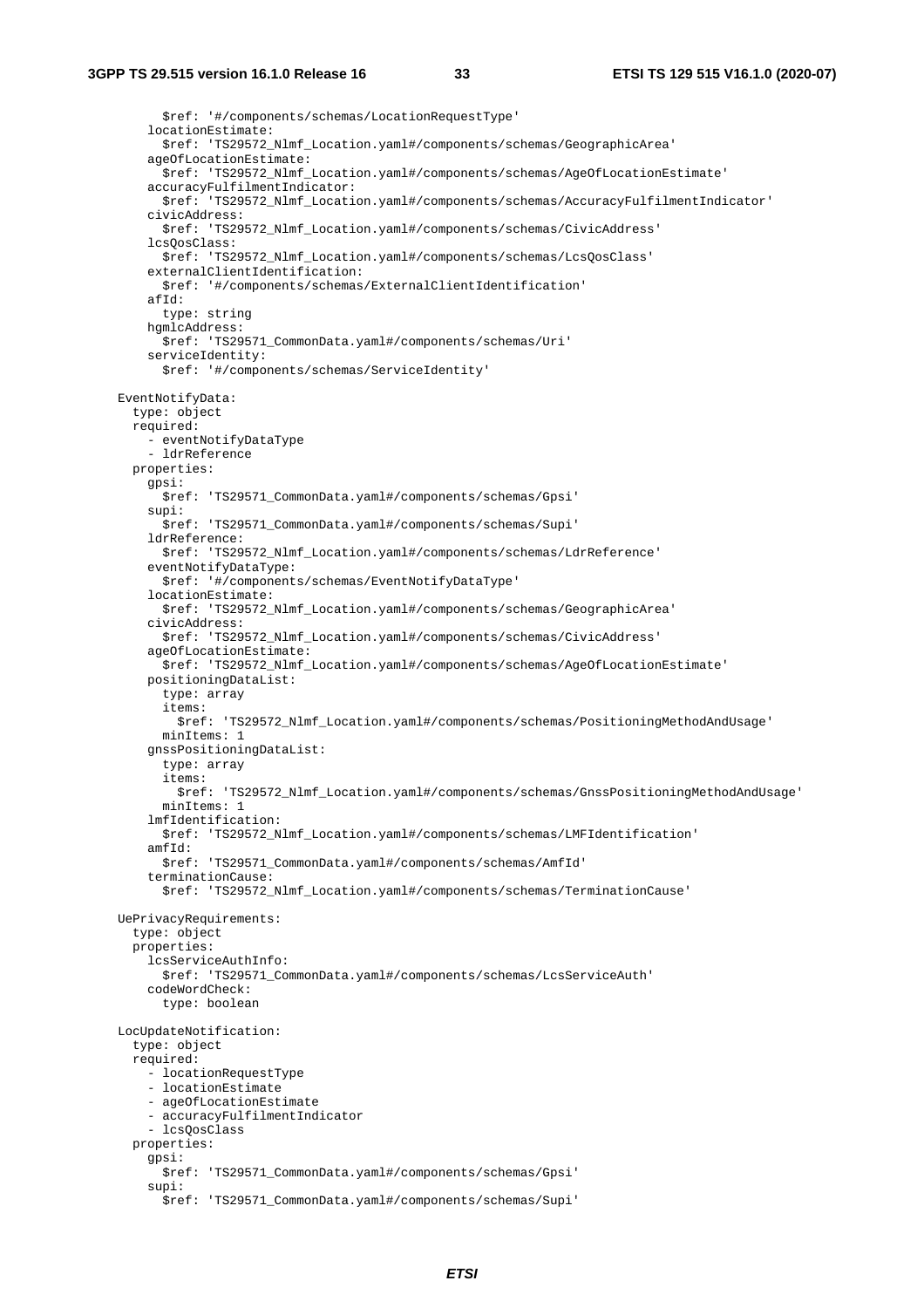```
 locationRequestType: 
            $ref: '#/components/schemas/LocationRequestType' 
          locationEstimate: 
           $ref: 'TS29572_Nlmf_Location.yaml#/components/schemas/GeographicArea' 
          ageOfLocationEstimate: 
           $ref: 'TS29572_Nlmf_Location.yaml#/components/schemas/AgeOfLocationEstimate' 
          accuracyFulfilmentIndicator: 
           $ref: 'TS29572_Nlmf_Location.yaml#/components/schemas/AccuracyFulfilmentIndicator' 
         civicAddress: 
           $ref: 'TS29572_Nlmf_Location.yaml#/components/schemas/CivicAddress' 
          lcsQosClass: 
           $ref: 'TS29572_Nlmf_Location.yaml#/components/schemas/LcsQosClass' 
        affd:
           type: string 
         serviceIdentity: 
           $ref: '#/components/schemas/ServiceIdentity' 
# 
# SIMPLE TYPES 
# 
     ServiceIdentity: 
       type: string 
     ExternalClientIdentification: 
      type: string 
     CodeWord: 
       type: string 
     E164CountryCodeOfGeographicArea: 
       type: string 
# 
# ENUMS 
# 
     PseudonymIndicator: 
       anyOf: 
          - type: string 
           enum: 
             - PSEUDONYM_REQUESTED 
             - PSEUDONYM NOT REQUESTED
         - type: string 
     LocationRequestType: 
       anyOf: 
          - type: string 
           enum: 
              - NI_LR 
             - MT_LR 
              - MO_LR 
          - type: string 
     LocationTypeRequested: 
       anyOf: 
           - type: string 
           enum: 
              - CURRENT_LOCATION 
              - CURRENT_OR_LAST_KNOWN_LOCATION 
              - INITIAL_LOCATION 
              - NOTIFICATION_VERIFICATION_ONLY 
          - type: string 
     EventNotifyDataType: 
       anyOf: 
          - type: string 
           enum: 
              - UE_AVAILABLE 
              - PERIODIC 
              - ENTERING_INTO_AREA 
              - LEAVING_FROM_AREA 
              - BEING_INSIDE_AREA 
              - MOTION 
              - MAXIMUM_INTERVAL_EXPIRATION_EVENT 
              - LOCATION_CANCELLATION_EVENT 
              - ACTIVATION_OF_DEFERRED_LOCATION 
          - type: string
```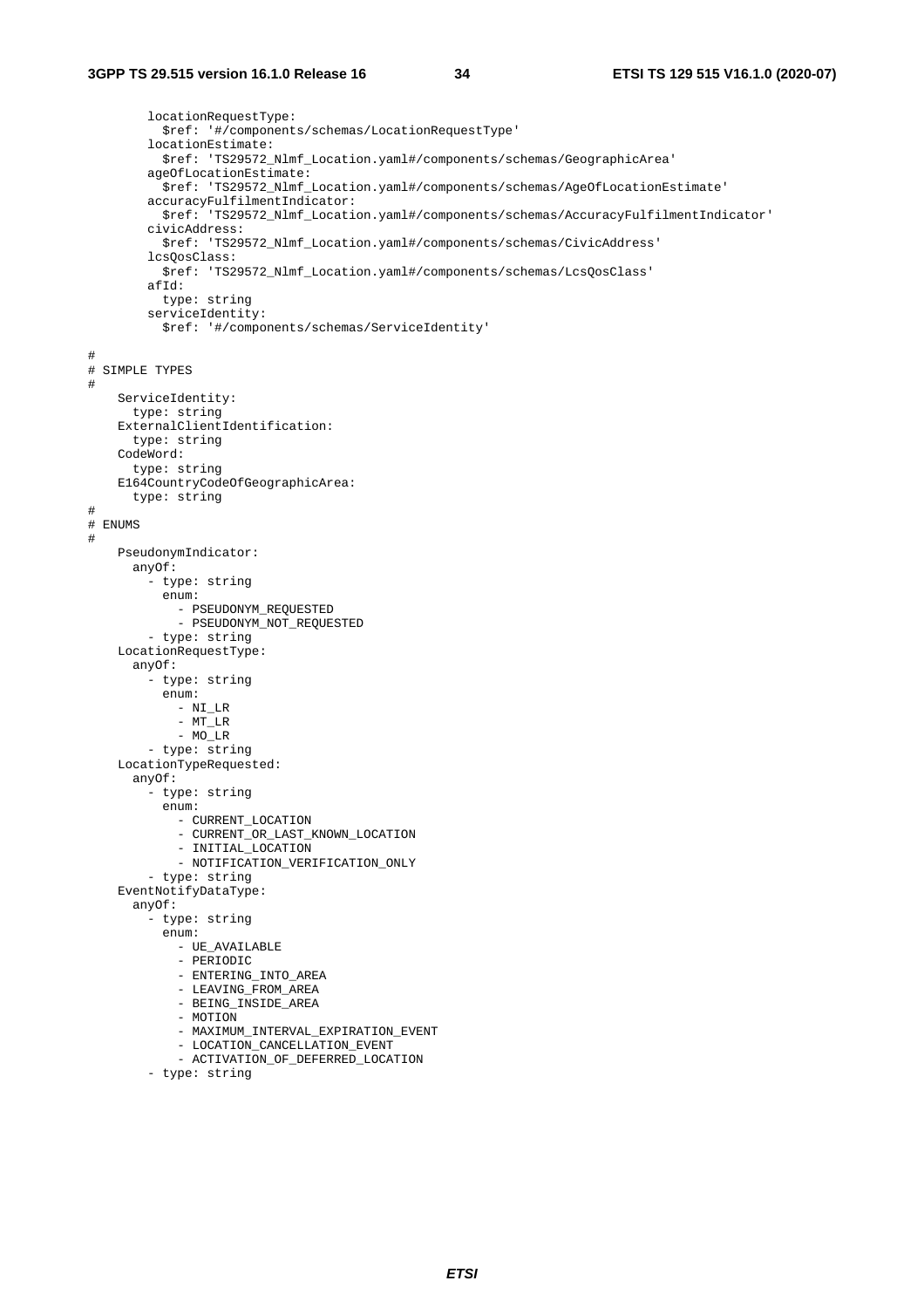# Annex B (informative): Change history

|             |                |                                                                             |           |     |     | <b>Change history</b>                             |                       |
|-------------|----------------|-----------------------------------------------------------------------------|-----------|-----|-----|---------------------------------------------------|-----------------------|
| <b>Date</b> | <b>Meeting</b> | <b>TDoc</b>                                                                 | <b>CR</b> | Rev |     | Cat Subject/Comment                               | <b>New</b><br>version |
| 2019-04     | CT4#90         | C4-191340                                                                   |           |     |     | Initial Draft of Gateway Mobile Location Services | 0.1.0                 |
| 2019-05     | CT4#91         | C4-192485                                                                   |           |     |     | V <sub>0.2.0</sub>                                | 0.2.0                 |
| 2019-09     | CT4#93         | C4-193845                                                                   |           |     |     | Implementation of pCRs agreed at CT4#93           | 0.3.0                 |
| 2019-10     | CT4#94         | C4-194555                                                                   |           |     |     | Implementation of pCRs agreed at CT4#94           | 0.4.0                 |
| 2019-11     | CT4#95         | C4-195413. C4-<br>195409, C4-195296                                         |           |     |     | Implementation of pCRs agreed at CT4#95           | 0.5.0                 |
| 2019-12     | <b>CT#86</b>   | CP-193065                                                                   |           |     |     | TS presented for information                      | 1.0.0                 |
| 2020-03     | CT4#96e        | C4-200725, C4-<br>200727, C4-200943,<br>C4-200993, C4-<br>200995, C4-201286 |           |     |     | Implementation of pCRs agreed at CT4#96e          | 1.1.0                 |
| 2020-03     | <b>CT#87e</b>  | CP-200060                                                                   |           |     |     | TS presented for approval                         | 2.0.0                 |
| 2020/03     | CT#87e         |                                                                             |           |     |     | Approved at CT87e                                 | 16.0.0                |
| 2020/04     | CT4#97e        | C4-202409                                                                   | 000       | 1   | F   | Correct the errors                                | 16.1.0                |
| 2020/04     | CT4#97e        | C4-202325                                                                   | 000<br>3  |     | E   | Miscellaneous corrections on TS 29.515            | 16.1.0                |
| 2020/04     | CT4#97e        | C4-202326                                                                   | 000<br>4  |     | F   | Removing pseudonym of UE                          | 16.1.0                |
| 2020/04     | CT4#97e        | C4-202532                                                                   | 000<br>5  | 1   | E   | <b>UE Privacy Requirements Corrections</b>        | 16.1.0                |
| 2020/06     | CT4#98e        | C4-203181                                                                   | 000<br>6  |     | F   | Error corrections                                 | 16.1.0                |
| 2020/06     | CT4#98e        | C4-203540                                                                   | 000       | 1   | F   | Storage of YAML files in ETSI Forge               | 16.1.0                |
| 2020/06     | CT4#98e        | C4-203524                                                                   | 000<br>8  | 1   | F   | Correct the Example Consumer(s) in Table 5.1-1    | 16.1.0                |
| 2020/06     | CT4#98e        | C4-203269                                                                   | 001<br>0  |     | F   | LDRreference                                      | 16.1.0                |
| 2020/06     | CT4#98e        | C4-203360                                                                   | 000<br>3  | 1   | F   | Miscellaneous corrections on TS 29.515            | 16.1.0                |
| 2020/06     | CT4#98e        | C4-203645                                                                   | 001       |     | -IF | 3GPP TS 29.515 API Version Update                 | 16.1.0                |